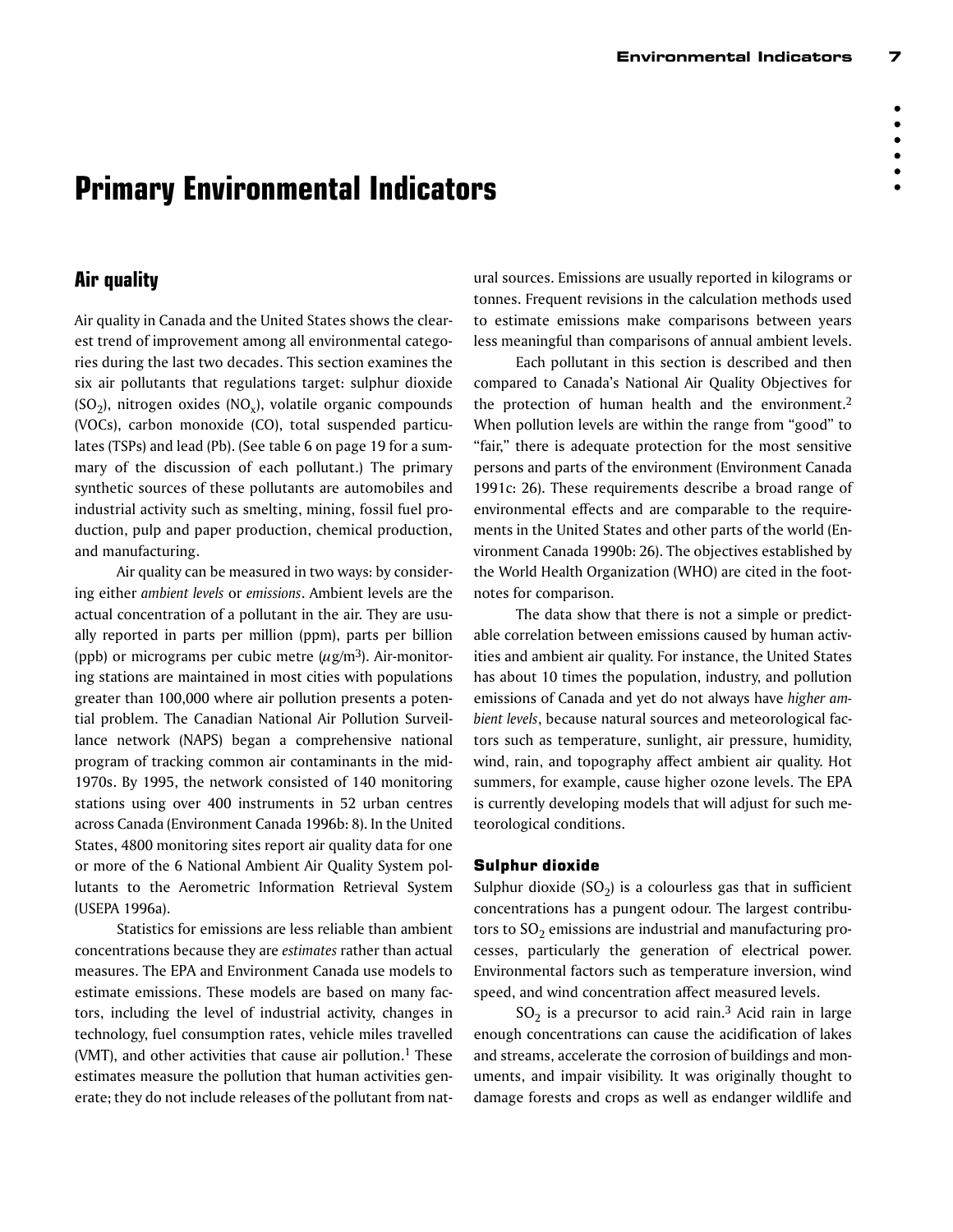



human health. After ten years of study, however, the US National Acid Precipitation Assessment Program (NAPAP) concluded that acid rain has had no significant effects on wildlife, forests, crops, or human health (Bast, Hill and Rue 1994: 74–81). In fact, there have been cases in which acid rain has had a positive effect on soil and lakes as it can enhance vital nutrients and reduce pH levels where alkalinity is a problem.

Table 1 shows some of the effects of  $SO<sub>2</sub>$  on the environment and on human health at different levels of concentration. Figure 1 shows that the ambient level of  $SO_2$ decreased by 60.7 percent in the United States between 1974 and 1995 and 61.5 percent in Canada between 1975 and 1994. The United States has met annual "good" objectives since 1981; Canada has met annual "good" objectives since 1978.4

**Table 1: Sulphur Dioxide (Ambient Levels)**

|                                                                                                                                                                                                                                                                                 | Good          | Fair              | Poor              | <b>Very poor</b> |  |
|---------------------------------------------------------------------------------------------------------------------------------------------------------------------------------------------------------------------------------------------------------------------------------|---------------|-------------------|-------------------|------------------|--|
| <b>Annual objectives</b>                                                                                                                                                                                                                                                        | $0 - 011$ ppm | $.011 - .023$ ppm | $> 0.023$ ppm     | <b>NA</b>        |  |
| <b>24-hour objectives</b>                                                                                                                                                                                                                                                       | $0 - 057$ ppm | $.057 - .115$ ppm | $.115 - .306$ ppm | > 0.306          |  |
| 1-hour objectives                                                                                                                                                                                                                                                               | $0 - 172$ ppm | .172-.344 ppm     | $>$ .344 ppm      | <b>NA</b>        |  |
| <b>Effects on human health</b><br>• increasing damage to<br>• increasing sensitivity of<br>• odorous, increasing<br>• no effects<br>and the environment<br>sensitive species of<br>patients with asthma<br>vegetation damage and<br>sensitivity<br>and bronchitis<br>vegetation |               |                   |                   |                  |  |
| Source: Environment Canada 1991c: (2)11. World Health Organization (WHO) guidelines (as reported in US EPA 1995c: 7-4):<br>Annual: .015–.023 ppm; 24hr: .038–.058 ppm, 1hr: .130 ppm; 10 min: .190 ppm.                                                                         |               |                   |                   |                  |  |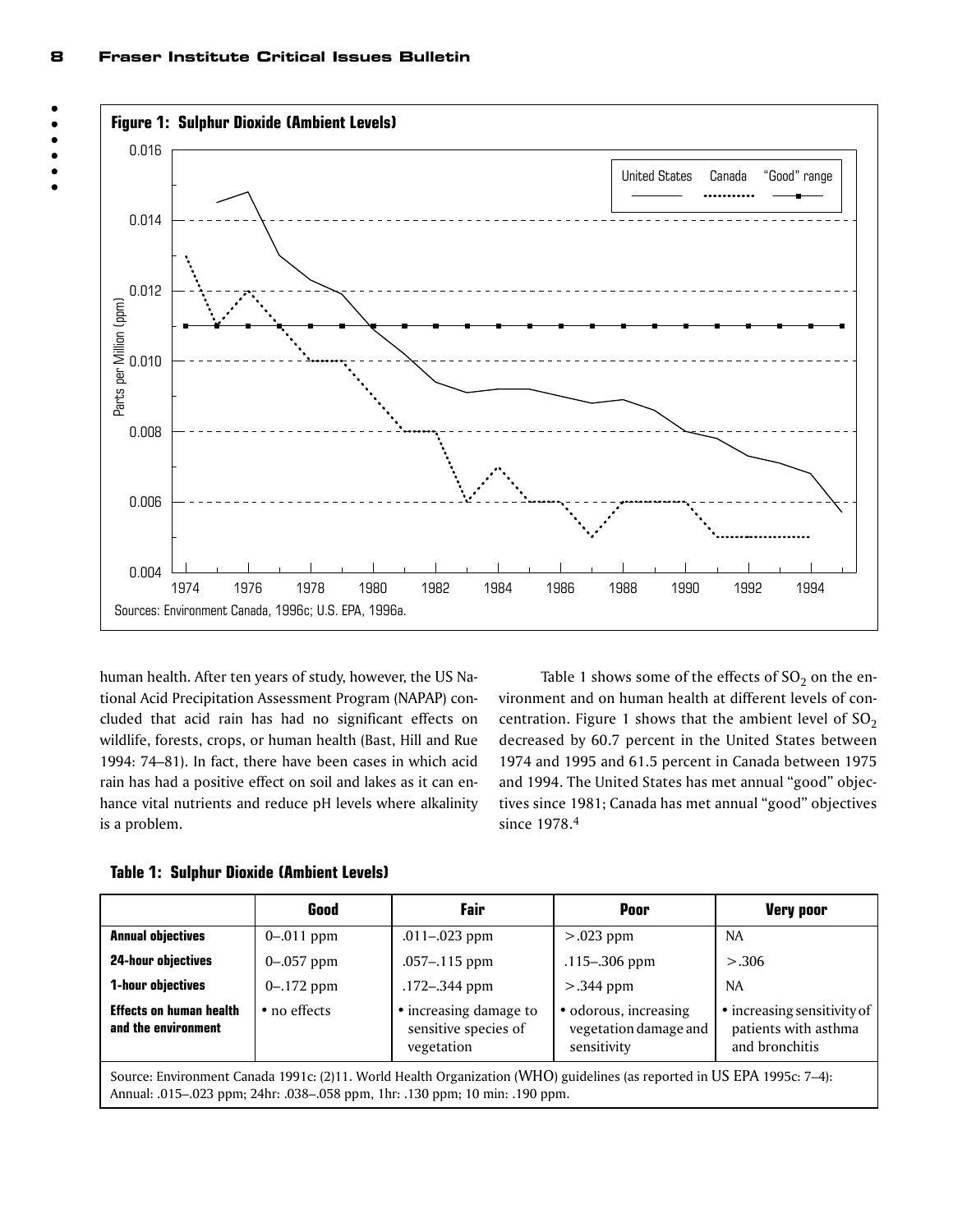



In the case of emissions, figure 2 shows that levels in the United States fell 41.2 percent between 1970 and 1995; Canadian emissions fell 60 percent between 1970 and 1994. The largest factor contributing to the decline in emissions has been the increased use of control devices by industry. Process improvements, smelter closures, acid-plant adoption, the use of low sulphur coal, the adoption of coal blending and washing procedures, and the conversion to cleaner fuels (e.g., natural gas and light oil) have also contributed to the decline (USEPA 1996a: 29). Federal environmental policy that mandates the use of scrubbers rather than permitting power generators to switch to low-sulphur coal may have impeded more dramatic emission improvements in the United States.5

In spite of this record, in 1991 Canada signed the Canada/US Air Quality Agreement for the reduction of  $SO<sub>2</sub>$ and  $NO<sub>x</sub>$  emissions. Canada's obligations under this agreement include the establishment of a permanent national limit on  $SO<sub>2</sub>$  of 3.2 million tonnes by the year 2000 (USEPA 1995d: ES-1). These reductions, warranted or not, may be achieved more cost effectively with methods other than increased regulation. For example, the 1990 US Clean Air Act has allowed the introduction of tradeable emissions permits. The Chicago Board of Trade now trades sulphurdioxide pollution credits on the open market. Environmental groups can now further reduce emissions levels by purchasing these credits and retiring them.6

#### Nitrogen oxides

Nitrogen and oxygen combine naturally through bacterial action in soil, lightning, volcanic activity, and forest fires to form a variety of compounds referred to as nitrogen oxides  $(NO<sub>x</sub>)$ . The combustion of fossil fuels by automobiles, power plants, industry, and household activities also contribute to  $NO<sub>x</sub>$  emissions. A reddish-brown gas called nitrogen dioxide  $(NO<sub>2</sub>)$ , a member of the  $NO<sub>x</sub>$  family, is regularly tracked by environmental agencies since it combines with volatile organic compounds (VOCs) in the presence of sunlight to form ground-level ozone, which contributes to the formation of urban smog.

Table 2 lists the effects of the subgroup  $NO<sub>2</sub>$  upon the environment and upon health. The ambient level of  $NO<sub>2</sub>$ shows a 37.3 percent decrease in the United States between 1975 and 1995, and a 41.9 percent decrease in Canada between 1977 and 1994 (figure 3). Both Canada and the United States have met annual "good" objectives since monitoring began in 1975 and 1977, respectively.7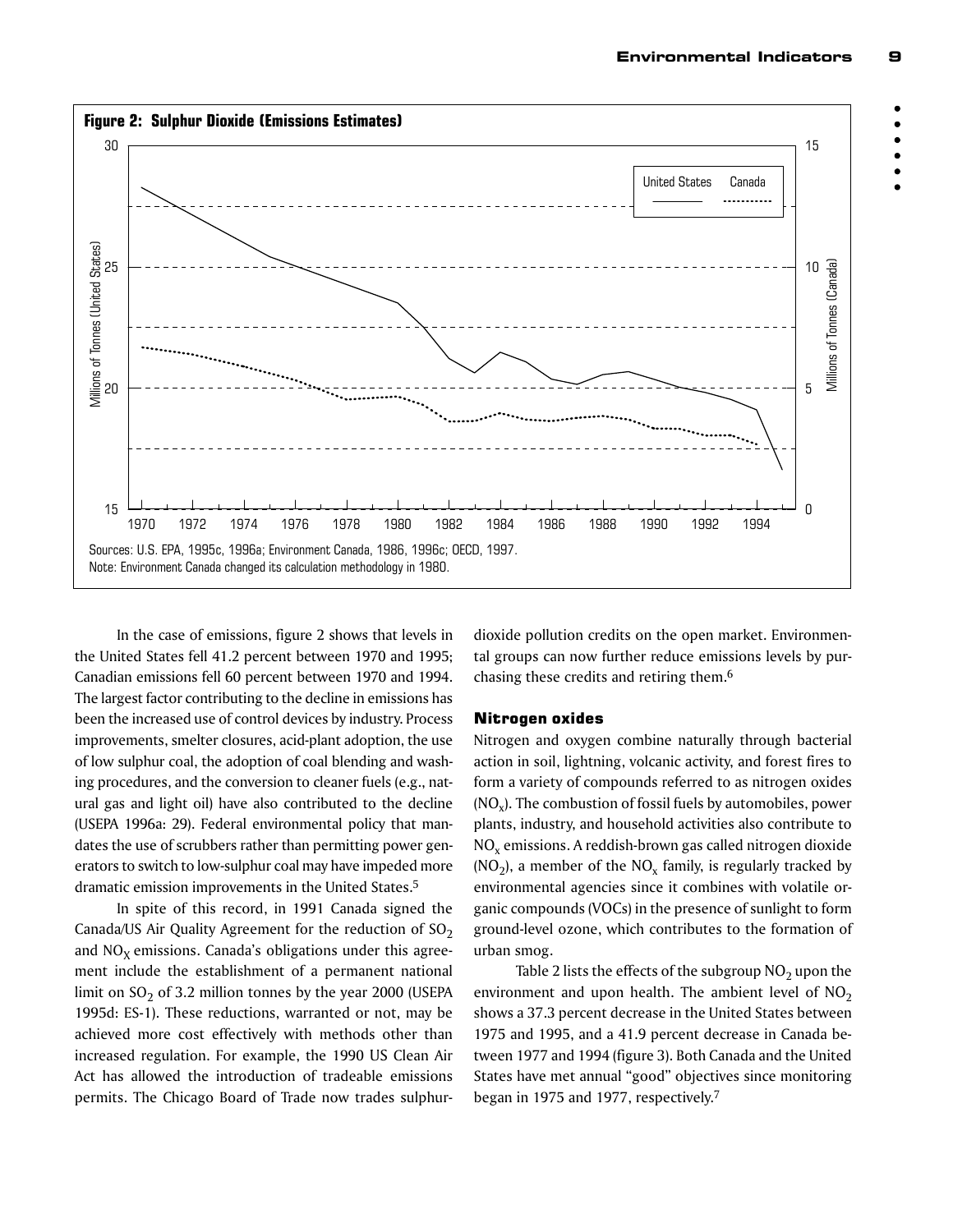

Emissions data for  $NO<sub>2</sub>$  are unavailable. American emissions of the broader  $NO<sub>x</sub>$  category, however, show an increase of 5.6 percent from 1970 to 1995, and Canadian emissions increased 50 percent from 1970 to 1994 (figure 4). The increases in the emission of NOx in Canada are puzzling in light of the reduction in ambient  $NO<sub>2</sub>$ ; the estimates may be inaccurate or the increase in other nitrogen-oxide emissions exceeded the reduction in nitrogen-dioxide emissions.

#### Volatile Organic Compounds (VOCs)

Volatile organic compounds (VOCs) are a subgroup of hydrocarbons (HCs); they enter the atmosphere through evaporation from auto fuel tanks, paints, coatings, solvents, and consumer products, such as lighter fluid and perfume. VOCs also occur naturally as a result of photosynthesis. They are important because under the right conditions they combine with  $NO<sub>2</sub>$  to form ground level ozone, which contributes to urban smog. Regulators target VOC emissions to combat

|                                                                                         | Good           | Fair          | Poor                                                                             | <b>Very poor</b>                                                      |
|-----------------------------------------------------------------------------------------|----------------|---------------|----------------------------------------------------------------------------------|-----------------------------------------------------------------------|
| <b>Annual objectives</b>                                                                | $0 - .032$ ppm | .032-.053 ppm | $> 0.053$ ppm                                                                    | NA.                                                                   |
| <b>24-hour objectives</b>                                                               | <b>NA</b>      | $0 - 106$ ppm | $.106 - .160$ ppm                                                                | $>160$ ppm                                                            |
| 1-hour objectives                                                                       | <b>NA</b>      | $0 - 213$ ppm | .213–.532 ppm                                                                    | $> 0.532$ ppm                                                         |
| <b>Effects on human</b><br>health and the<br>environment                                | • no effects   | • odorous     | · odour and atmospheric<br>discoloration; increasing<br>reactivity in asthmatics | • increasing sensitivity of<br>patients with asthma and<br>bronchitis |
| Source: Environment Canada 1991c: (2)11. WHO guidelines: 24hr: .080 ppm, 1hr: .210 ppm. |                |               |                                                                                  |                                                                       |

**Table 2: Nitrogen Dioxide (Ambient Levels)**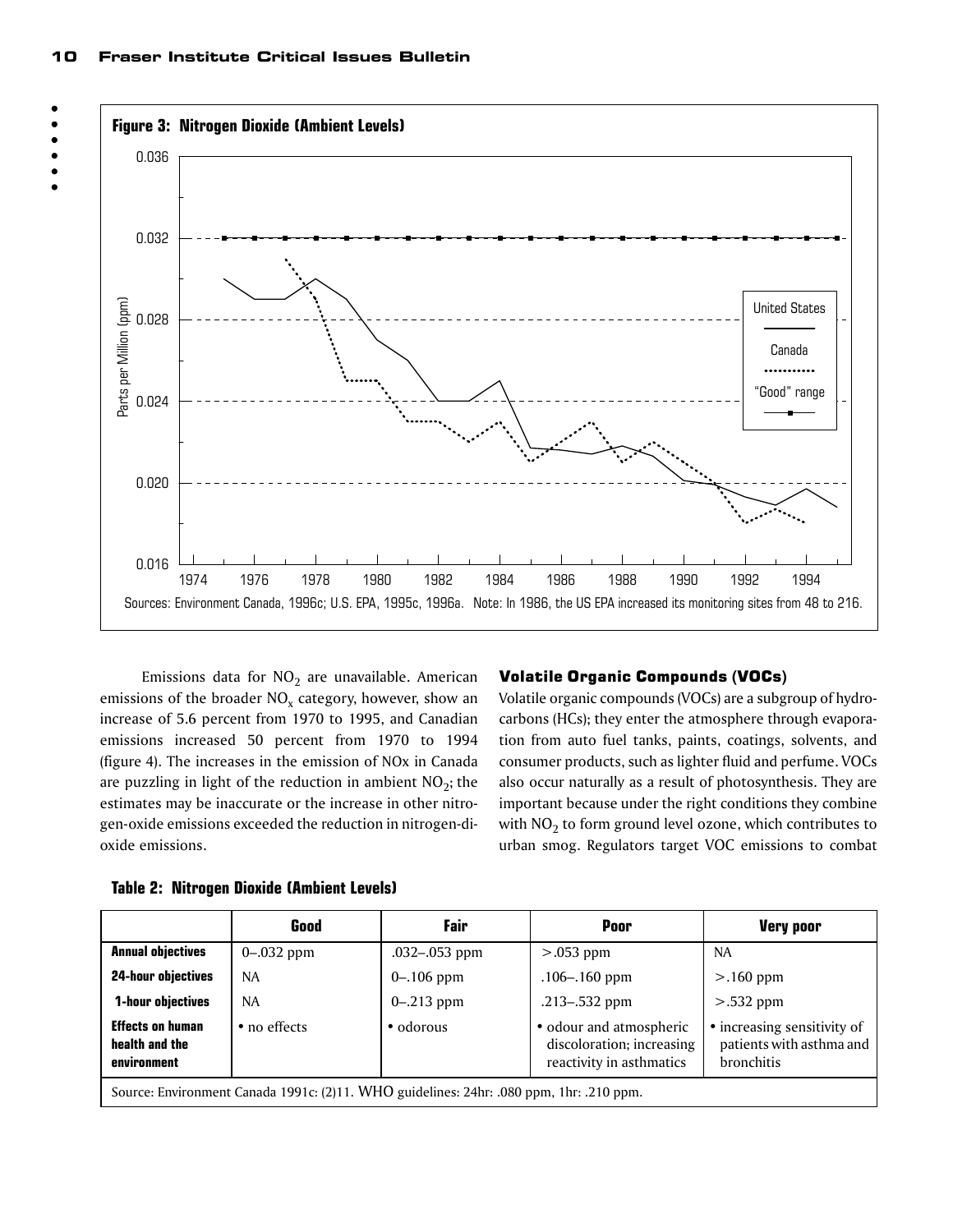

the secondary pollutant, ozone. The ambient level of ozone and the emission levels for VOCs and hydrocarbons are presented in this section. Table 3 shows the effects of ozone on human health and the environment.

The level of ambient ozone decreased 25.7 percent in the United States between 1976 and 1995 but increased 31.3 percent in Canada between 1979 and 1994 (figure 5). Although ozone levels in Canada have increased, Canada is still much better off than the United States since American ozone levels have consistently been much higher than those in Canada. However, the current level in Canada still exceeds annual "fair" objectives.<sup>8</sup> The ozone levels in the United

States may be due to a difference in naturally occurring VOC emissions but may also be due to differences in data collection: since ozone does not form in cold weather, Canadian data is collected from May to September while American data is compiled the year round. In addition, ozone concentrations vary considerably with meteorological factors such as temperature, wind speed, cloudiness, and precipitation, and physical factors such as terrestrial relief.

Ambient ozone levels do not directly or predictably reflect emissions. A 1991 National Academy Sciences report, *Rethinking the Ozone Problem in Urban and Regional Air Pollution*, concludes that current ozone reduction strategies may

| <b>Objectives</b>                                                                                | Good           | Fair                                                    | Poor                                                                   | <b>Very poor</b>                                                                          |
|--------------------------------------------------------------------------------------------------|----------------|---------------------------------------------------------|------------------------------------------------------------------------|-------------------------------------------------------------------------------------------|
| <b>Annual objectives</b>                                                                         | NA.            | $0 - 015$ ppm                                           | $> 0.015$ ppm                                                          | NA                                                                                        |
| 1-hour objectives                                                                                | $0 - .050$ ppm | .050-.082 ppm                                           | $.082 - .150$ ppm                                                      | $> 0.150$ ppm                                                                             |
| <b>Effects on human</b><br>health and the<br>environment                                         | • no effects   | • increasing injury to<br>some species of<br>vegetation | • decreasing perfor-<br>mance by some ath-<br>letes exercising heavily | · light exercise produces<br>effect in some patients<br>with chronic<br>pulmonary disease |
| Source: Environment Canada 1991c: (2)11. WHO guidelines: 8hr: .050-.060 ppm, 1hr: .050-.100 ppm. |                |                                                         |                                                                        |                                                                                           |

#### **Table 3: Ozone (Ambient Levels)**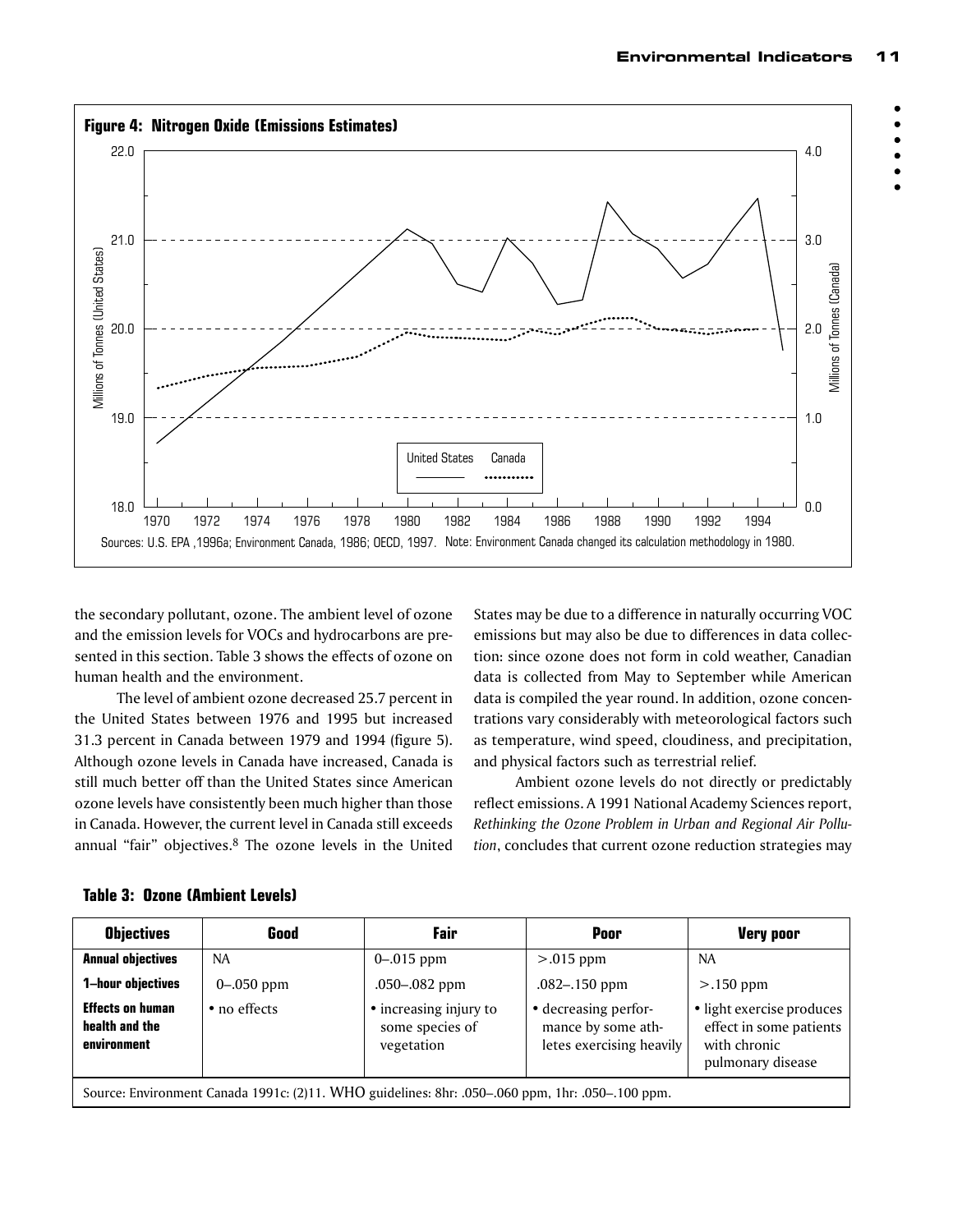



be misguided, partly because they do not account for naturally occurring VOCs. In the United States, VOC emissions declined 9.5 percent from 1980 to 1995; Canadian VOC emissions increased 28.7 percent between 1980 and 1994 (figure 6). VOC emissions have decreased primarily because of the reformulation of petroleum-based products (especially paints and industrial coatings), better containment and storage procedures that reduce evaporation.

#### Carbon monoxide

When fuel and other substances containing carbon burn without sufficient oxygen, carbon monoxide (CO), a colourless, odourless gas, is produced. Trace amounts of CO occur naturally in the atmosphere but most emissions come from

automobiles. Table 4 shows the effects of CO upon human health and upon the environment. CO reduces the capacity of red blood cells to carry oxygen to body tissues. Since CO poisoning occurs as a result of short-term exposure, health guidelines do not include annual recommendations for ambient CO levels. Ambient levels of CO have improved significantly. In the United States, annual ambient CO concentrations in 1995 were 63.7 percent lower than in 1975; Canadian levels declined 73.3 percent between 1974 and 1994 (figure 7).9

Carbon monoxide emissions declined 33 percent in the United States between 1970 and 1995. There was a 13 percent decline in Canadian CO emissions between 1970 and 1994 (figure 8). These reductions can be attributed to

|                                                                                   | Good         | Fair                                                                 | Poor                                                                         | <b>Very poor</b>                                                                                                         |  |
|-----------------------------------------------------------------------------------|--------------|----------------------------------------------------------------------|------------------------------------------------------------------------------|--------------------------------------------------------------------------------------------------------------------------|--|
| <b>8-hour objectives</b>                                                          | $0-5$ ppm    | $5-13$ ppm                                                           | $13 - 17$ ppm                                                                | $>17$ ppm                                                                                                                |  |
| 1-hour objectives                                                                 | $0-13$ ppm   | $13-31$ ppm                                                          | $>31$ ppm                                                                    | NA.                                                                                                                      |  |
| <b>Effects on human</b><br>health and the<br>environment                          | • no effects | · no detectable impair-<br>ment but blood chemis-<br>try is changing | • increasing cardiovascu-<br>lar symptoms in smok-<br>ers with heart disease | • increasing cardiovascular<br>symptoms in non-smokers<br>with heart disease, some visual<br>and coordination impairment |  |
| Source: Environment Canada 1991c: (2)11. WHO guidelines: 8hr: 9 ppm; 1hr: 26 ppm. |              |                                                                      |                                                                              |                                                                                                                          |  |

**Table 4: Carbon Monoxide (Ambient Levels)**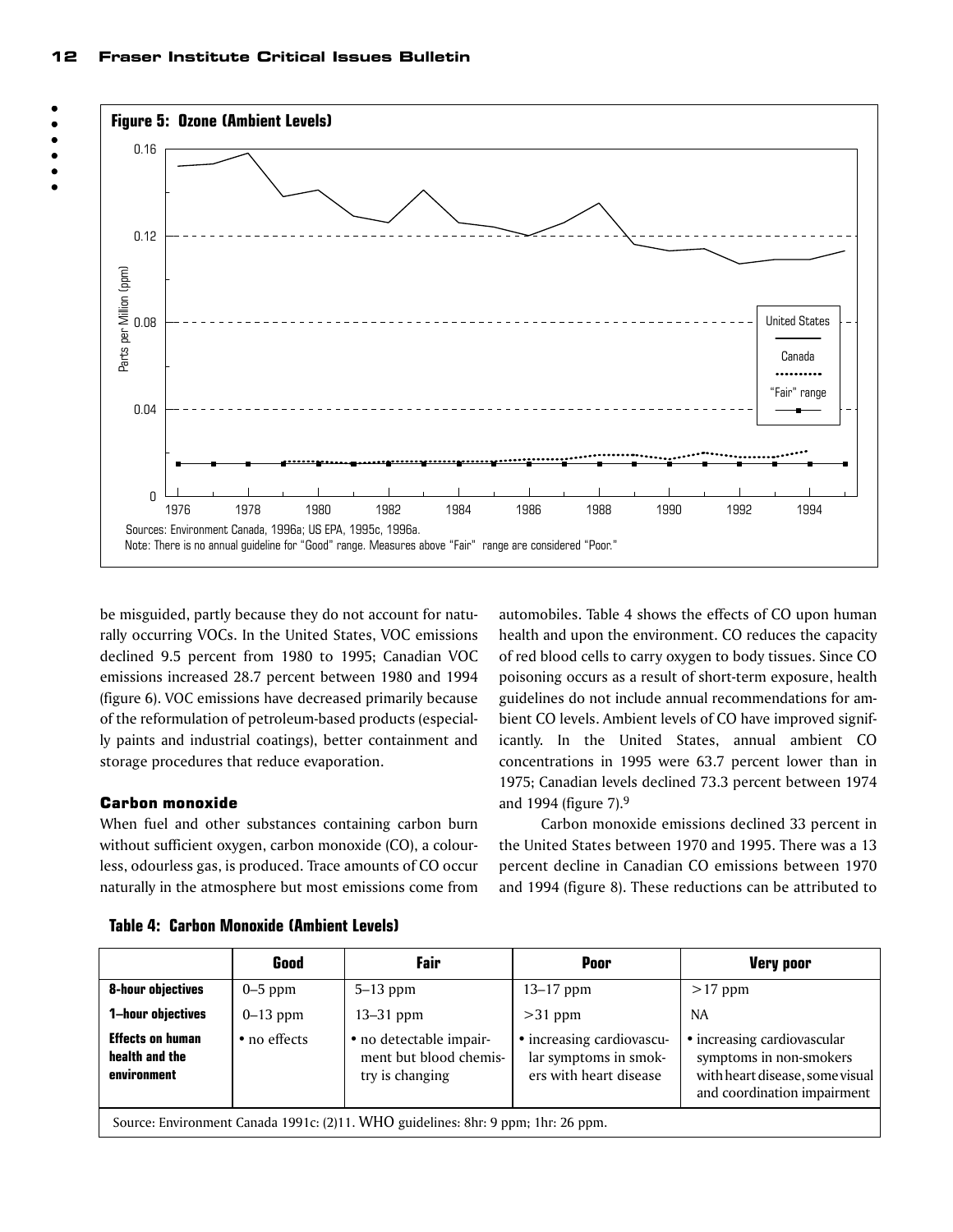



cleaner automobiles (catalytic converters oxidize CO into non-poisonous  $CO<sub>2</sub>$ ) and more fuel-efficient industrial processes. To meet strict motor-vehicle regulations adopted in the early 1970s, exhaust gas recycling systems (EGRs) were installed and some older vehicles were retired. This has led to vastly reduced emissions per vehicle. For example, North American cars built in 1993 emitted 90 percent less NOx, 97 percent less hydrocarbon, and 96 percent less carbon monoxide than cars built two decades earlier (Bast, Hill, and Rue 1994: 111). These reductions in emissions are expected to continue as more old cars are retired. The most cost-efficient way to continue reducing emissions may be to target poorly tuned, polluting vehicles for repair or replacement.<sup>10</sup>

# Total suspended particulates and PM–10s

Suspended particulates are small pieces of dust, soot, dirt, ash, smoke, liquid vapour, or other matter in the atmosphere. Sources may include forest fires and volcanic ash as well as emissions from power plants, motor vehicles, and waste incineration, and dust from mining.

Table 5 details the effects of particulates upon health and the environment. Particulates are an irritant to lung tissue and may aggravate existing respiratory problems and cardiovascular diseases. Once lodged in the lungs, certain particulates may contribute to the development of lung cancer. Data from 1980 to 1993 show, in Canada, a 46.2 percent reduction in the ambient levels of total suspended particulates (TSPs). (Figure 9)

|                                                                                                                                                            | Good                        | Fair                         | Poor                                                    | <b>Very poor</b>                                                      |  |
|------------------------------------------------------------------------------------------------------------------------------------------------------------|-----------------------------|------------------------------|---------------------------------------------------------|-----------------------------------------------------------------------|--|
| <b>Annual objectives</b>                                                                                                                                   | 0–60 $\mu$ g/m <sup>3</sup> | 60-70 $\mu$ g/m <sup>3</sup> | $> 70 \,\mu g/m^3$                                      | <b>NA</b>                                                             |  |
| <b>24-hour objectives</b>                                                                                                                                  | NA                          | 0–120 $\mu$ g/m <sup>3</sup> | 120–400 $\mu$ g/m <sup>3</sup>                          | $>400 \mu g/m^3$                                                      |  |
| <b>Effects on Human</b><br><b>Health and the</b><br><b>Environment</b>                                                                                     | • no effects                | • decreasing visibility      | • visibility decreased, soil-<br>ing through deposition | • increasing sensitivity of<br>patients with asthma<br>and bronchitis |  |
| Source: Environment Canada 1991c: (2)11. WHO guidelines: Total Particulates, Annual: 60–90 $\mu$ g/m <sup>3</sup> ; 24hr: 150–230 $\mu$ g/m <sup>3</sup> ; |                             |                              |                                                         |                                                                       |  |

# **Table 5: Suspended Particulates (Ambient Levels)**

PM–10 24hr: 70 mg/m3.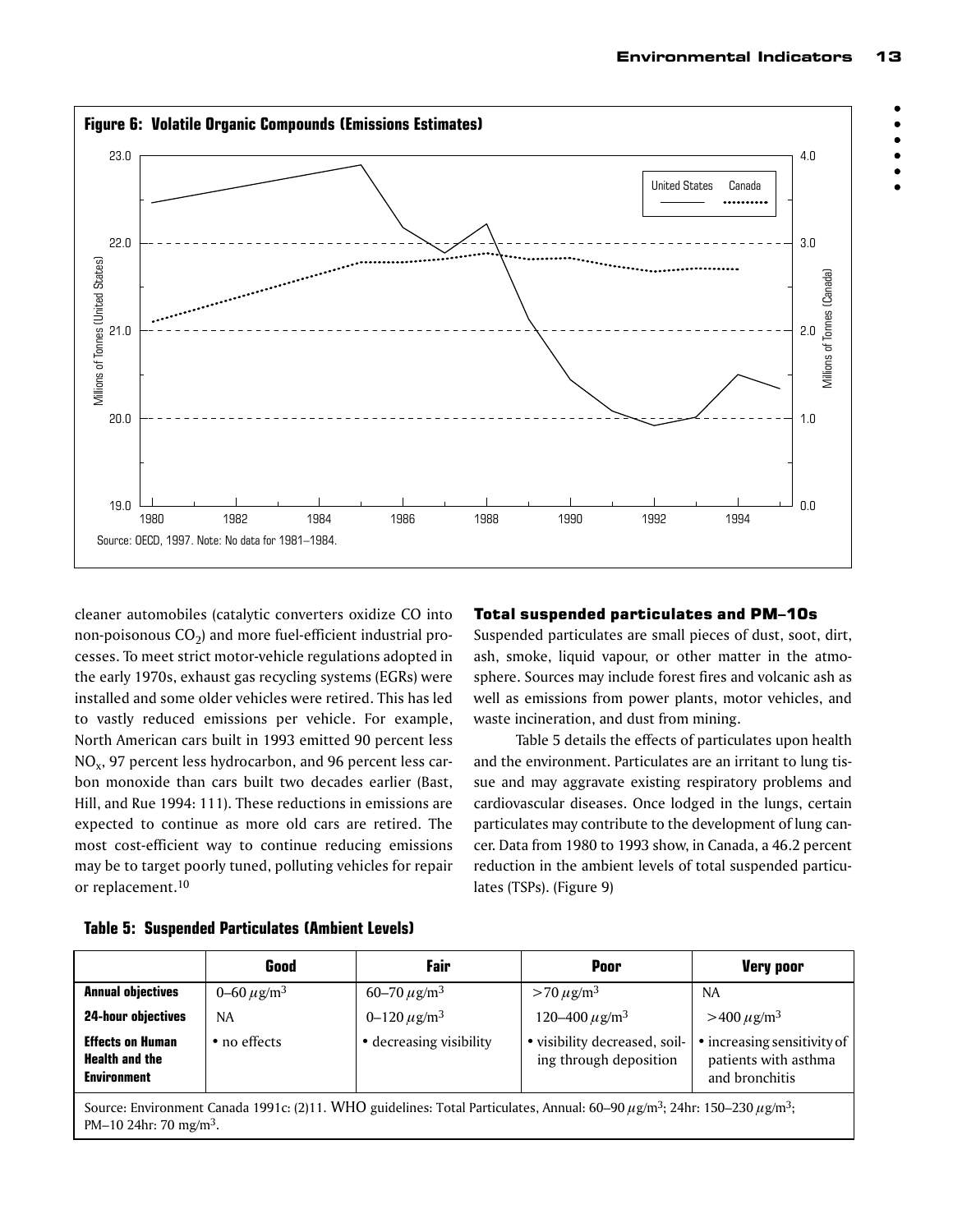14 Fraser Institute Critical Issues Bulletin

 $\bullet$  $\bullet$  $\bullet$  $\bullet$ 



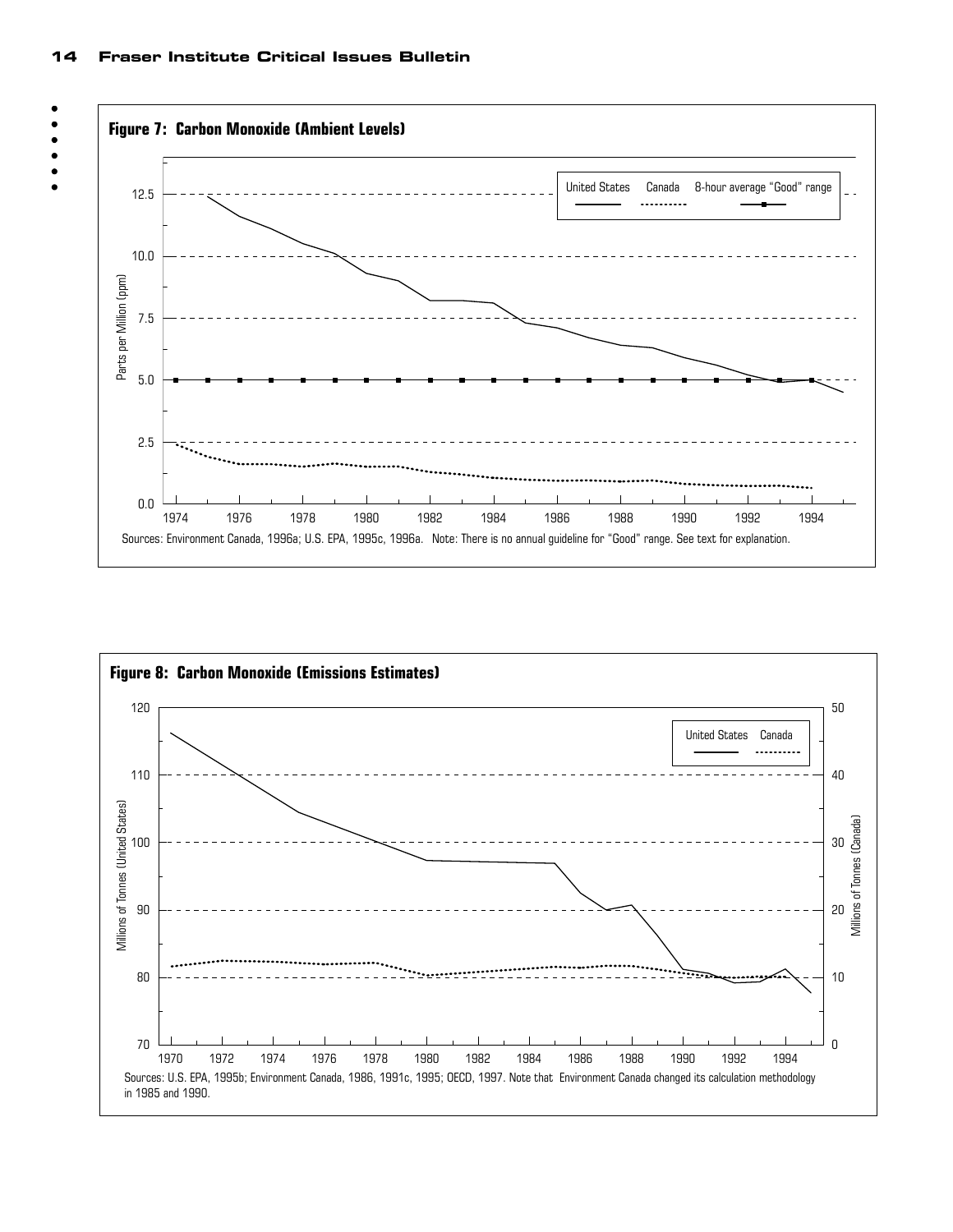$\bullet$  $\bullet$  $\bullet$  $\bullet$ 



The smallest particulates pose the greatest threat to human health because they are able to reach the tiniest passages of the lungs. In 1987, the EPA changed its regulatory focus from TSPs to PM-10s, suspended particulates that are 10 micrometres or smaller (USEPA 1995c: 2–16). A 22 percent reduction in ambient PM-10 levels has been observed between 1988 and 1995 in the United States.

In contrast, Environment Canada continues to use the broader category of TSPs. These regulatory differences make direct comparison of current particulate emissions difficult. PM-10 emissions in the United States fell 51.9 percent from 1980 to 1995 (figure 10). In Canada, TSP emissions levels declined 13.5 percent from 1980 to 1994. The switch from coal to fuels such as oil and natural gas that burn more cleanly and more frequent street cleaning are responsible for most of the reductions in emission levels.

#### Lead

Lead is a soft, dense, bluish-gray metal. Its high density, softness, low melting point, and resistance to corrosion make it a valuable industrial resource. It is used in the production of piping, batteries, weights, gunshot, and crystal. Until recently, automobiles were the source of most lead emissions although small quantities of lead are naturally present in the environment. Lead is the most toxic of the main air pollutants. When it is ingested, it accumulates in the body's tissues. In high concentrations it can cause damage to the nervous system, seizures, behavioural disorders, and brain damage. In addition, recent evidence suggests that exposure to lead may be associated with hypertension and heart disease (USEPA 1995c: 2–6). Since lead is the most toxic of the main air pollutants, environmental and health guidelines for lead are stricter than the guidelines for other air pollutants. Canada and the United States are committed to reducing levels as low as technologically feasible, although no explicit objectives have been set. The WHO maximum for the protection of human health is shown in figure 11.

The decline in lead emissions and ambient lead concentration is the greatest success story in the efforts to reduce air pollution. Ambient lead concentration fell 97.2 percent in the United States between 1976 and 1995 and 97 percent in Canada between 1974 and 1994 (figure 11). The United States has met WHO's health objectives since 1980 and Canada has met them since monitoring began in 1974.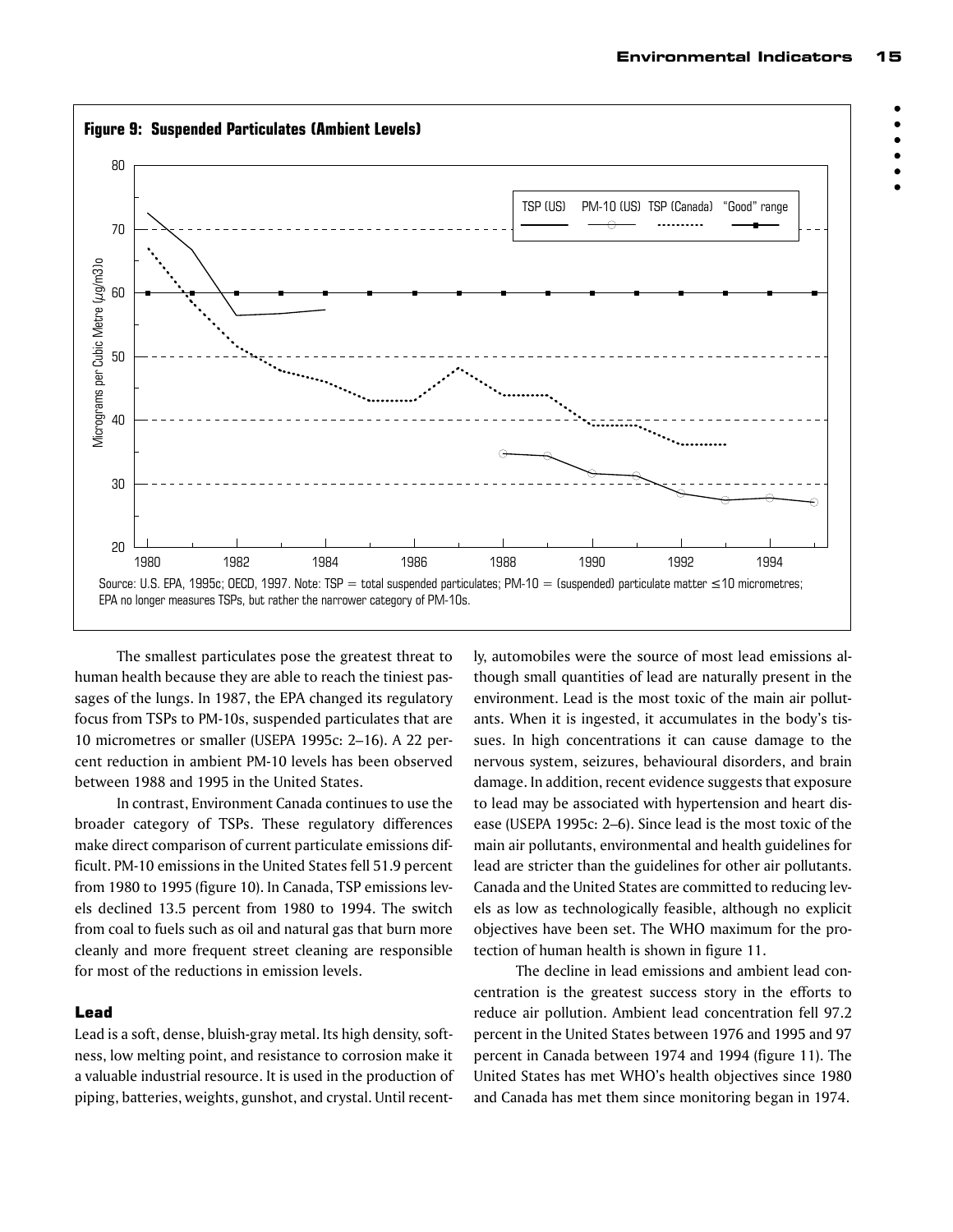

 $\bullet$  $\bullet$ 



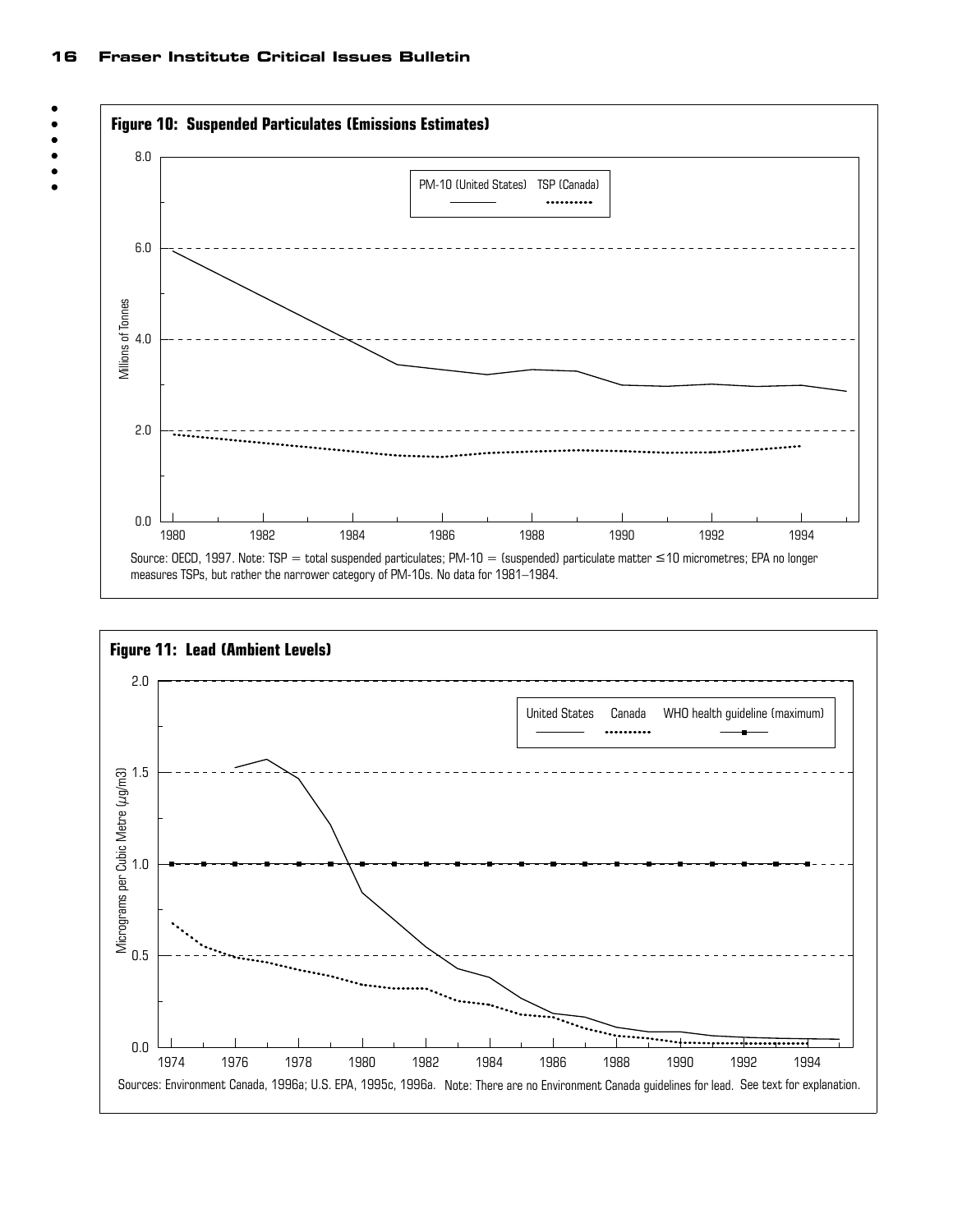$\bullet$  $\bullet$ 

 $\bullet$ 

Lead emissions in the United States fell 97.7 percent between 1970 and 1995 (figure 12). In Canada, emissions fell 73.9 percent from 1978 to 1995, and automobile emissions fell 87.8 percent from 1973 to 1988. Most of this dramatic reduction was due to the introduction of unleaded gasoline and the elimination of lead compounds in paints and coatings.

# Air quality in selected cities: number of days exceeding the ozone standard

Sulphur, nitrogen, carbon, and fine particulate matter as well as ground-level ozone contribute to the formation of urban smog. Since ozone measures are relatively constant over large areas, it is often used as an indicator of overall urban air quality (USEPA 1995c: 6–1).

Ozone problems occur most often on warm, clear, windless afternoons. Figures 13 and 14 show that the number of days when ozone objectives were exceeded in different cities tend to peak and decline in the same years. This strongly suggests meteorological influences. When analyzing this measure, it is important to understand that, when a single monitoring station registers one one-hour episode above the hourly standard, this is considered a *day* above the ozone standard. It does not mean, however, that the standard was exceeded for the entire 24-hour period.

In many cities, days when ozone objectives are exceeded have become infrequent although in some areas, and especially in Los Angeles, smog remains a problem. Even in Los Angeles, ozone levels are improving (figure 13): between 1985 and 1995, the number of days exceeding the ozone standard fell 50 percent. New York also saw a major reduction during the same period when exceedances fell 65 percent between 1985 and 1995.

In Canadian cities, the number of days when ozone standards are exceeded have not matched the worst American cases. This is largely due to Canada's colder climate. Ozone pollution is recorded almost exclusively in the summer months from May to September. Data show that ozone levels in Toronto and Montreal are low but variable; Calgary's levels are consistently low, and Vancouver's ozone levels are low and show a decreasing trend. Vancouver did not exceed the ozone standard at all in 1993 (figure 14).11 The data show that the number of days when ozone levels are exceeded in Canadian cities is not increasing despite the overall growth in ambient ozone concentrations in Canada. While the major urban centres demonstrate relatively few ozone episodes, southwestern rural Ontario

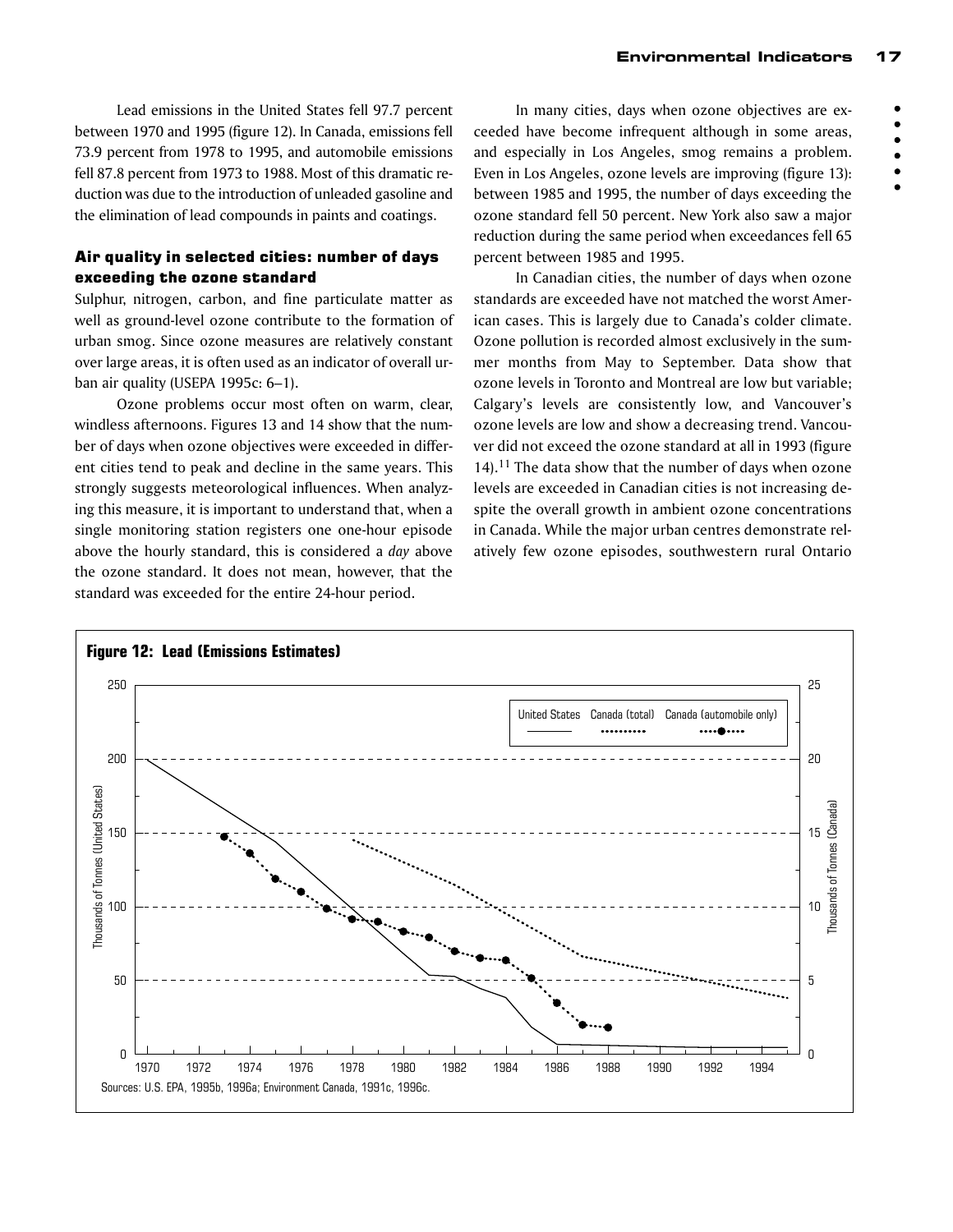

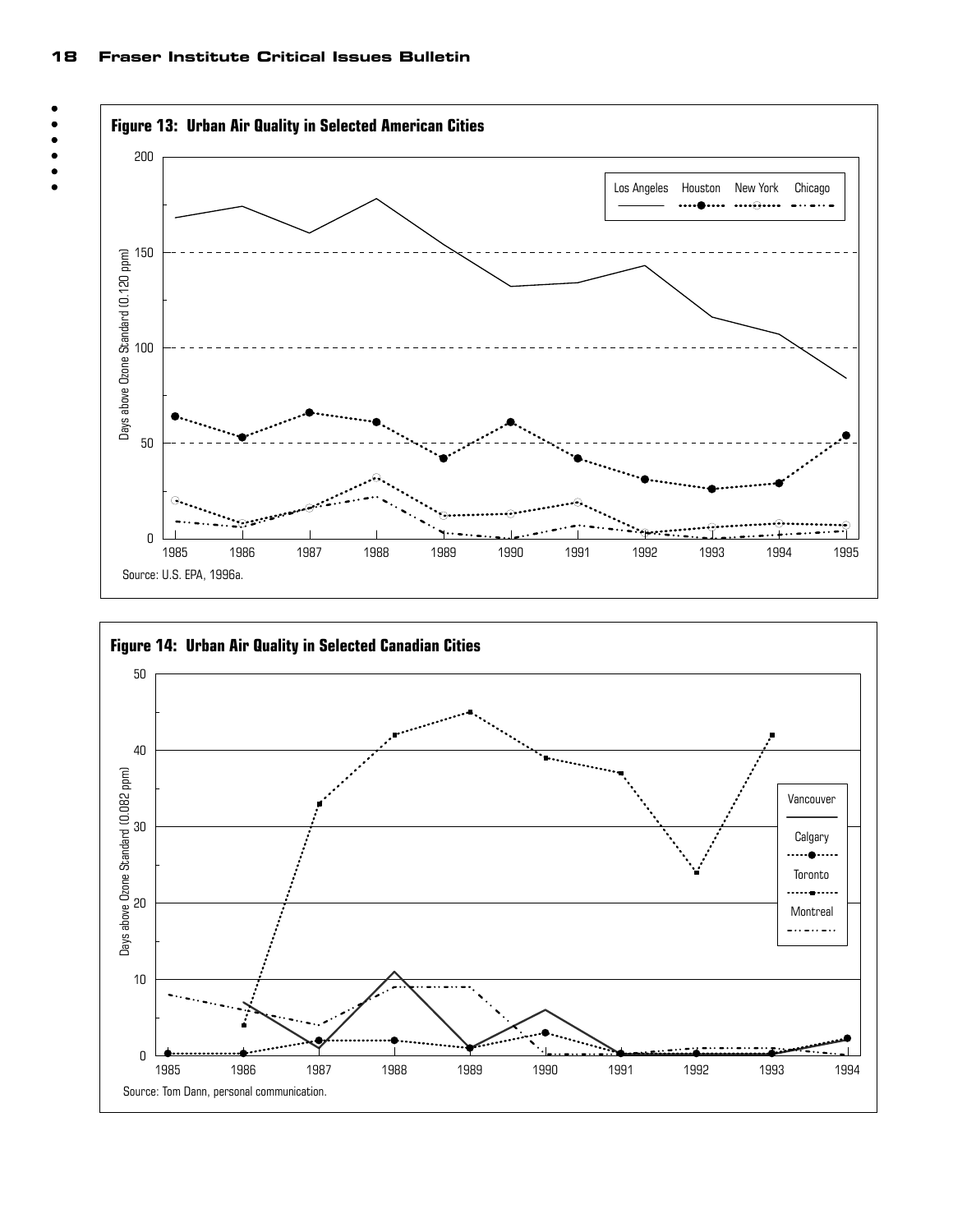| <b>General comments</b>                                                                                                                                                                                                                                                                                                                                                                                                                                                                                                                                                          | <b>Performance record: US</b>                                                                                                       | Performance record: Canada                                                                                                          |  |  |  |  |
|----------------------------------------------------------------------------------------------------------------------------------------------------------------------------------------------------------------------------------------------------------------------------------------------------------------------------------------------------------------------------------------------------------------------------------------------------------------------------------------------------------------------------------------------------------------------------------|-------------------------------------------------------------------------------------------------------------------------------------|-------------------------------------------------------------------------------------------------------------------------------------|--|--|--|--|
| <b>General comments on air quality</b>                                                                                                                                                                                                                                                                                                                                                                                                                                                                                                                                           |                                                                                                                                     |                                                                                                                                     |  |  |  |  |
| • Ambient level refers to the actual concentration of a<br>pollutant in the air.<br>• Emissions are estimates of pollution caused by human<br>activity.<br>• There is not a simple or predictable correlation be-<br>tween emissions caused by human activities and ambi-<br>ent air quality.<br>· Natural sources and meteorological factors such as tem-<br>perature, sunlight, air pressure, humidity, wind, and<br>rain greatly affect measurable levels.<br>• Pollution levels within the good to fair range provide<br>adequate protection for people and the environment. | • Ambient pollution in all catego-<br>ries has declined since the<br>1970s.                                                         | • Ambient pollution decreased in<br>all but one of the categories<br>(ozone).                                                       |  |  |  |  |
| Sulphur dioxide (SO2)                                                                                                                                                                                                                                                                                                                                                                                                                                                                                                                                                            |                                                                                                                                     |                                                                                                                                     |  |  |  |  |
| • $SO_2$ is a component of acid rain.<br>• Acid rain has not damaged forests or crops in either the<br>US or Canada and has had no observable effect on hu-<br>man health.<br>• Ambient levels are affected by meteorological factors.                                                                                                                                                                                                                                                                                                                                           | · Has met annual "Good" objec-<br>tives since 1980.<br>• Ambient level decreased 60.7%<br>from 1975 to 1994.                        | • Has met annual "Good" objec-<br>tives since 1977.<br>• Ambient level decreased 61.5%<br>from 1974 to 1994.                        |  |  |  |  |
| Nitrogen dioxide (NO2)                                                                                                                                                                                                                                                                                                                                                                                                                                                                                                                                                           |                                                                                                                                     |                                                                                                                                     |  |  |  |  |
| $\bullet$ NO <sub>2</sub> is a component of acid rain.<br>$\bullet$ NO <sub>2</sub> combines with VOCs to form ground-level ozone<br>(main component of urban smog); ozone levels vary<br>considerably, however, with natural and meteorologi-<br>cal factors.                                                                                                                                                                                                                                                                                                                   | · Has met annual "Good" objec-<br>tives since monitoring began in<br>1975.<br>• Ambient level decreased 37.3%<br>from 1975 to 1995. | • Has met annual "Good" objec-<br>tives since monitoring began in<br>1977.<br>• Ambient level decreased 41.9%<br>from 1977 to 1994. |  |  |  |  |
| Ozone                                                                                                                                                                                                                                                                                                                                                                                                                                                                                                                                                                            |                                                                                                                                     |                                                                                                                                     |  |  |  |  |
| • VOCs and $NO2$ combine to form ground-level ozone.<br>• Regulations target VOC emissions as the primary means<br>to combat ozone.<br>• Ambient ozone levels do not directly or predictably re-<br>flect emissions because of their failure to account for<br>naturally occurring VOCs and meteorological factors.                                                                                                                                                                                                                                                              | • Exceeds annual "Fair"<br>objectives.<br>• Ambient level decreased 25.7%<br>from 1976 to 1995.                                     | • Exceeds annual "Fair"<br>objectives.<br>• Ambient level increased 31.3%<br>from 1979 to 1994.                                     |  |  |  |  |
| Carbon monoxide (CO <sub>2</sub> )                                                                                                                                                                                                                                                                                                                                                                                                                                                                                                                                               |                                                                                                                                     |                                                                                                                                     |  |  |  |  |
| • North American cars built in 1993 emit 90% less $NOx$ ,<br>97% less hydrocarbons and 96% less carbon monoxide<br>than cars built two decades earlier.                                                                                                                                                                                                                                                                                                                                                                                                                          | • Ambient level decreased 63.7%<br>from 1975 to 1995.                                                                               | • Ambient level decreased 73.3%<br>from 1974 to 1994.                                                                               |  |  |  |  |
| <b>Particulates</b>                                                                                                                                                                                                                                                                                                                                                                                                                                                                                                                                                              |                                                                                                                                     |                                                                                                                                     |  |  |  |  |
| • Particulates come from a variety of<br>natural sources.                                                                                                                                                                                                                                                                                                                                                                                                                                                                                                                        | • Ambient level decreased 22%<br>from 1988 to 1995.                                                                                 | • Has met annual "Good" objec-<br>tives since 1981.<br>• Ambient level decreased 46.2%<br>from 1980 to 1993.                        |  |  |  |  |
| Lead                                                                                                                                                                                                                                                                                                                                                                                                                                                                                                                                                                             |                                                                                                                                     |                                                                                                                                     |  |  |  |  |
| • Natural sources contribute small quantities.<br>• Leaded gasoline was phased out once the adverse<br>health effects of lead were discovered.                                                                                                                                                                                                                                                                                                                                                                                                                                   | • Has met WHO health guidelines<br>since 1980.<br>• Ambient level decreased 97.2%<br>from 1976 to 1995.                             | • Has met WHO health guidelines<br>since monitoring began in 1974.<br>• Ambient level decreased 97%<br>from 1974 to 1994.           |  |  |  |  |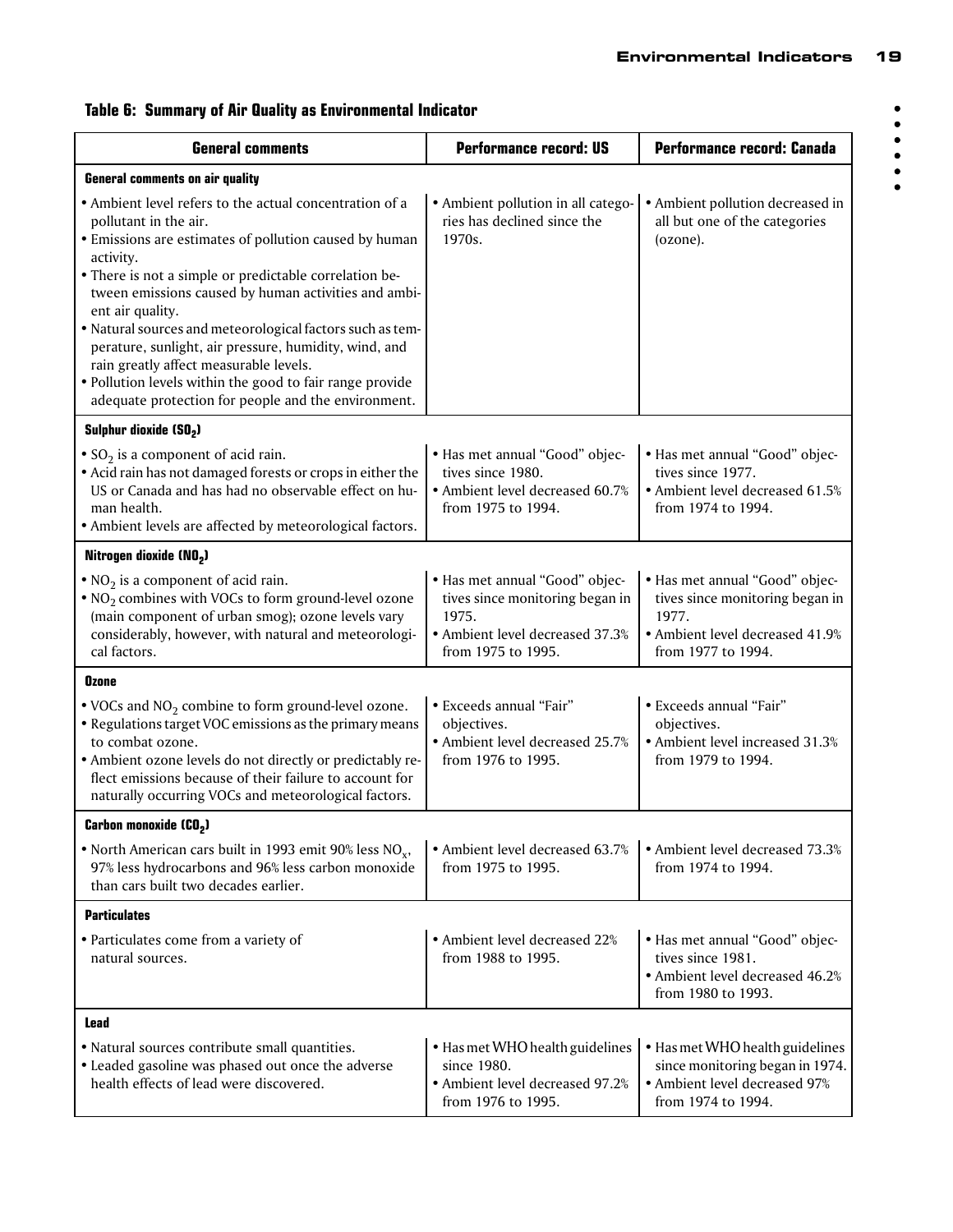# **Water quality**

# 

#### Assessing water quality

Water quality is among those environmental problems most difficult to assess on a nationwide basis. The data used in this section do not represent complete ambient water-quality information due to the lack of available data and the magnitude and complexity of measuring water quality. For example, American estimates indicate that taxpayers and the private sector have spent over US\$500 billion on water pollution control since the enactment of the Federal Water Pollution Control Act (1972). Despite this expenditure, there is still no adequate national database of water quality to evaluate the results of such efforts.

The effects of both natural and manufactured contaminants upon water quality vary with water conditions (source, velocity, volume, depth, pH level), photosynthetic activity, and variations within a day as well as from season to season. In addition, inconsistencies in data collection are apt to occur due to overlapping jurisdictions and budget considerations.

There appears to be an unfortunate trend occurring in this age of fiscal restraint. Those in the field of data collection and analysis have begun to feel a constant pressure to produce results that justify the budgetary expense of their department. This, coupled with dwindling resources, has resulted in a concentration upon crisis management and site-specific studies are, thus, often given priority over systematic and consistent monitoring. Data analysis becomes very difficult without a solid database from monitoring stations. One technician articulates clearly the problem that occurs when scientific research is strangled by bureaucracy: "If you are not monitoring, you are not managing."

Currently, there are attempts in both Canada and the United States to start national indexes of water quality; some regional representatives, however, are resisting the setting of national standards by a central planning committee. Due to the enormous geographic size of both countries, water quality cannot be quantified effectively with one or two general measures because there are different parameters for different regions. For example, in Canada the Canadian Council of Ministers of the Environment (CCME) has decided that a Water Quality Index should be constructed by technical subgroups, one from each province and one from the federal government. In discussion, the CCME established general parameters for developing a national index of water quality in Canada.

#### Water pollutants

There are two sources of water pollution: *point* and *non-point* sources.13 Point sources refer to industrial discharge pipes and municipal sewer outlets that discharge pollutants directly into the aquatic ecosystem. Non-point sources refer to indirect sources of pollution such as run-off from agriculture, forestry, urban, and industrial activities, as well as landfill leachates and airborne matter. Water quality also varies naturally. Some bodies of water are of poor quality due to inherent chemical, physical, and biological characteristics. Water pollution from human activities includes nutrients, heavy metals, persistent pesticides, and other toxics.

Nutrients like phosphorus and nitrogen can cause significant degradation of water quality by accelerating eutrophication,14 which depletes levels of dissolved oxygen. Phosphorus and nitrogen are found in fertilizers and livestock manure (Environment Canada 1991c: [9]26). Government regulation stipulates a reduction of the amount of phosphate in detergents in an effort to improve water quality. Lower phosphate levels in lakes and streams, however, do not always result in higher levels of dissolved oxygen and improved water quality as plants continually recycle phosphorus from sediments.

Heavy metals occur in water from the weathering of rocks. They also reach the water system directly from industrial and mining activity. The most severe cases of metal contamination are caused by abandoned mines. Non-point sources such as urban storm-water and agricultural run-off also contribute to metal contamination. High concentrations of heavy metals can affect the quality of drinking water and harm aquatic life as the metals accumulate in organs and tissues (bioaccumulation).15

Pesticides and toxics like polychlorinated synthetic compounds (DDT and PCBs) can also accumulate in biological organisms. The effects of these compounds on animals such as birds include growth retardation, reduced reproductive capacity, diminished resistance to disease, and birth deformities.

#### Water treatment

Industrial and municipal sewage is usually treated before being released into rivers, lakes, streams, or oceans. Primary wastewater treatment removes solid waste mechanically; secondary treatment employs biological processes to break down dissolved organic material; tertiary treatment removes additional contaminants, including heavy metals and dissolved solids.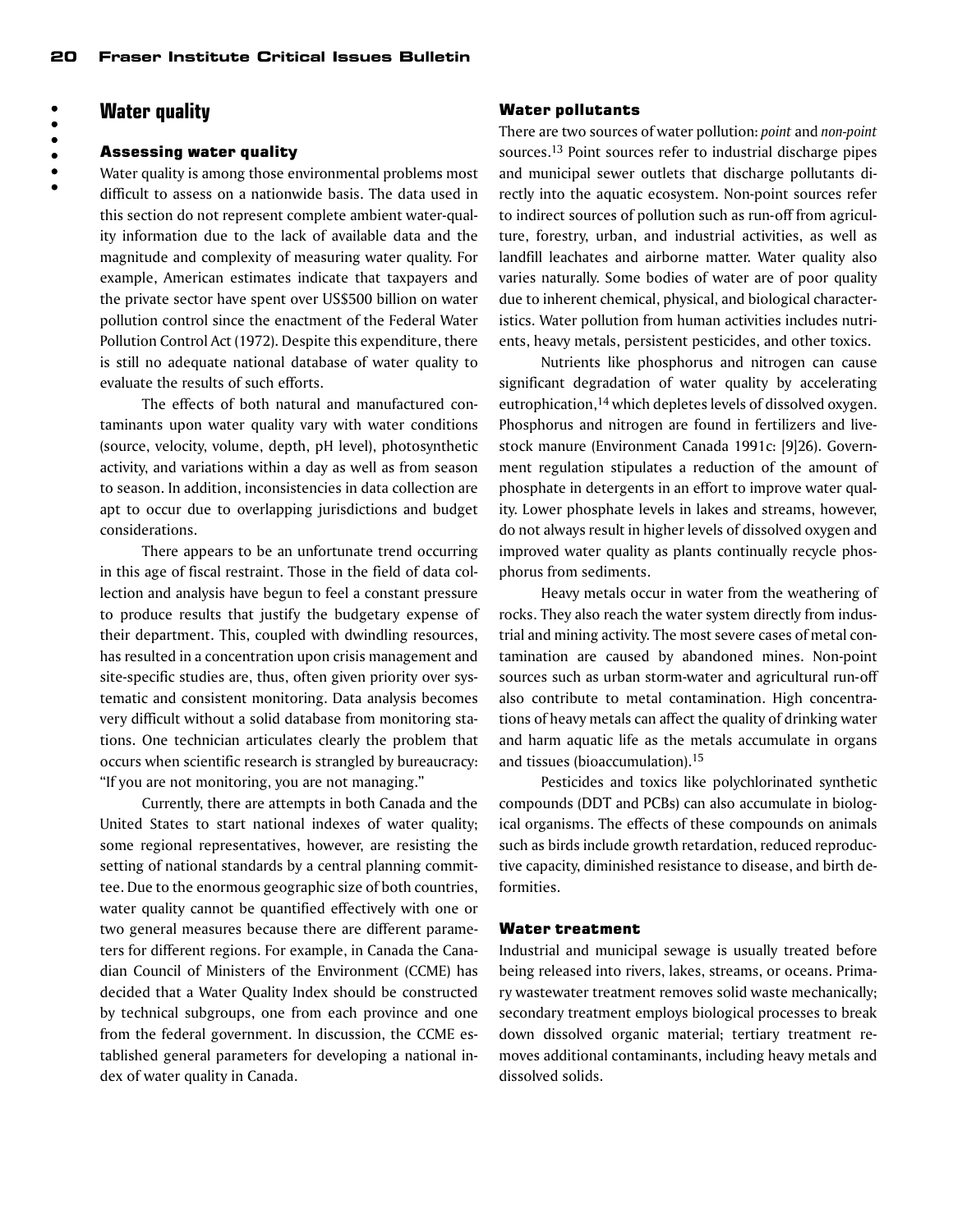$\bullet$ 

Since 1992, "all sewage generated in the US [has been] treated before discharge" (Easterbrook 1995: 682). Waste-water treatment has reduced the release of organic wastes by 46 percent, of toxic organics by 99 percent, and of toxic metals by 98 percent. Although some individual firms and facilities exceed regulated discharge levels, most serious point-source discharges have been eliminated. Nonpoint sources, however, continue to be a problem. The EPA notes that non-point sources "are clearly the leading reason for impediment in surface waters" (USEPA 1993:18). Efforts to reduce non-point sources increased in 1987 when amendments were made to the Clean Water Act. These amendments encourage states to develop plans to reduce pollution from non-point sources.

In Canada, the proportion of waste water receiving treatment increased from 72 percent in 1983 to 93 percent in 1994 (Environment Canada 1996d, 1996e). Canada's Wastewater Technology Centre recently shifted its focus from industrial research to end-of-pipe, pollution-prevention technologies (Environment Canada 1996b: 10). For example, the Centre is developing technology to reduce phosphorus and ammonia in waste water, to control and manage sewer overflows and storm-water discharges, and to improve contaminated sites.

# National water quality

Because Canada and the United States monitor water quality differently, *Environmental Indicators* considers each nation separately. Information on water quality and wildlife indicators for the Great Lakes are also presented to provide a case study of North America's internationally important freshwater resources.

# The United States

In 1972, the EPA instituted a National Water Quality Inventory (NWQI) under the Clean Water Act. The EPA, in conjunction with the United States Geological Survey, reports to Congress upon the criteria for water quality and pollution. Each state must meet the minimum federal criteria and may set additional objectives to address problems particular to its region and must submit biennial "305b" reports to its regional EPA office (there are 10 regions) stating whether they met or exceeded the minimum federal levels. The regional EPA offices amalgamate each state's "305b" report to produce the biennial USEPA Report to Congress on Water Quality.

The NWQI assesses rivers, lakes, and estuaries based on water quality standards for beneficial uses, and numeric, and narrative criteria for allowing each use. Designated beneficial uses are the desirable uses that water quality *should* support; there are 9 categories: support of aquatic life, fish consumption, shellfish harvesting, supply of drinking water, primary contact (swimming), secondary contact (recreation), agriculture, recharge of ground-water supply, and wildlife habitat. These designated uses replace the 1990 NWQI "swimmable" and "fishable" objectives.

The inventory provides a "snapshot" of water quality. According to the NWQI, 17 percent of rivers, 42 percent of lakes, ponds, and reservoirs, and 78 percent of estuaries have been assessed to date (USEPA 1995e: Executive Summary). Table 7 reports the results for 1994, the last year for which data are available.

There are several problems with the NWQI data. For example, meaningful time-series analysis of the data is not possible due to annual changes in the water bodies being assessed, differing methodologies and reporting techniques, and incomplete data. In addition, the percentages reported in table 7 may actually under-estimate water quality since states have a bureaucratic incentive to assess those waters where problems are most likely to be found. The EPA itself notes that "it is likely that unassessed waters are not as polluted as assessed waters" (USEPA 1989: xi).

Several efforts are underway to improve the data on water quality. The National Water Quality Surveillance Sys-

**Table 7: United States National Water Quality Inventory (1994) Showing Levels for Overall Use**

|                                             | Good                    |                   | Fair                        | Poor                  |                       |
|---------------------------------------------|-------------------------|-------------------|-----------------------------|-----------------------|-----------------------|
|                                             | <b>Fully Supporting</b> | <b>Threatened</b> | <b>Partially Supporting</b> | <b>Not Supporting</b> | <b>Not Attainable</b> |
| <b>Rivers (615,806 miles)</b>               | 57%                     | 7%                | 22%                         | 14%                   | $< 1\%$               |
| Lakes (17.1 million acres)                  | 50%                     | 13%               | 28%                         | 9%                    | $< 1\%$               |
| <b>Estuaries (34,388 miles<sup>2</sup>)</b> | 2%                      | $1\%$             | 34%                         | 63%                   | $0\%$                 |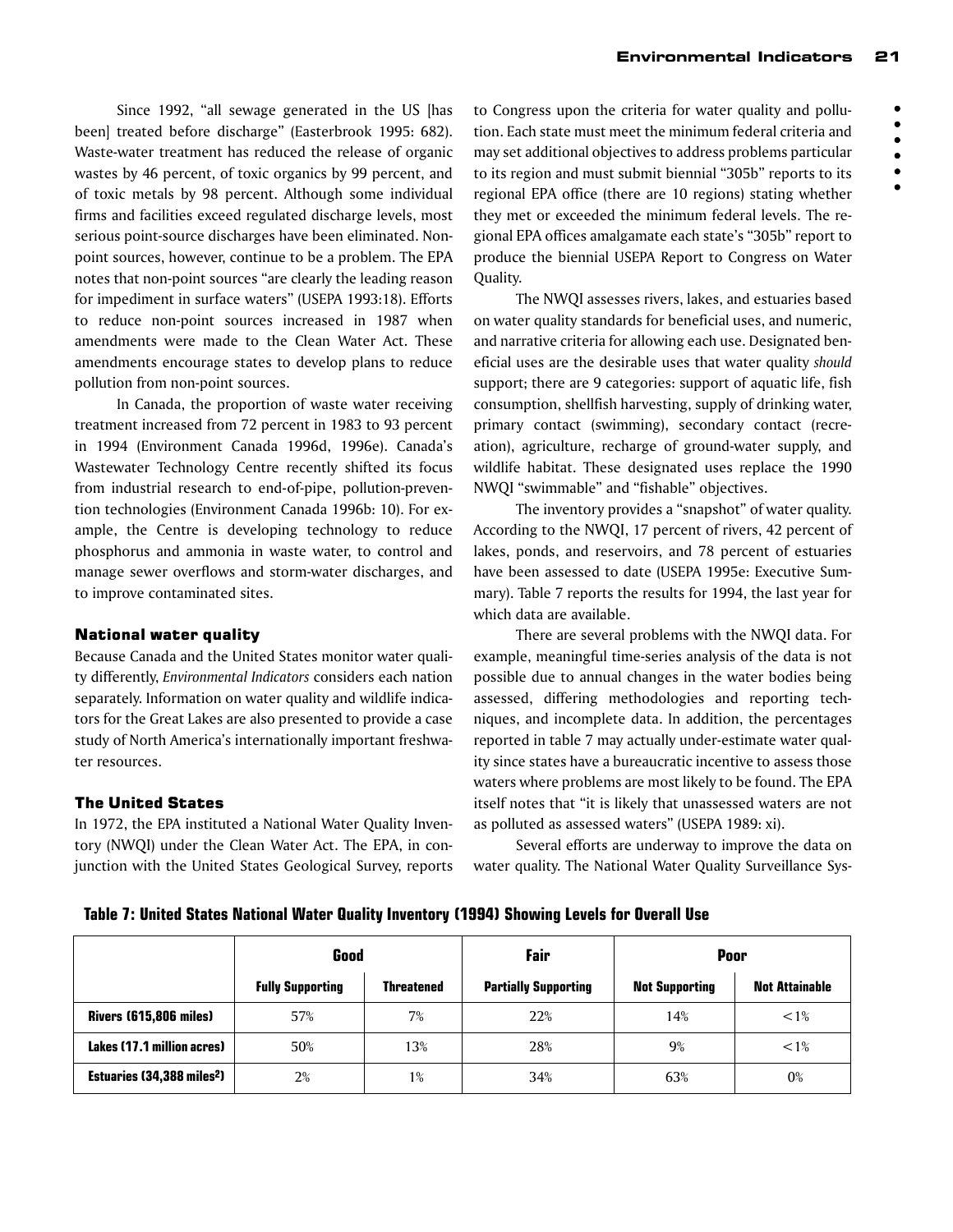$\bullet$  $\bullet$  $\bullet$  $\bullet$  tem (NWQSS) and the US Geological Survey's National Stream Quality Accounting Network (NASQAN) provide limited but consistent data. The 420 monitoring stations in this network, located on major American rivers, are useful in tracking the progress of prominent point-source controls, especially municipal sewage treatment plants. This network, it must be emphasized, is *not* designed to provide a statistical sample of the water quality of streams throughout the nation.

Figure 15 shows that the percent of readings exceeding the local clean-water standard for both phosphorus and fecal coliform have declined from their peaks in 1975. This seems to indicate a clear success for wastewater treatment. There has not, however, been a significant increase in the dissolved oxygen content of water. In fact, "the most noteworthy finding from national-level monitoring is that heavy investment in point-source pollution control has produced no statistically discernible pattern of increases in the water's dissolved oxygen content during the last 15 years" (Knopman and Smith 1993; Smith, Alexander, and Wolman 1987). The United States has 10 EPA water-quality regions:

1 Connecticut, Massachusetts, Maine, New Hampshire, Rhode Island, and Vermont

- 2 New Jersey, New York, Puerto Rico, and the US Virgin Islands
- 3 Delaware, Maryland, Pennsylvania, Virginia, West Virginia, and the District of Columbia
- 4 Alabama, Florida, Georgia, Kentucky, Mississippi, North and South Carolina, and Tennessee
- 5 Illinois, Indiana, Michigan, Minnesota, Ohio, and Wisconsin
- 6 Arkansas, Louisiana, New Mexico, Oklahoma, and Texas
- 7 Iowa, Kansas, Missouri, and Nebraska
- 8 Colorado, Montana, North and South Dakota, Utah, and Wyoming
- 9 Arizona, California, Hawaii, Nevada, American Samoa, Guam, the Commonwealth of the Northern Mariana Islands, and the Trust Territory of the Pacific Islands
- 10 Alaska, Idaho, Oregon and Washington (Alaska did not submit a 305(b) report for 1994)

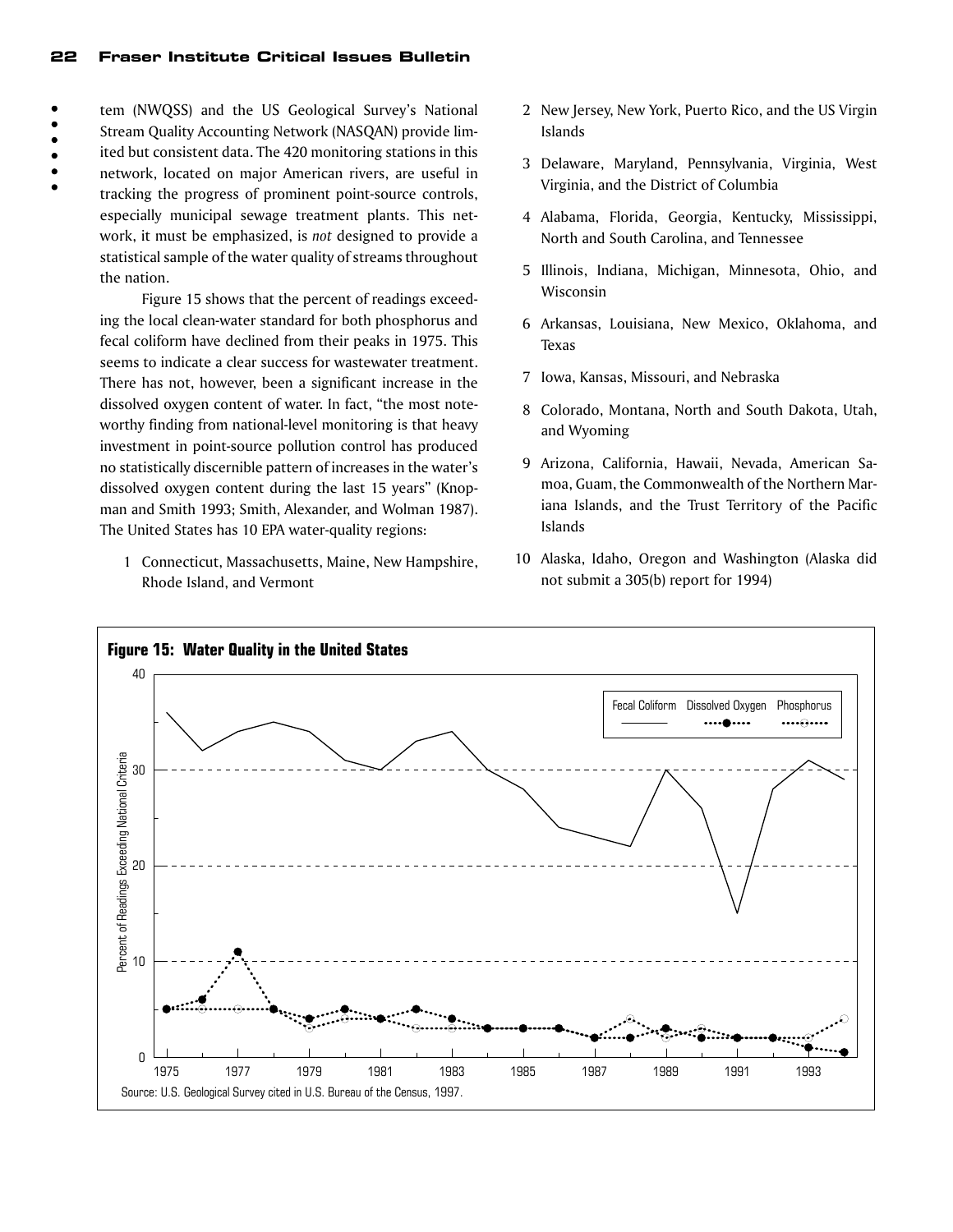$\ddot{\bullet}$ 

 $\bullet$  $\bullet$ 

The EPA's NWQI 1994 Report to Congress compiles assessments of data on minimum-requirement water quality collected during 1992 and 1993 by 61 states, American Indian tribes, territories, Interstate Water Commissions, and the District of Columbia. The list of EPA regions above indicate how immense is the task of writing the Report: data from many varied geographies administered by multiple layers of bureaucracy must be collected and analyzed. Furthermore, the 305(b) reporting process is flexible in that states, tribes, and other jurisdictions do not use identical survey methods and criteria to rate their water quality. The EPA admits that caution must be the rule in attempting to compare data submitted by different states and jurisdictions in one reporting period, or by the same jurisdictions over more than one reporting period because survey methodology is neither spatially nor temporally standardized (USEPA 1995e: ES-2).

# Canada

Canada does not have legislated water-quality objectives. The Canadian Council of Ministers of the Environment (CC-ME) established the Canadian Water Quality Guidelines in 1985 to provide a basis for designing site-specific waterquality objectives. The guidelines recommend concentrations for supporting and maintaining several categories of water use including aquatic life, drinking, recreational, agricultural, and industrial use. Water must meet requirements for biological (bacteria, viruses, protozoan), radiological (radioactive isotopes), physical (taste, odour, temperature, turbidity, colour), and chemical factors.

In Canada, provincial governments legislate standards and regulations for water quality although the federal government offers advice and leadership. Municipalities are responsible for testing drinking water for coliforms and residual chlorine.

Detailed site-specific reports on water quality provide "snapshot" evidence that Canadian drinking water is generally good. Most Canadian municipalities treat drinking water through chlorination, ozone treatment, or ultraviolet radiation. Environment Canada conducted a four-year study on the quality of drinking water in the Atlantic provinces, which revealed that of the 150 substances tested none was present in levels that exceeded the maximum acceptable guidelines (Environment Canada 1990). A study carried out in 1986 by the Canadian Public Health Association showed that levels of very few of the 161 substances measured in treated tapwater from the Great Lakes exceeded the guidelines Canadian Public Health Association 1986). Further, a

1990 study of the Great Lakes by the Toronto Board of Health could detect only 42 of the substances for which they were testing; none was present in levels that exceeded the guidelines Kendall 1990).

Although raw data on Canadian water quality exist in a federal database, the information is not in a format that can be used to evaluate water quality on a national level. The provinces, however, are taking a greater role in monitoring water quality. British Columbia, Alberta, Saskatchewan, Manitoba, and New Brunswick have developed site-specific objectives and maintain a record of goal attainment. These data provide only a snapshot of Canada's water quality.

Canada, like the United States, tests water at sites located upstream or downstream from urban centres and industrial facilities, on transboundary rivers and streams, and on bodies of water that are used for recreation. Figure 16 illustrates the success of British Columbia, Alberta, Saskatchewan, and Manitoba in attaining water quality objectives. New Brunswick's record shows a considerable decrease in the percentage of sites exceeding objectives. It should be noted that the number and type of bodies of water tested, and of pollutants examined, varies from province to province. Details of provincial reporting are described below.

#### *British Columbia*

Criteria are based on the *British Columbia Surface Water Quality Objectives*. The province of British Columbia has published objectives and attainment records for water quality since 1987. Since 1985, the province has jointly operated federal-provincial monitoring stations in partnership with Environment Canada under the Canada-British Columbia Water Quality Monitoring Agreement. These monitoring stations, operated to assess trends in water quality, are situated on rivers over which both the federal and the provincial governments have jurisdiction or in which both have an interest. By 1997, Environment Canada and British Columbia's Ministry of Environment were to be operating about 30 sites, including 10 new sites. In addition to these sites established under the joint agreement, since 1975 Environment Canada has operated 6 sites monitoring long-term ambient water quality on rivers of interest to the federal government. The *British Columbia Water Quality Status Report* (1996) provides an extensive review of some 124 bodies of water. This report provides a detailed index developed from objectives and attainment records (including the number, frequency, and magnitude of objectives exceeded),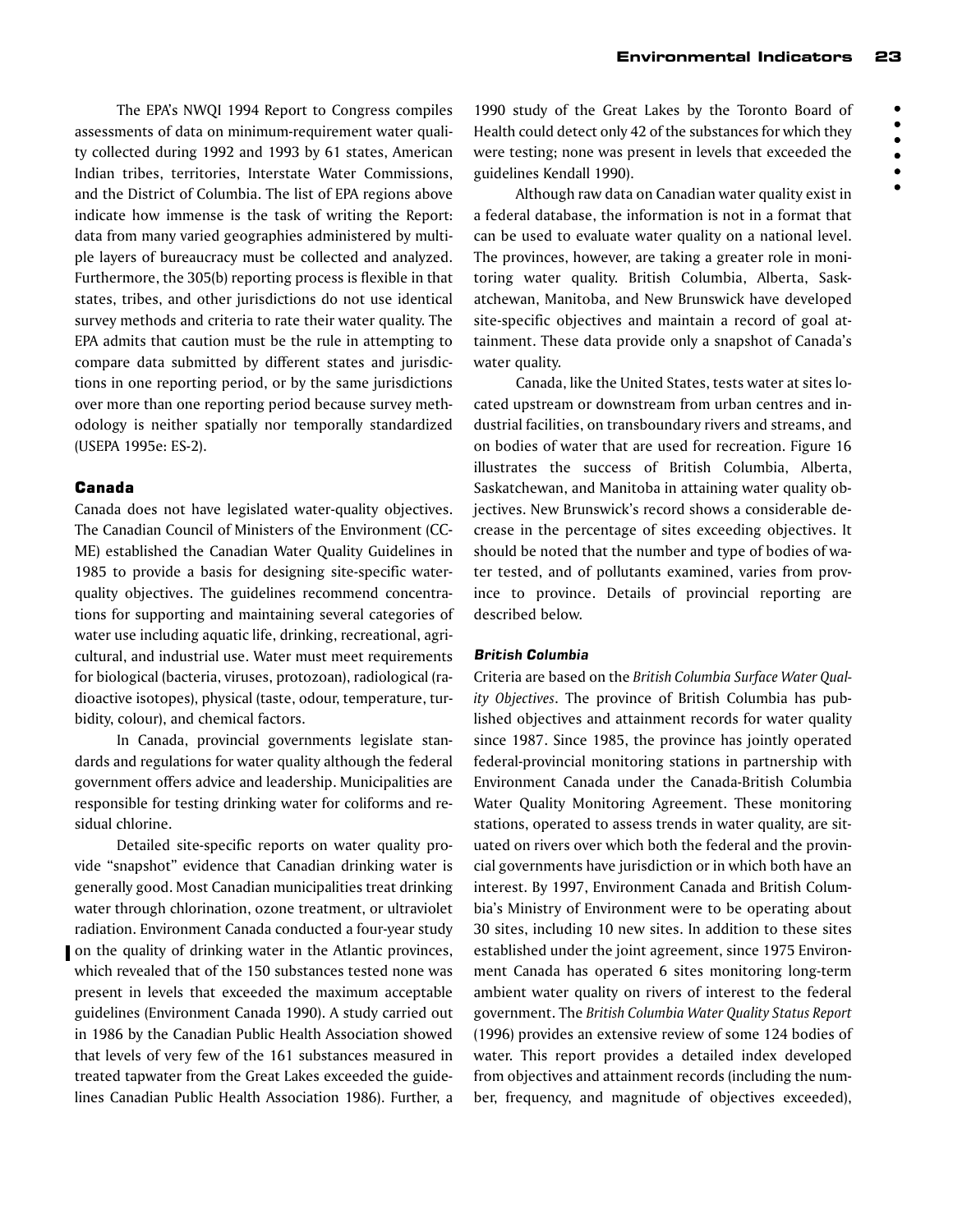

rating bodies of water as poor, borderline, fair, good, or excellent. It describes the source of threats to water quality and recommends methods for maintaining and restoring British Columbia's bodies of water. Of all Canadian provinces, British Columbia has developed the most comprehensive monitoring and reporting program on water quality (British Columbia Ministry of Environment 1993: 2–45; Rocchini 1996).

Note: Data from other Canadian provinces are not available.

# *Alberta*

The *Alberta Guidelines Index* parameters are placed in different use categories according to information in the CCME's Canadian Water Quality Guidelines. The stated goal is to have water downstream of developed areas equal in quality to water upstream. Alberta has developed an arbitrary category description for objectives met: "not recommended" (70 percent and below); "poor" (71 to 85 percent); "fair" (86 to 95 percent); and "good" (96 to 100 percent) (Saffran 1996; Government of Alberta 1996: 78–80). Assessment of lake and river quality in Alberta cover the entire province. There are currently 18 permanent stations that are visited monthly. Data from 12 of these stations are currently used for the *Surface Water Quality Index*. Samples are collected on

a monthly basis at two locations (one upstream and one downstream from the developed area) in each of the province's six major river systems (Saffran 1997). The water samples are tested for an extensive list of pollutants, 20 of which are evaluated against the *Alberta Ambient Surface Water Quality Interim Guidelines*. More pollutants and objectives are being added over time.

-..-...

#### *Saskatchewan*

The *Saskatchewan Surface Water Quality Objectives* are used as a guide in assessing the quality of surface water in the province. Priority is given to rivers affected by populated centres and locations where water quality might be threatened. Saskatchewan collects data from 15 regularly monitored stations that test for 70 pollutants (there are numerical guidelines for some of these pollutants only). Sites are monitored on a monthly basis for nutrients, salts, and bacteria, on a quarterly basis for metals, and three times per year for certain pesticides. Saskatchewan continues to monitor for long-term trends, and admits that this data cannot be considered reflective of overall water quality, but gives instead a "snap shot" of water quality in the major rivers of southern and central Saskatchewan (Hallard 1997).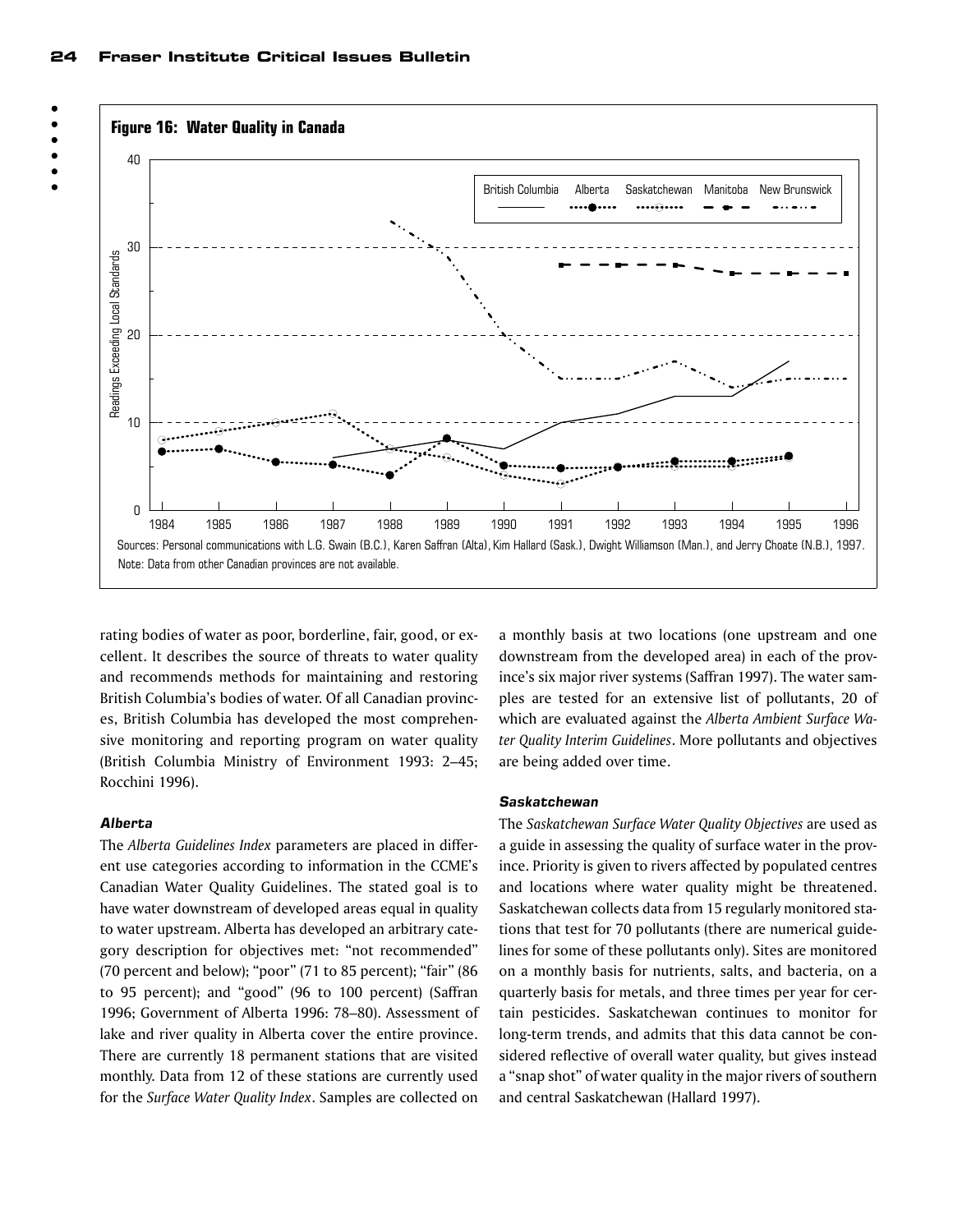#### *Manitoba*

Manitoba's goal in monitoring water quality is to identify changes between upstream and downstream locations, and to develop focused maintenance and protection programs. The results are cross-referenced with *Canadian Water Quality Guidelines* and *Manitoba Water Quality Objectives*. Manitoba uses, with minor modifications, the water quality index developed by British Columbia; as applied by Manitoba, this index considers 25 key variables. Manitoba monitors up to 70 water-quality variables at 35 sites located on 28 rivers and lakes. Using the subjective category descriptors, "poor," "marginal," "fair," "good," and "excellent," it assigns a ranking based on the number of objectives met, and the magnitude and frequency of *exceedances*, i.e., incidents when pollution exceeds objectives (Williamson 1996). Manitoba is particularly concerned about the effects on water quality of the larger facilities for intensive production of livestock and value-added food processing facilities. Programs are underway to reduce the impact of food-processing waste and to assist the irrigating community in developing sustainable irrigation practices. The 1997 flood of the Red River slightly elevated fecal coliform levels and there were trace concentrations of several organics; nevertheless, bacterial levels remain relatively low at all sites (Williamson 1997).

#### *Ontario*

Ontario has performed periodic water-quality assessments at specific sites; the Toronto waterfront is one example. There is no federal-provincial agreement on water quality, although there is cross-border cooperation between federal governments through the International Joint Commission (IJC) on water quality in the Great Lakes. Ontario has 250,000 bodies of water and measures from 10 to 200 variables of water quality at thousands of sites. Four databases contain raw data: Great Lakes, Inland Rivers and Streams, Drinking Water Surveillance, and Inland Lakes. The databases are not set up to be cross-referenced with site-specific objectives (Gemsa and Whitehead 1996).

#### *Quebec*

Quebec does not set water quality objectives. Instead, they work at the point sources to determine the nature of local or regional use of the water body and how it must be preserved or restored. Goals can vary from one site to the next on the same river as the use of that river changes. Nearly 350 sites, measuring nitrogen, phosphorous, fecal coliforms, pH, turbidity, and suspended solids, are monitored once a month. As well, biological surveys and measurements of toxic chemicals in fish, artificial substrates, and water are conducted on a monthly basis. Quebec is currently revising the content of their reports pertaining to the principal rivers. Since 1978, Quebec has committed more than \$5 billion towards improving waste-water treatment and, by 1998, about 98 percent of the population with access to a sewer system will have its waste water treated (Gouyin 1997).

#### *New Brunswick*

New Brunswick is currently writing its own site-specific objectives but, at the moment, data is cross-referenced with the *Canadian Water Quality Guidelines* for aquatic life. New Brunswick examines 32 variables in various lakes and rivers throughout the province. Data is collected from base-line stations providing data over the long term, stations providing background information for specific projects in the short term, and downstream stations measuring the effects of point and non-point sources of pollutants. Natural waters in many areas tend to be poor in nutrients (especially, phosphorous) and acidic—some natural pH values fall below the Canadian Water Quality Guideline of pH 6.5. Naturally high levels of aluminum and iron often exceed the guidelines (Choate 1997).

#### *Newfoundland*

Newfoundland monitors up to 35 water-quality variables at approximately 56 sites located on rivers and lakes throughout the province. The goals of the monitoring program include collecting data on background and ambient water quality of major rivers and basins, detecting and measuring trends in water quality, and assessing fresh-water aquatic health and the suitability of water for various beneficial uses. Newfoundland maintains its own water-quality database, which is updated every two to three years. A report, the *State of Water Quality in Newfoundland*, based on the water quality index developed by British Columbia, is currently under preparation (Goebel 1997).

#### *Nova Scotia*

Nova Scotia follows the *Canada Water Quality Guidelines* but has not set site-specific objectives. They do not perform ambient monitoring but use short-term projects to monitor and improve the water in problem areas. Residents rely equally on surface and groundwater for drinking and Nova Scotia's drinking water is generally good. Concerns specific to certain areas arise primarily due to mining and industrial activity (Cameron 1996).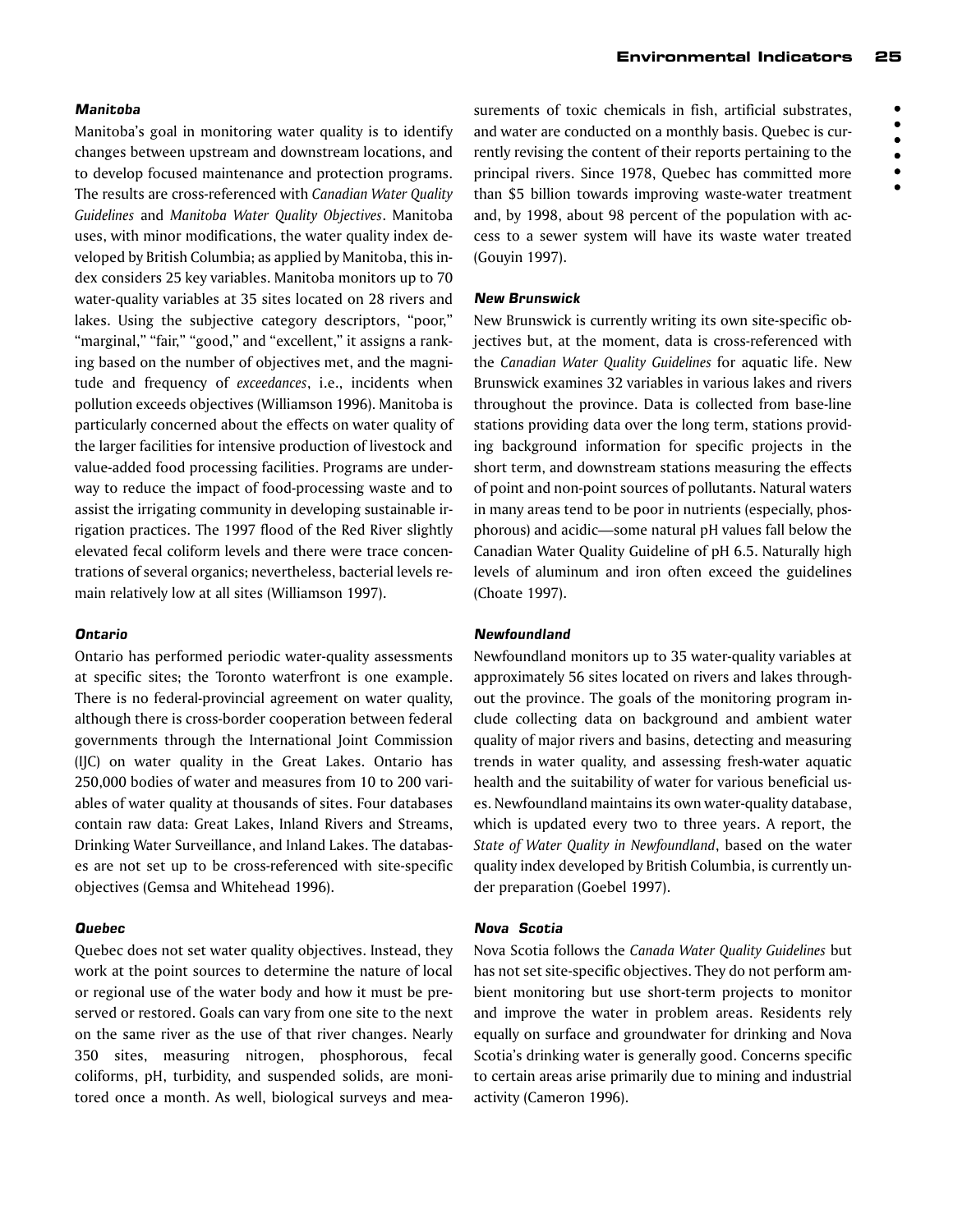#### $\ddot{\bullet}$ *Prince Edward Island*

Prince Edward Island has not established water-quality

- $\begin{array}{c} \bullet \\ \bullet \\ \bullet \end{array}$ guidelines of its own but uses the national water quality criteria as developed and maintained by CCME. Currently 26
	- sampling sites are located in 6 watersheds. Residents of Prince Edward Island rely exclusively on groundwater for drinking water, which is judged according to national guidelines developed jointly by Health Canada and the provinces. In 1996, "Evaluation and Planning of Water Related Monitoring Networks on PEI" was incorporated into a new agreement, the *Canada-PEI Water Annex to the Federal/ Provincial Framework Agreement for Environmental Cooperation in Atlantic Canada*, between Environment Canada and the province's Department of Fisheries and Environment. In January 1996, Prince Edward Island signed an agreement with the federal government to establish a Watershed Inventory Project that will examine 12 watersheds incorporating 26 rivers. New initiatives include a new muti-year, multi-parameter program to sample drinking water for pesticides, and the release of an educational booklet entitled "Water on PEI: Understanding the Resource, Knowing the Issues" (Raymond 1996).

#### *Yukon*

The Department of Indian Affairs and Northern Development (DIAND) manages the water resources of the Yukon Territory. Water-quality objectives have not been set for any water bodies as most water bodies in the region are considered pristine. DIAND and Environment Canada jointly operated 19 monitoring stations in 1996. Baseline monitoring of rivers and streams was ended in September 1996 in preparation for the end of the Arctic Environmental Strategy of the Canadian government's *Green Plan*. Raw data is collected but due to budgetary constraints, it has not been correlated into readable information. Prevention of pollution through enforcement of water-use licenses is the sole strategy used to maintain water quality. Most communities treat sewage in lagoons, discharging it to ground or wetlands; two communities discharge treated sewage to surface water. There are two mines in operation; one of these, a tank-leach gold mine, has difficulty meeting licensed effluent conditions (Whitley 1997).

#### *Northwest Territories*

The water-quality objectives of the Northwest Territories comply with the CCME water-quality guidelines and sitespecific water-quality objectives. DIAND and the Territory's Department of Environment currently cooperate in main-

taining 50 active federal, federal-territorial, and territorial stations that monitor water quality. The federal government has collected data on 30 to 60 variables from about 100 stations reporting on 80 bodies of water in the Northwest Territories. Site-specific objectives have been established in some locations to account for unique natural occurrences and human activity. Several individual reports have been generated from the data (Haliwell 1997).

#### The Great Lakes

The Great Lakes (from west to east, Lakes Superior, Michigan, Huron, St. Clair, Erie and Ontario) contain one-fifth of the world's freshwater. Over 23 million people depend on the Great Lakes for drinking water. They provide tremendous economic and ecological benefits to the surrounding area. One quarter of all American industry and 70 percent of American and 69 percent of Canadian steel mills are located in the Great Lakes Basin (USEPA 1995e: 496). The Great Lakes are exposed to many sources of point and non-point pollution but, for many years, it was thought that the Great Lakes were too big to have serious pollution problems. By the 1960s, however, sewage, fertilizer run-off, and chemical wastes had caused serious degradation to Lake Erie, and the other lakes showed signs of similar trouble. As a result, over the last 20 years Canada and the United States have spent over \$9 billion to clean up Lake Erie (Hayward 1994: 23). These efforts have improved water quality. Although discharges from waste-water treatment plants have increased due to population growth and industrial development, levels of dissolved oxygen have steadily improved, resulting in cleaner discharge. There have been noteworthy reductions in organic material, solids, and phosphorus as well. Fish have returned to some harbours from which they had all but disappeared, and the number of double-crested cormorants, a water bird that all but vanished from the Great Lakes in the 1970s, has climbed to 12,000 nesting pairs (USEPA 1995e: 497).

The USEPA's *National Water Quality Inventory* states that "less visible problems continue to degrade the Great Lakes." Six of the 8 American states bordering upon the Great Lakes surveyed 94 percent of the Great Lakes' shorelines in 1994. These states reported that most of the Great Lakes' nearshore waters were safe for swimming and other recreational activities, and could be used as a source of drinking water with normal treatment. However, about 97 percent of the surveyed Great Lakes shoreline is subject to fish-consumption advisories and shows unfavourable conditions for supporting aquatic life (USEPA 1995e: 497). The pollutants were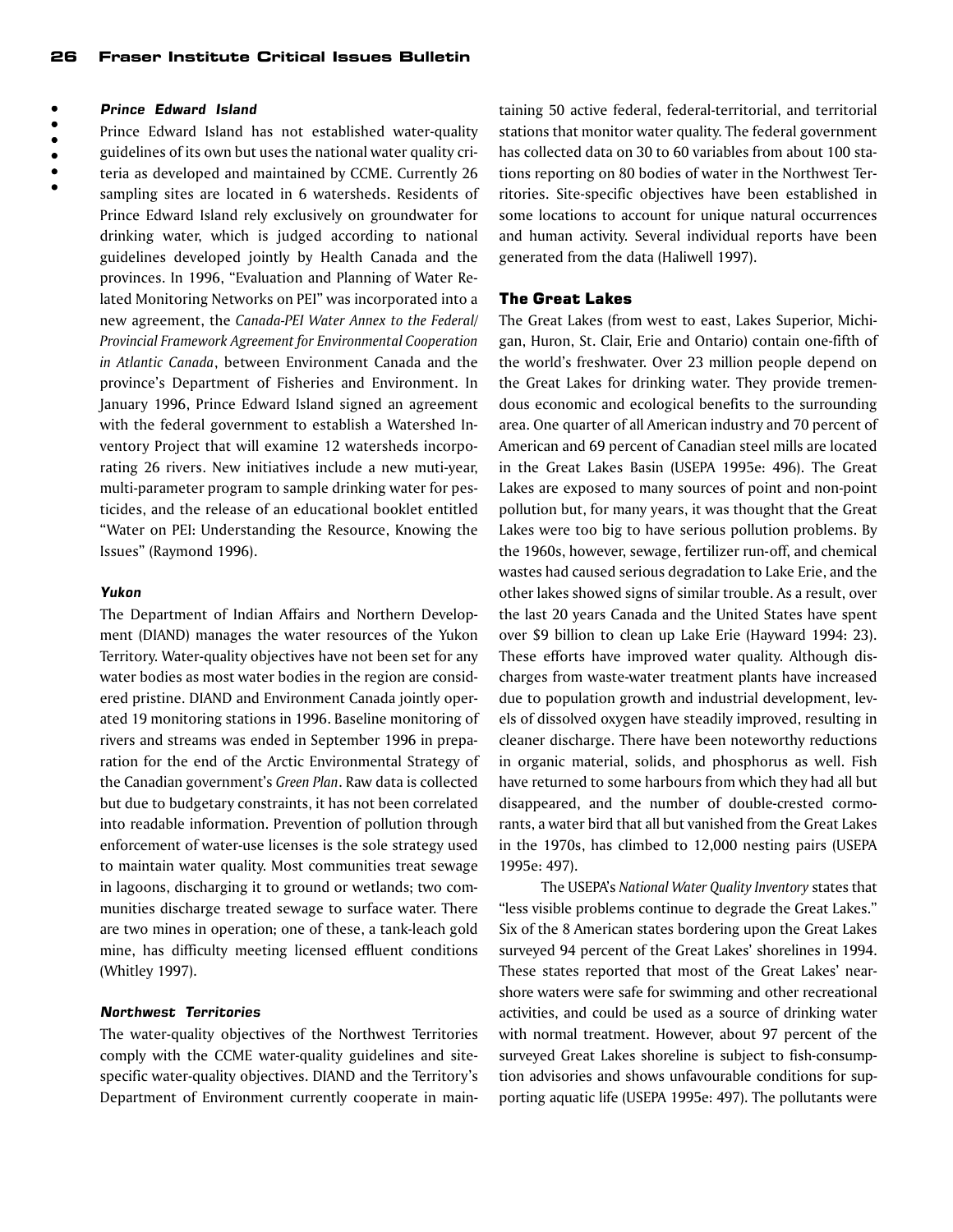| ٠      |
|--------|
| ٠      |
| ٠      |
| ٠      |
| 1<br>ь |
|        |

|  |  | <b>Table 8: Summary of Water Quality as Environmental Indicator</b> |  |  |  |  |
|--|--|---------------------------------------------------------------------|--|--|--|--|
|--|--|---------------------------------------------------------------------|--|--|--|--|

| <b>General Comments</b>                                                                                                                                                                                                                                                                                                                                                                                       | <b>Performance Record: US</b>                                                                                                                                                                                                                                                                                                                                                                                                                                             | <b>Performance Record: Canada</b>                                                                                                                                                                                                                                                                                                                                                                                                                                        |
|---------------------------------------------------------------------------------------------------------------------------------------------------------------------------------------------------------------------------------------------------------------------------------------------------------------------------------------------------------------------------------------------------------------|---------------------------------------------------------------------------------------------------------------------------------------------------------------------------------------------------------------------------------------------------------------------------------------------------------------------------------------------------------------------------------------------------------------------------------------------------------------------------|--------------------------------------------------------------------------------------------------------------------------------------------------------------------------------------------------------------------------------------------------------------------------------------------------------------------------------------------------------------------------------------------------------------------------------------------------------------------------|
| <b>National water quality</b>                                                                                                                                                                                                                                                                                                                                                                                 |                                                                                                                                                                                                                                                                                                                                                                                                                                                                           |                                                                                                                                                                                                                                                                                                                                                                                                                                                                          |
| • National water quality is difficult to as-<br>sess due to inconsistent, incomplete<br>data.<br>· Water pollutants include nutrients,<br>heavy metals, persistent pesticides, and<br>other toxic substances.<br>· Industrial and municipal sewage nor-<br>mally undergo some treatment to re-<br>move these substances.<br>• The US and Canada target different as-<br>pects of water quality as priorities. | · Measures of phosphorus, fecal coliform,<br>and dissolved oxygen exceeding local<br>standards (in rivers and streams only)<br>decreased between 1975 to 1994<br>• In 1994, 86% of rivers and streams, 91%<br>of lakes, and 37% of estuaries supported<br>overall use.                                                                                                                                                                                                    | · Objective-attainment records are only<br>available for British Columbia, Alberta,<br>Saskatchewan, Manitoba and New Brun-<br>swick.<br>• In 1995, Alberta and Saskatchewan met<br>their goals over 90% of the time. British<br>Columbia and New Brunswick met their<br>goals over 80% of the time. Manitoba<br>met its goals over 70% of the time.                                                                                                                     |
| <b>Water in the Great Lakes</b>                                                                                                                                                                                                                                                                                                                                                                               |                                                                                                                                                                                                                                                                                                                                                                                                                                                                           |                                                                                                                                                                                                                                                                                                                                                                                                                                                                          |
| • The Great Lakes contain one-fifth of the<br>world's water.<br>· Nitrogen and phosphorus are given pri-<br>ority when water quality is evaluated.                                                                                                                                                                                                                                                            | · Measures of nitrogen have increased,<br>but are well below the 10 mg per litre<br>threshold for safe drinking water.<br>· Phosphorus levels have declined by one-<br>third in Lake Ontario and remained sta-<br>ble in Lake Huron and Lake Superior.<br>· Targets for phosphorus discharges have<br>been met in Lake Michigan since 1981;<br>in Lake Superior since 1985; in Lake Hu-<br>ron since 1986; in Lake Erie since 1987;<br>in Lake Ontario since 1988.        | · Measures of nitrogen have increased,<br>but are well below the 10 mg per litre<br>threshold for safe drinking water.<br>· Phosphorus levels have declined by one-<br>third in Lake Ontario and remained sta-<br>ble in Lake Huron and Lake Superior.<br>· Targets for phosphorus discharges have<br>been met in Lake Michigan since 1981,<br>in Lake Superior since 1984, in Lake Hu-<br>ron since 1986, in Lake Erie since 1987<br>and in Lake Ontario since 1988.    |
| Wildlife in and around the Great Lakes                                                                                                                                                                                                                                                                                                                                                                        |                                                                                                                                                                                                                                                                                                                                                                                                                                                                           |                                                                                                                                                                                                                                                                                                                                                                                                                                                                          |
| · Bioaccumulation occurs when persis-<br>tent, fat soluble, contaminants are in-<br>gested by an organism and accumulate<br>over time in tissue.<br>• Levels of DDE, PCBs and HCBs are mon-<br>itored in herring gull eggs.<br>• The use of DDT has been banned and<br>PCBs are severely restricted.                                                                                                          | • The levels of these contaminants in her-<br>ring gull eggs fell considerably between<br>1974 and 1995.<br>· DDE fell 78% in Lake Michigan, 79% in<br>Lake Superior, 84% in Lake Erie, 85% in<br>Lake Ontario, and 90% in Lake Huron be-<br>tween 1977 and 1995.<br>· PCBs fell 66% in Lake Erie, nearly 80% in<br>Lakes Michigan and Superior, and 87%<br>in Lakes Ontario and Huron.<br>• The Great Lakes's mean level of HCBs<br>peaked in 1977 and fell 94% by 1995. | • The levels of these contaminants in her-<br>ring gull eggs fell considerably between<br>1974 and 1995.<br>· DDE fell 78% in Lake Michigan, 79% in<br>Lake Superior, 84% in Lake Erie, 85% in<br>Lake Ontario, and 90% in Lake Huron be-<br>tween 1977 and 1995.<br>· PCBs fell 66% in Lake Erie, nearly 80% in<br>Lakes Michigan and Superior, and 87%<br>in Lakes Ontario and Huron.<br>• The Great Lakes' mean level of HCBs<br>peaked in 1977 and fell 94% by 1995. |

"primarily PCBs," which impaired 98 percent of the shoreline. PCBs are a bioaccumulative pollutant and, since the 1980s, have only been allowed in closed electrical equipment. So, although PCBs are of concern as a pollutant, it is important to note that they are not coming from new sources.

Despite the improvements, however, the International Joint Commission (IJC), an advisory group of Americans and Canadians, remains pessimistic about water quality in the Great Lakes. They recently recommended an extreme measure: a ban throughout North America on the production of products using chlorine chemicals. The data, however, reveal several encouraging trends in the water quality of the Great Lakes, particularly for harmful chlorine compounds. Nitrogen levels have increased but are still well below the threshold of 10 milligrams per litre for safe drinking water (figure 17). Phosphorus levels have declined by onethird in Lake Ontario, 80 percent in Lake Huron, and have remained stable in Lake Superior (figure 18). Phosphorus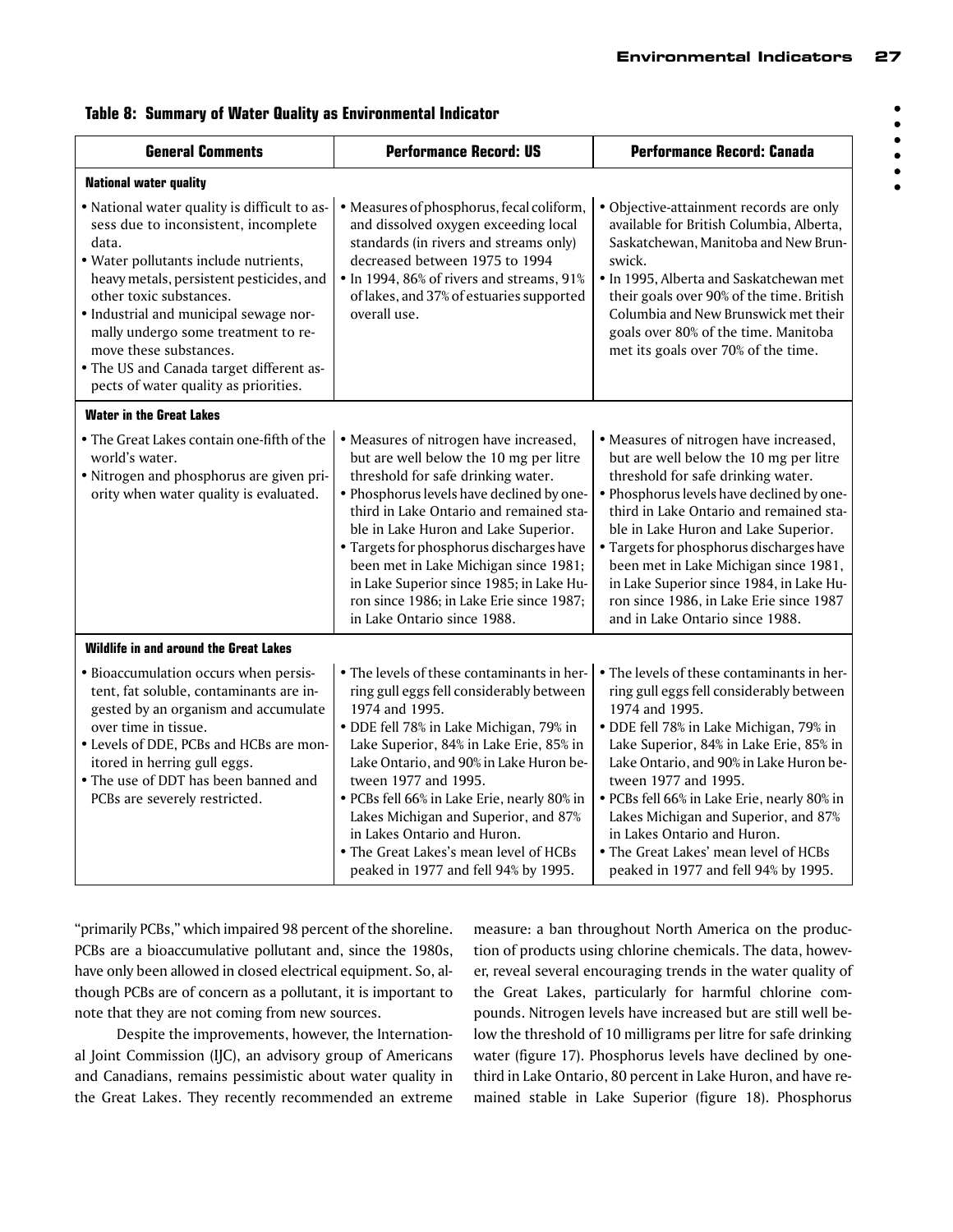

**Figure 17: Water Quality in the Great Lakes (Nitrogen)**



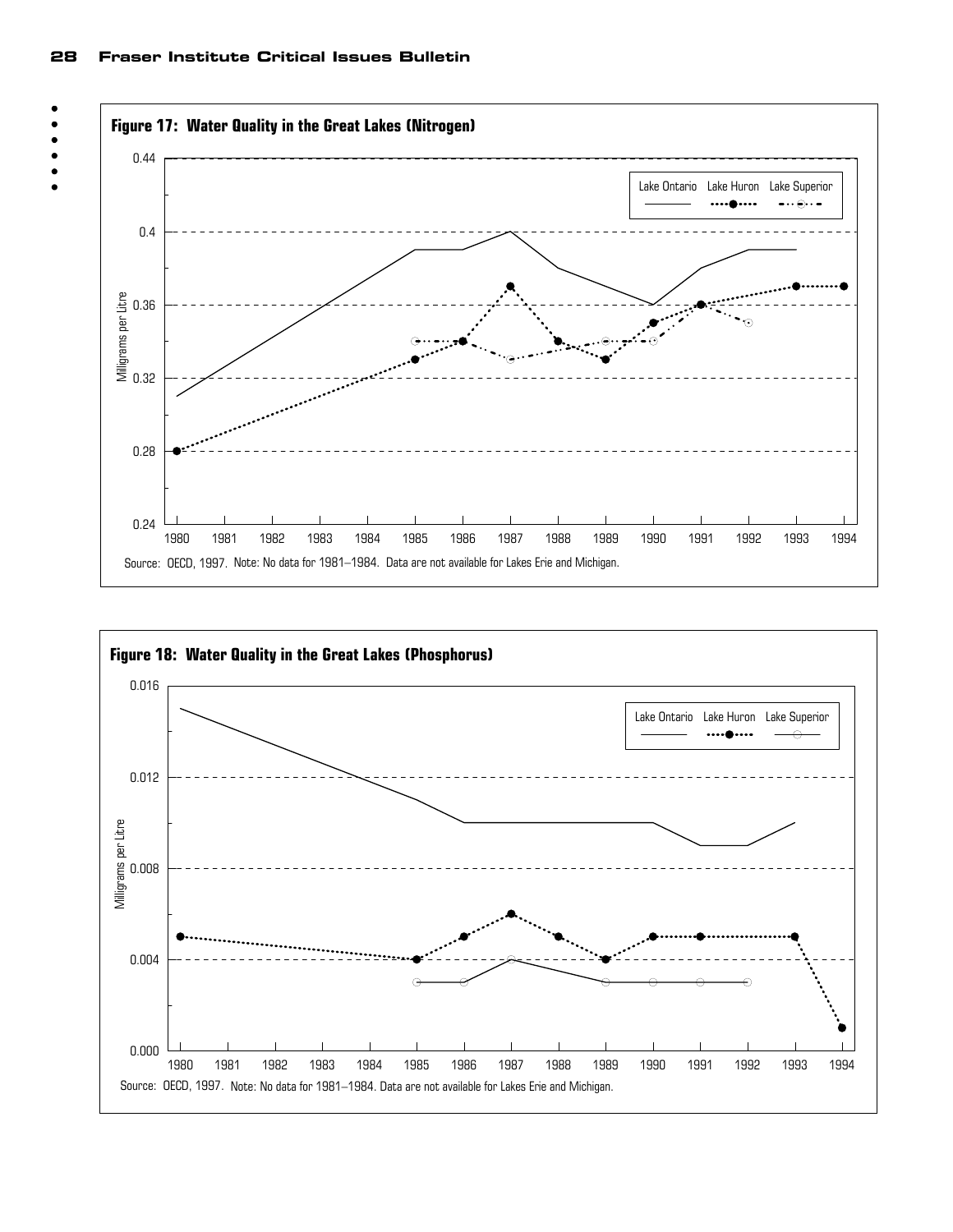targets have been consistently met in Lake Michigan since 1981 and Lake Superior since 1985; for the most part Lakes Huron, Erie, and Ontario have also met their targets since 1986, 1987, and 1988 respectively (figure 19).16

Another important indicator of water quality in the Great Lakes is the pesticide contamination found in birds' eggs. The contamination of herring gull eggs fell considerably between 1974 and 1991. Levels of Dichloro-diphenyldichloro-ethylene (DDE)17 fell 90.2 percent in Lake Ontario and 89.2 percent in Lake Superior from peak levels in 1975 (figure 20). Available data also indicate a decrease in the already low levels of the pesticides Dieldrin and Mirex in herring gull eggs. Polychlorinated biphenyls (PCBs)18 fell 91.1 percent in Lake Ontario, 87.4 percent in Lake Huron, 85.4 percent in Lake Superior, 80.3 percent in Lake Michigan, and 67.5 percent in Lake Erie from their highest recorded levels (figure 21). The level of hexachloro-benzenes (HCBs)19 peaked in 1977 and fell 97.5 percent in Lake Ontario, 91.9 percent in Lake Erie, and 87.5 percent in Lake Michigan by 1995. Lakes Superior and Huron fell 92.3 percent and 92.1 percent respectively between 1974 and 1995 (figure 22). These favourable trends can be observed in others of the Great Lakes as well (Council on Environmental Quality 1996).

# **Natural resource use**

#### Forests

North America's forests are the subject of some of the most emotionally charged environmental controversies. The fear that we shall run out of trees dates back more than a century in the United States. In his address to Congress in 1905, President Theodore Roosevelt warned that "a timber famine is inevitable," and the *New York Times* ran headlines in 1908 proclaiming, "The End of the Lumber Supply" and "Supply of Wood Nears End—Much Wasted and There's No Substitute."

North America's diverse forest resources include over 130 species of trees and sustain a wide variety of plants and animals (Environment Canada 1991c: [10]4). Forests provide habitat, purify air, prevent run-off, and inhibit erosion by anchoring topsoil. Forests release water vapour into the air and play a critical role in the carbon cycle by absorbing  $CO<sub>2</sub>$ , storing the carbon, and releasing the oxygen.

Canada and the United States play a significant role in world timber-markets. In 1995, American and Canadian production provided over 50 percent of global wood pulp, over 25 percent of paper and paperboard, over 15 percent of wood-based panels, and almost 40 percent of other wood products.20 Despite the Asian financial crisis, the global



 $\bullet$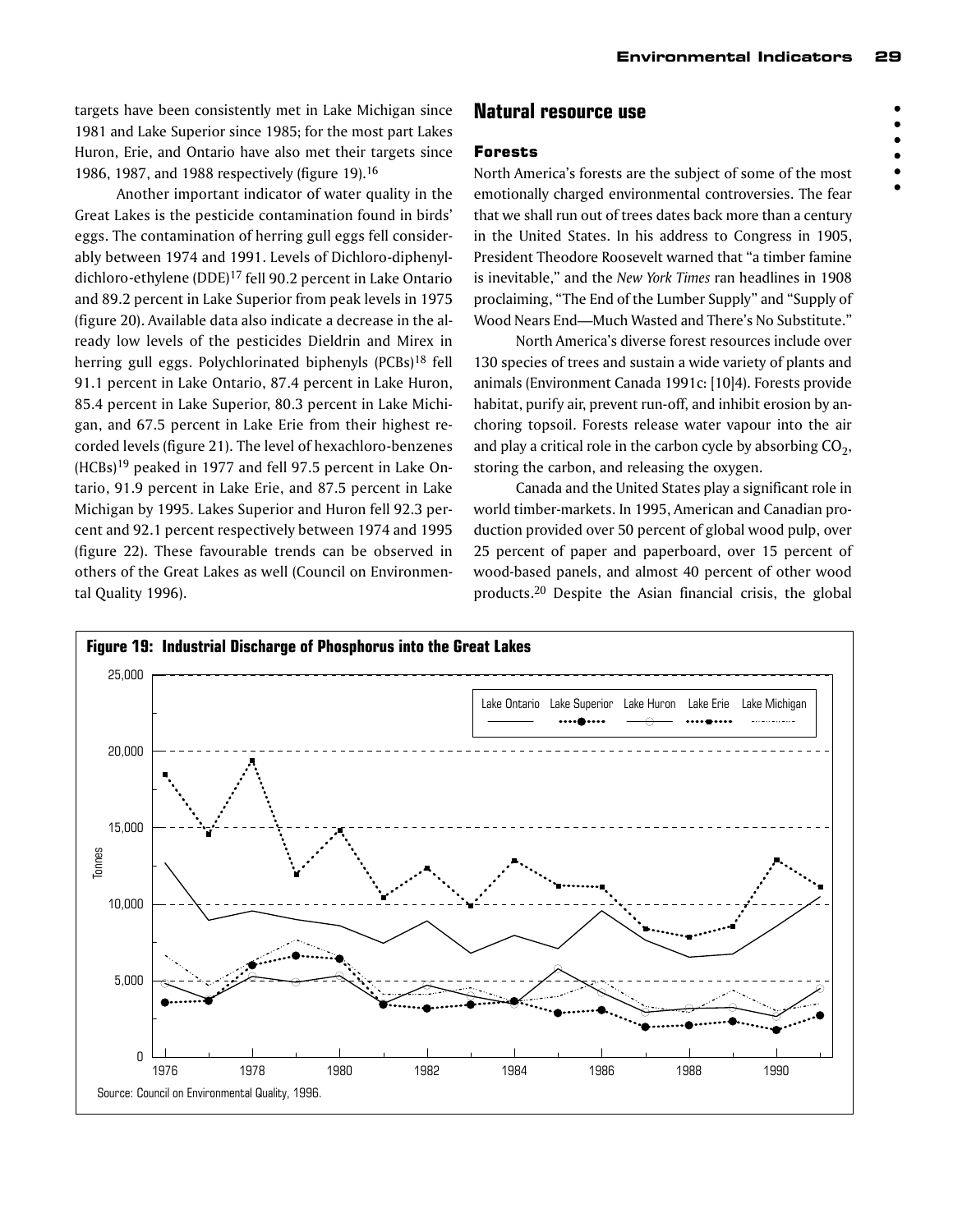



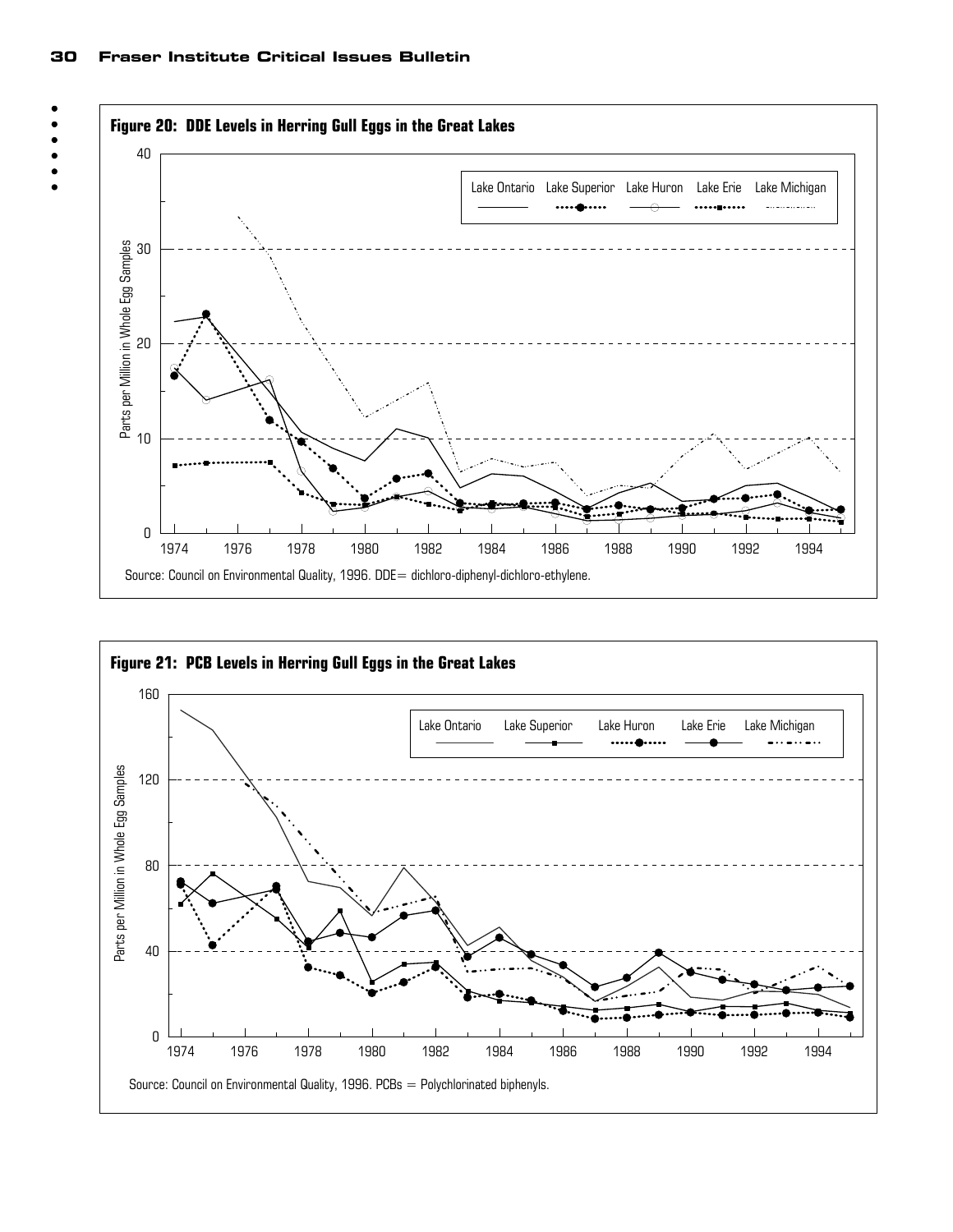

demand for North American forest products is large and is likely to remain so. The industry is a primary contributor to regional economies: one in 15 workers in Canada is employed directly or indirectly by the forestry sector (Environment Canada 1996c).

Despite this strong commercial reliance, only a small portion of total forest resources are harvested each year. Environment Canada reports that of the country's 418 million hectares of forestland, 119 million hectares are accessible and actively managed for timber production. A mere 0.8% of managed forests are harvested per year, averaging 165 million cubic metres of harvested timber, with each cubic metre contributing \$95 to the Gross Domestic Product of Canada (Environment Canada 1996c). Further, the survey by the Organisation for Economic Cooperation and Development (OECD) shows that the United States consistently harvests less than the amount of annual new growth (figure 23). The United States harvested 56 percent of the annual new growth in 1980, 59 percent in 1985, and 60 percent in early 1990s.

In Canada, various levels of governments own and control an estimated 94 percent of forested land (Environment Canada 1996c). In the United States, governments (federal and otherwise) control 131.5 million acres of the 489.6 million timber-producing acres (US Bureau of the Census 1996). In Canada, governments decide how much can be harvested based on the annual allowable cut (AAC), which is calculated by considering the quantity and quality of species, accessibility of the trees, growth rates, site sensitivity, and competing uses. The AAC calculation is not a measure of total new growth: it is a measure of growth *available for commercial harvesting*. The proportion of the AAC harvested was 66.1 percent in 1980; it climbed to 79.8 percent in 1985 and fell to 73.4 percent in 1993 (figure 24).

For the most part, forest land was first cleared for agricultural use. Some land, however, has proven unsuitable for farming and is now reverting back to forest cover. In southern Ontario, forest cover has actually increased from 25 percent to 29 percent since the mid-1960s (Armson 1989). Reforestation efforts in Maine have increased wooded areas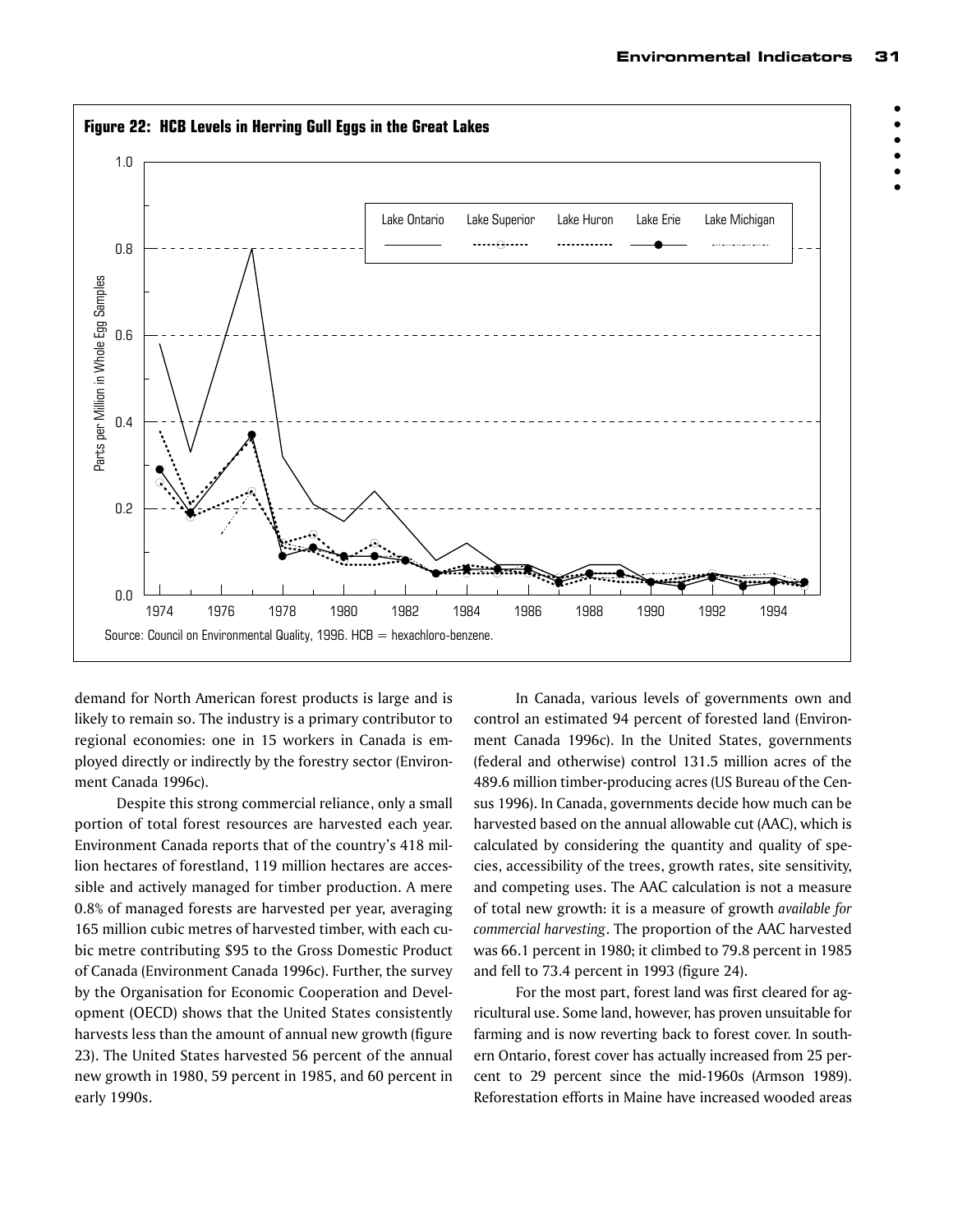



from 74 percent to over 90 percent of the state (Ray 1993: 113; Sedjo 1995: 178–209).

The serious environmental debates surrounding forests and harvesting practices tend to be local in nature; examples of such debates are those about the preservation of old-growth stands and the practice of clear-cutting. Oldgrowth forests are those stands that are over 140 years old, have over a specified number of trees, and have experienced minimal human disturbance. They have considerable commercial and environmental value. Today's commercial cutting cycle of 50 to 80 years means that once they are harvested, old-growth ecosystems will not be re-established. Second-growth forests, however, also provide commercial and environmental benefits.

> Even forests that have been clear-cut and replanted support diverse wildlife populations and contain trees of various ages, sizes and species. The beautiful wilderness scenes in the popular movie *Last of the Mohicans*, for example, were filmed in a formerly clearcut commercial forest, not a natural forest. (Bast, Hill, and Rue 1994: 24)

Clear-cutting remains a popular method of harvesting. In Canada, almost 90 percent of trees logged are harvested by this means. There are two reasons for this. First, it is economically viable; second, clear-cutting simplifies reforestation. It allows easy preparation of the site for the reestablishment and tending of a new forest, and the open area provides the heat and sunlight needed for the new trees to grow. In addition, dead stumps support an extraordinary number of species, including fungi, spiders, beetles, and centipedes. Finally, leaves and branches contain plant nutrients and are often left as humus to replenish the soil. When clear-cutting is not performed properly, however, it can damage sensitive watersheds and the ecosystems of rivers. Overall it is important to bear in mind that the area harvested nationally is minimal in comparison to the annual extent of natural disturbances (Environment Canada 1996c).

In the United States, the USDA Natural Resources Conservation Service runs the Agricultural Conservation Program that uses incentives to encourage private landowners to apply good forest practices on their lands. Through its cooperative state and private forestry programs, the Forest Service offers financial and technical assistance to protect and improve forests on non-federal lands. In 1995, the USDA spent 9.3 million dollars planting 141,194 acres of trees, improving 22,540 acres, and preparing 1,845 acres for natural generation (US Bureau of the Census 1996).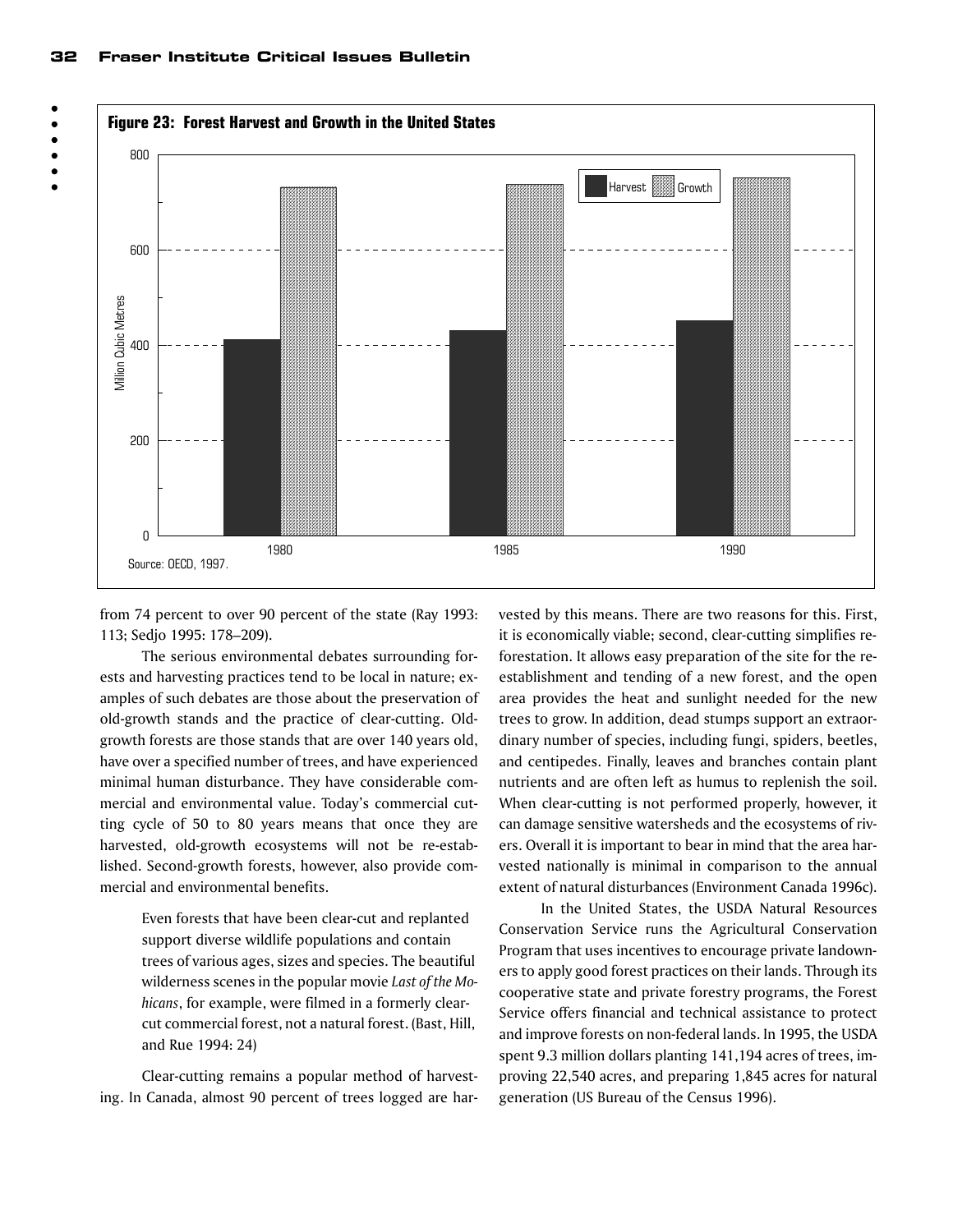

#### Fresh water

Only 2.7 percent of the Earth's water is fresh water (Environment Canada 1991c). Sources of fresh water include: snow, glaciers, and polar ice (77 percent); underground (22 percent); lakes and wetlands (0.35 percent); atmosphere (0.04 percent); and streams (0.001 percent) (White 1984: 252). Only about 0.01 percent of water sources are both fresh and accessible in lakes, rivers, soil, and the atmosphere. When discussing the withdrawal (use) of water, it is important to remember that water is neither gained nor lost; it is always returned to the earth in one form or another.

Water is used to provide a source of power, for drinking, for irrigation, and for diluting waste. The cooling of power-generating plants uses the most freshwater resources, accounting for 38.6 percent in the United States and 59.7 percent in Canada. Industry uses 7.9 percent of freshwater resources in Canada and 5.7 percent in the United States. The public uses 11.3 percent and 11.4 percent of freshwater resources in Canada and the United States, respectively. Irrigation accounts for 40.2 percent of freshwater

use in the United States, due to its large agricultural base; in Canada, irrigation uses only 7.1 percent of the total (OECD 1997: 68–71). Approximately 90 percent of water withdrawn by Canadians is returned to its source after use or treatment (Environment Canada 1991a: 82). Only about onequarter of agricultural water is returned to its source.

North American water prices are relatively low. The cost per thousand litres is \$0.40 in the United States and \$0.35 in Canada. Prices can be up to three times higher in European nations. For example, the price per thousand litres is \$0.65 in the United Kingdom, \$0.77 in Sweden, \$0.85 in France and \$1.30 in Germany. It is interesting to note that, on average, bottled water costs about \$497 per thousand litres.<sup>21</sup> As expected, lower prices tend to lead to higher levels of freshwater consumption and North Americans are the largest consumers of fresh water in the world. The average daily household use is about 420 litres in the United States and 360 litres in Canada. This is more than double the rate of water use in many European countries (Environment Canada 1991c: [3]8).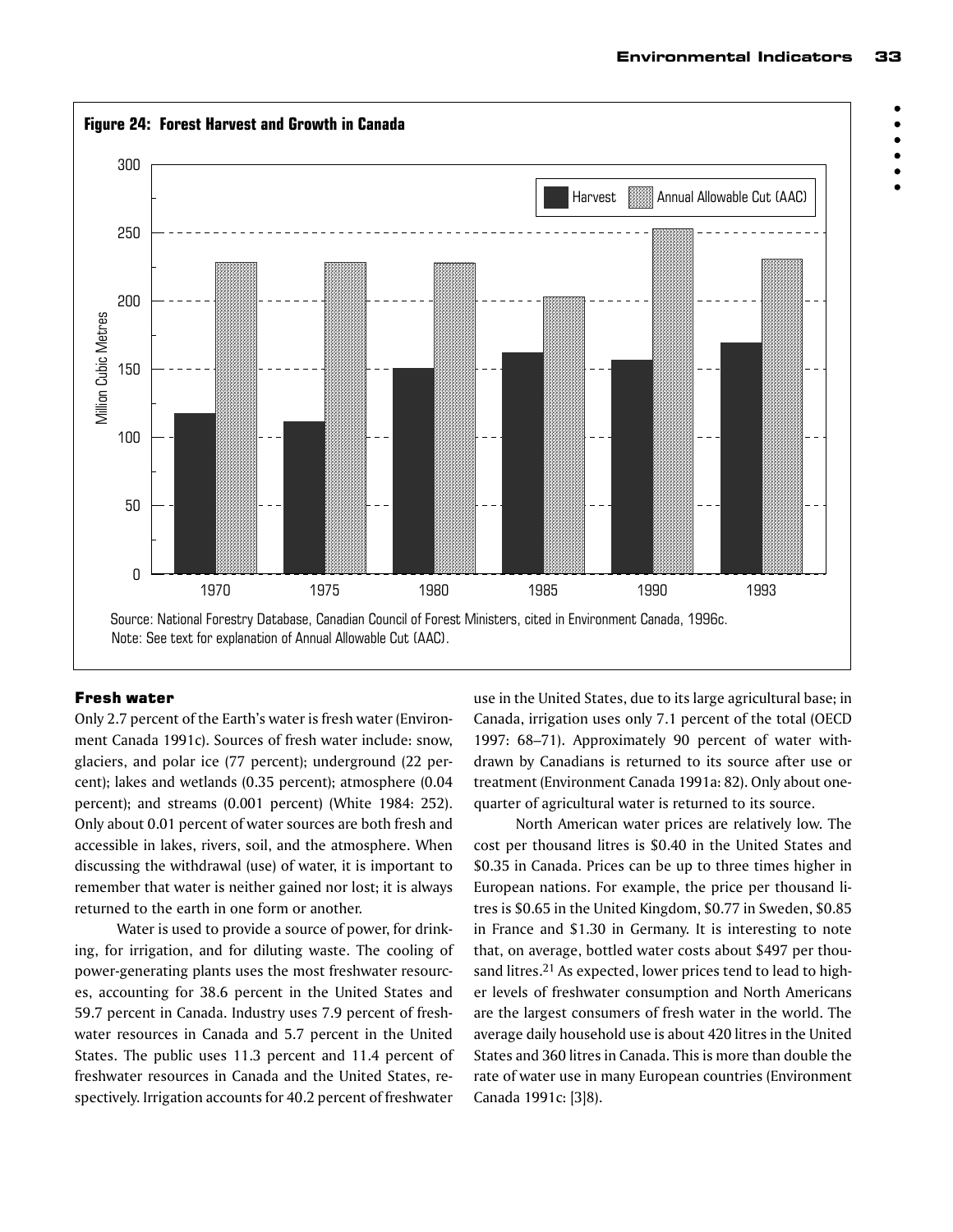The OECD survey indicates that total water use decreased 9.5 percent in the United States between 1980 and 1990 (figure 25) but increased 20 percent in Canada between 1980 and 1995 (figure 26). The United States has 2.5 trillion cubic metres of renewable freshwater resources and used 20.9 percent in 1980 and 18.9 percent in both 1985 and 1990 (figure 27).<sup>22</sup> Canada has approximately 2.8 trillion cubic metres of renewable freshwater resources and used 1.3 percent in 1980, 1.5 percent in 1985 and 1.6 percent in both 1990 and 1993.

While this abundance contributes to lower prices, government subsidies also artificially suppress prices. Several municipalities charge a flat rate for water use and governments subsidize irrigation. In Canada, the provinces pay an average of 85 percent of the total cost of water use (Environment Canada 1996c). Subsidization policies eliminate the incentive for efficient use of water resources. Subsidies lead to inefficient agricultural use, less water recycling, and a greater need for waste-water treatment facilities. This places further pressure on water sources and increases the demand for new dam construction and water diversion projects. To eliminate the difference between the real cost and the actual price of water, Environment Canada, in their *State of the Environment Report*, recommends that "we should pay a fair price that will recover the full cost of water delivered to the tap, one that is based on actual quantity used" (Environment Canada 1996c).





Although Americans and Canadians use only a small portion of renewable freshwater resources, regional water shortages continue to be a problem. In parts of the United States where water is scarce, farmers have responded by



**Figure 26: Freshwater Withdrawals in Canada**

 $\bullet$ 

 $\bullet$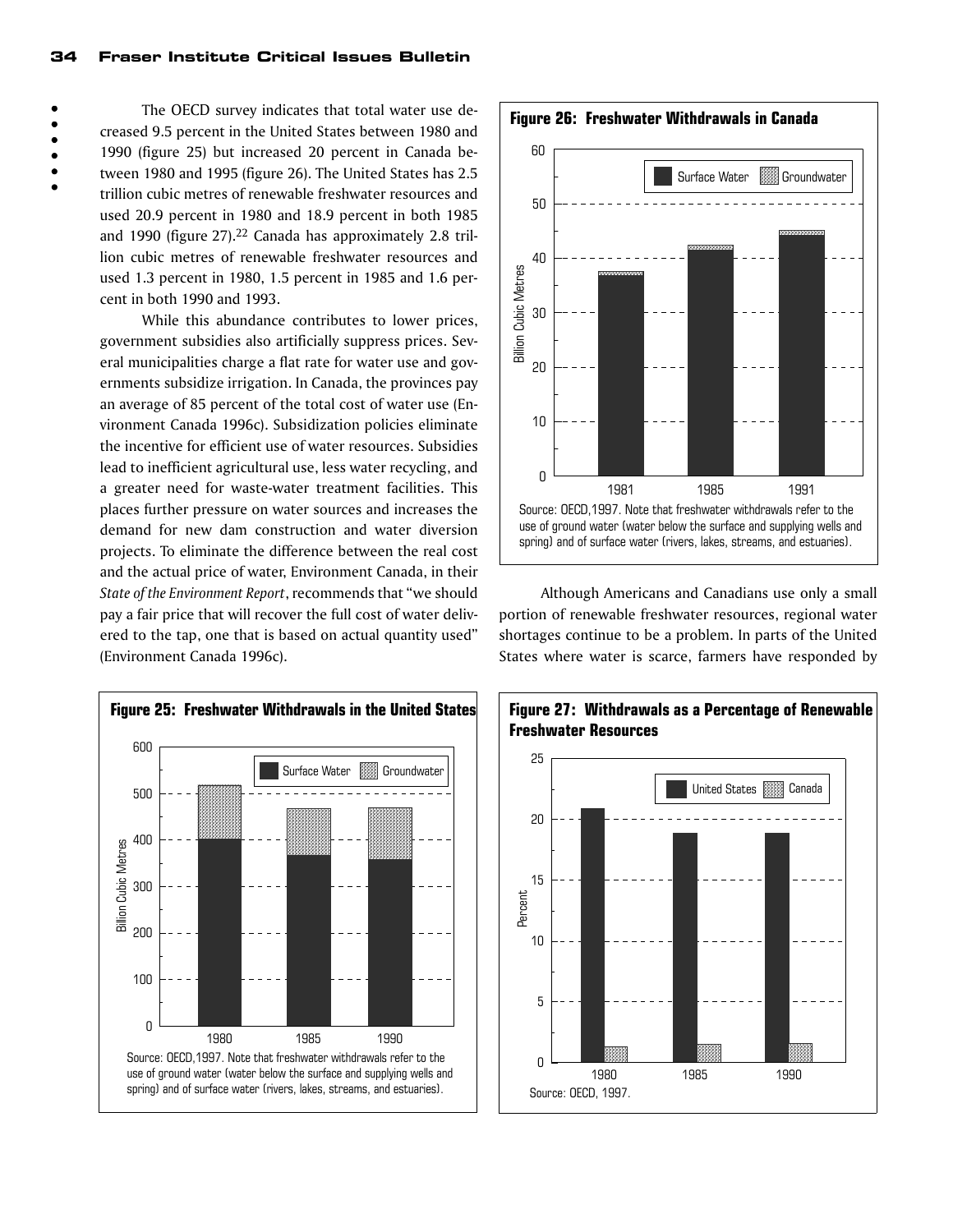| <b>General comments</b>                                                                                                                                                                                                                                                                                                                        | <b>Performance record: US</b>                                                                                 | Performance record: Canada                                                                                                                                                                     |
|------------------------------------------------------------------------------------------------------------------------------------------------------------------------------------------------------------------------------------------------------------------------------------------------------------------------------------------------|---------------------------------------------------------------------------------------------------------------|------------------------------------------------------------------------------------------------------------------------------------------------------------------------------------------------|
| <b>Forests</b>                                                                                                                                                                                                                                                                                                                                 |                                                                                                               |                                                                                                                                                                                                |
| • Forest resources have remained relatively stable for the past<br>fifty years.<br>• Forests replanted after clear-cutting support diverse wild-<br>life populations and contain trees of various ages, sizes, and<br>species.<br>• Forestry companies have taken increasing responsibility for<br>forest management, including reforestation. | • Each year the US harvests<br>less than total new growth.<br>• Only about 60% of new<br>growth is harvested. | • Each year Canadian forestry<br>companies harvest less com-<br>mercial growth than govern-<br>ments allow.<br>• Only 73.4% of the Annual Al-<br>lowable Cut (AAC) was harvest-<br>ed in 1993. |
| <b>Fresh water</b>                                                                                                                                                                                                                                                                                                                             |                                                                                                               |                                                                                                                                                                                                |
| • North American water prices are relatively low; prices in Eu-<br>rope are up to three times higher.<br>• While abundant supplies contribute to lower prices, gov-<br>ernment subsidies artificially suppress prices.<br>• Lower prices lead to higher levels of freshwater consumption.                                                      | • The US consumes only about<br>20% of total available renew-<br>able freshwater resources.                   | • Canada consumes about 1.5%<br>of total available renewable<br>freshwater resources.                                                                                                          |
| <b>Energy resources</b>                                                                                                                                                                                                                                                                                                                        |                                                                                                               |                                                                                                                                                                                                |
| • Energy supplies are abundant.<br>• There have been great improvements in energy efficiency.<br>· Higher energy prices encourage conservation, technological<br>innovations and increased exploration.                                                                                                                                        | • The US consistently con-<br>sumes only about 85% of the<br>energy it produces.                              | • Canada's consumption of ener-<br>gy as percentage of production<br>declined from 76% to 50.8% be-<br>tween 1980 and 1995.                                                                    |

**Table 9: Summary of Use of Natural Resources as Environmental Indicator**

changing irrigation technology and cropping practices, and by using recycled municipal waste water for agricultural purposes (Avery 1995: 68–9).

# Energy resources

Canada and the United States are among the world's most intensive users of energy. Environment Canada lists several reasons why Canada uses so much energy: the cold climate, an energy-intensive industrial base, a large land area, and a widely dispersed population. This section shows, however, that, despite the obstacles to energy efficiency that confront Canada and the United States, energy resources are not being depleted and that today *less* energy is being used per capita than in previous years.

 Figure 28 shows that total energy consumption is rising in Canada and the United States. A better measure of energy use, however, is per-capita consumption. Figure 29 shows that, while per-capita energy use rose steadily before the end of the 1970s, it has since levelled off. For example, in 1995 Canada and the United States both used less energy per capita than they did in 1979. The reduction in the use of energy per capita reflects improvements in energy efficiency.23

If the world were close to running out of energy, as some believe, one would expect to see a decline in production and an increase in prices in recent years. Instead, the opposite is true. Although total consumption in the United States increased between 1980 and 1995, consumption as a percentage of production has been fairly stable (about 85 percent). In Canada, consumption as a percentage of production decreased from 76 percent in 1980 to 50.8 percent in 1995. Both countries are producing more energy than they are consuming. Figure 30 shows that Canada and the United States are net *exporters* of energy.

# **Land use and condition**

Land cover in Canada and the United States is illustrated in figures 31 and 32. This section discusses land use and condition in each country. Wetlands, urban sprawl, and soil erosion are the three concerns examined.

# Wetlands

Wetlands are areas of land that are sufficiently saturated with water to promote aquatic processes. They include marshes, swamps, and bogs. Wetlands protect land from flooding and shorelines from erosion, and act as filtration systems by breaking down nutrients and neutralizing disease-causing pathogens. They also provide habitat for a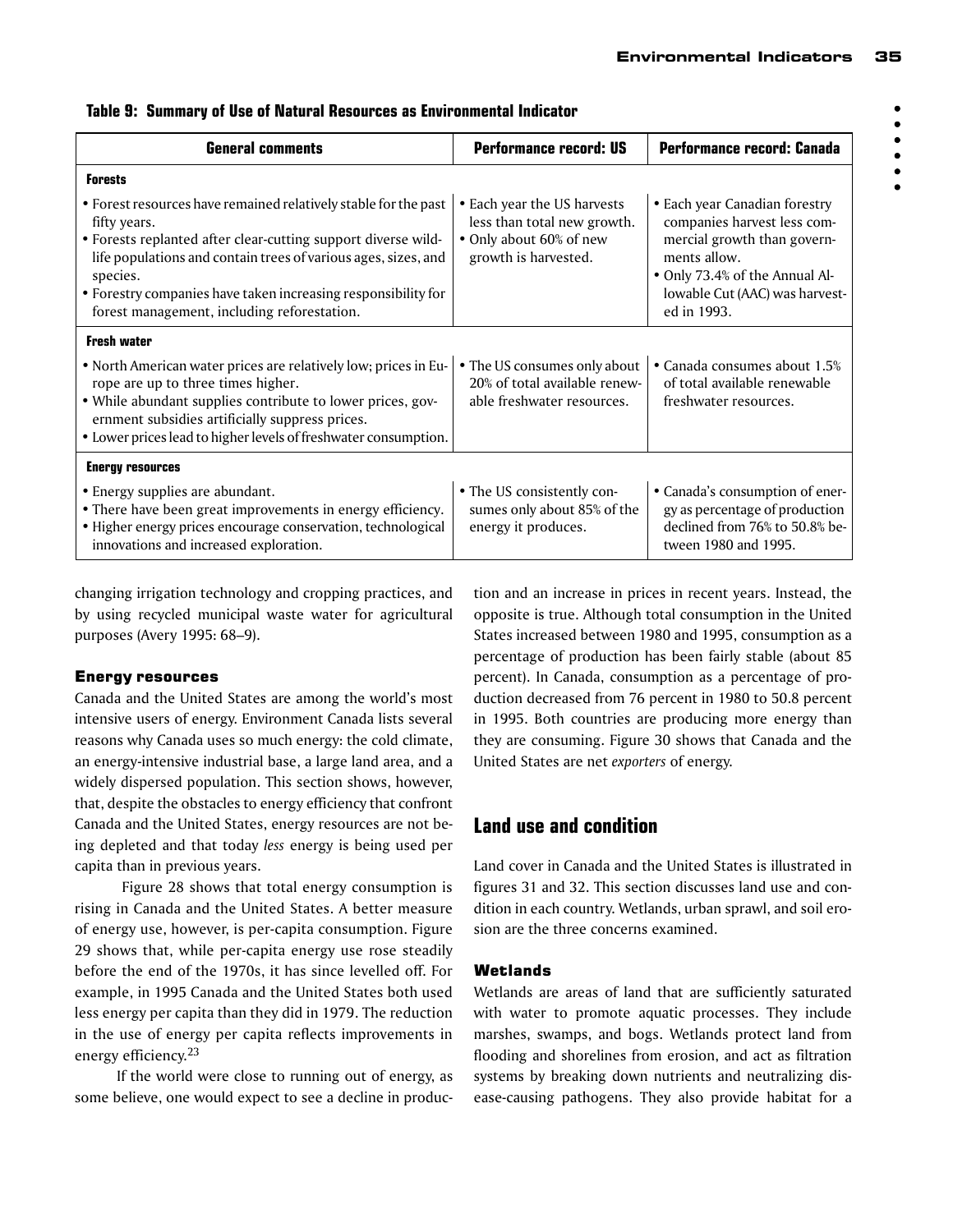#### 36 Fraser Institute Critical Issues Bulletin





 $\bullet$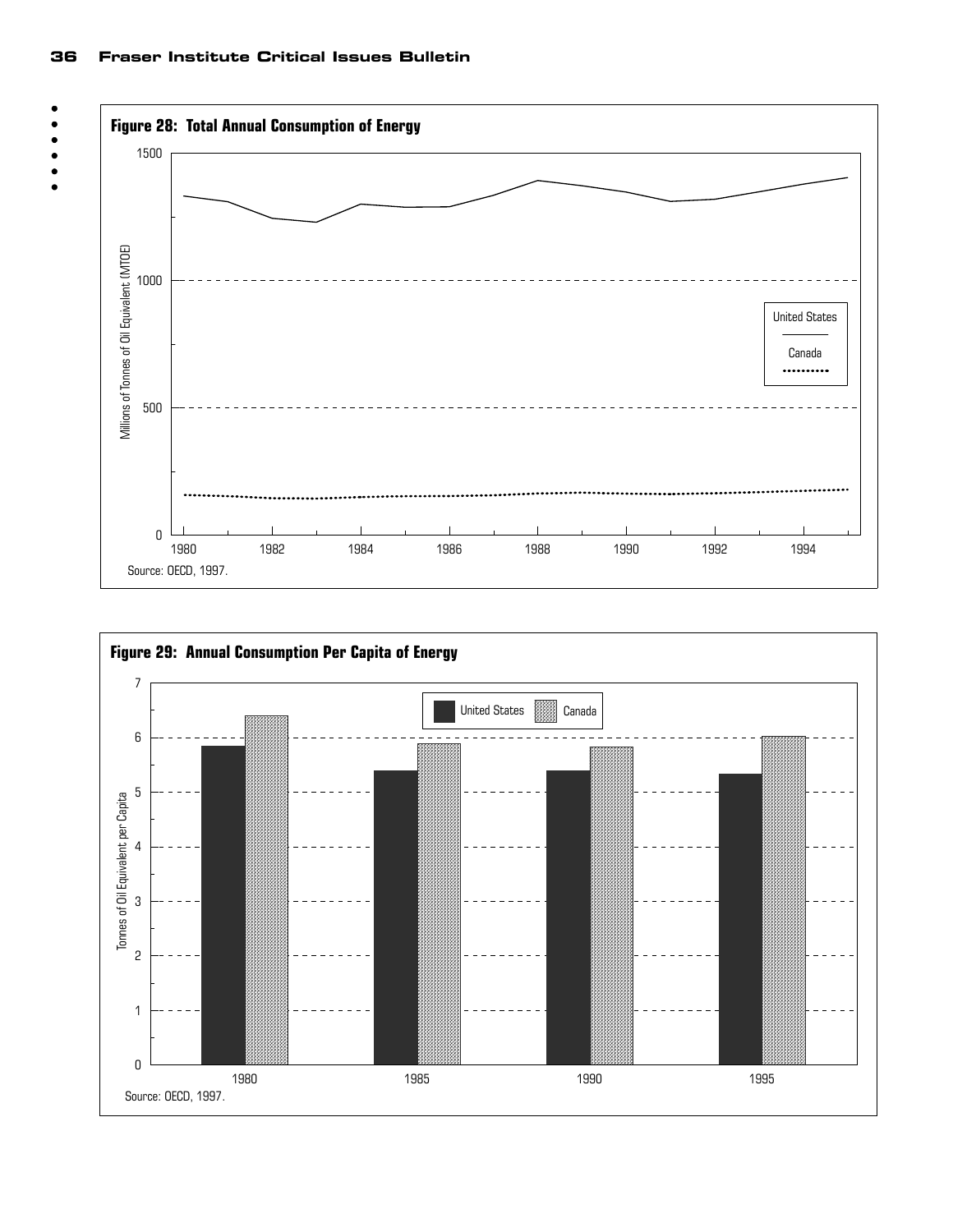$\bullet$  $\bullet$ 



wide range of species. Canadian prairie wetland, for instance, provides habitat for 50 percent of North America's waterfowl (Environment Canada 1991c: [17]10).

In the past, wetlands were considered waste areas to be drained and converted to economically productive uses. Farming subsidies contributed to the destruction of this sensitive habitat. In the United States, over 80 percent of natural wetlands were converted to agricultural use (USEPA 1988: 6). The Canadian Wheat Board Act determines grain delivery quotas based on the total area seeded and left fallow. This encourages farmers to cultivate marginal land rather than leave it in its natural form (Environment Canada 1991c: [26]6). In

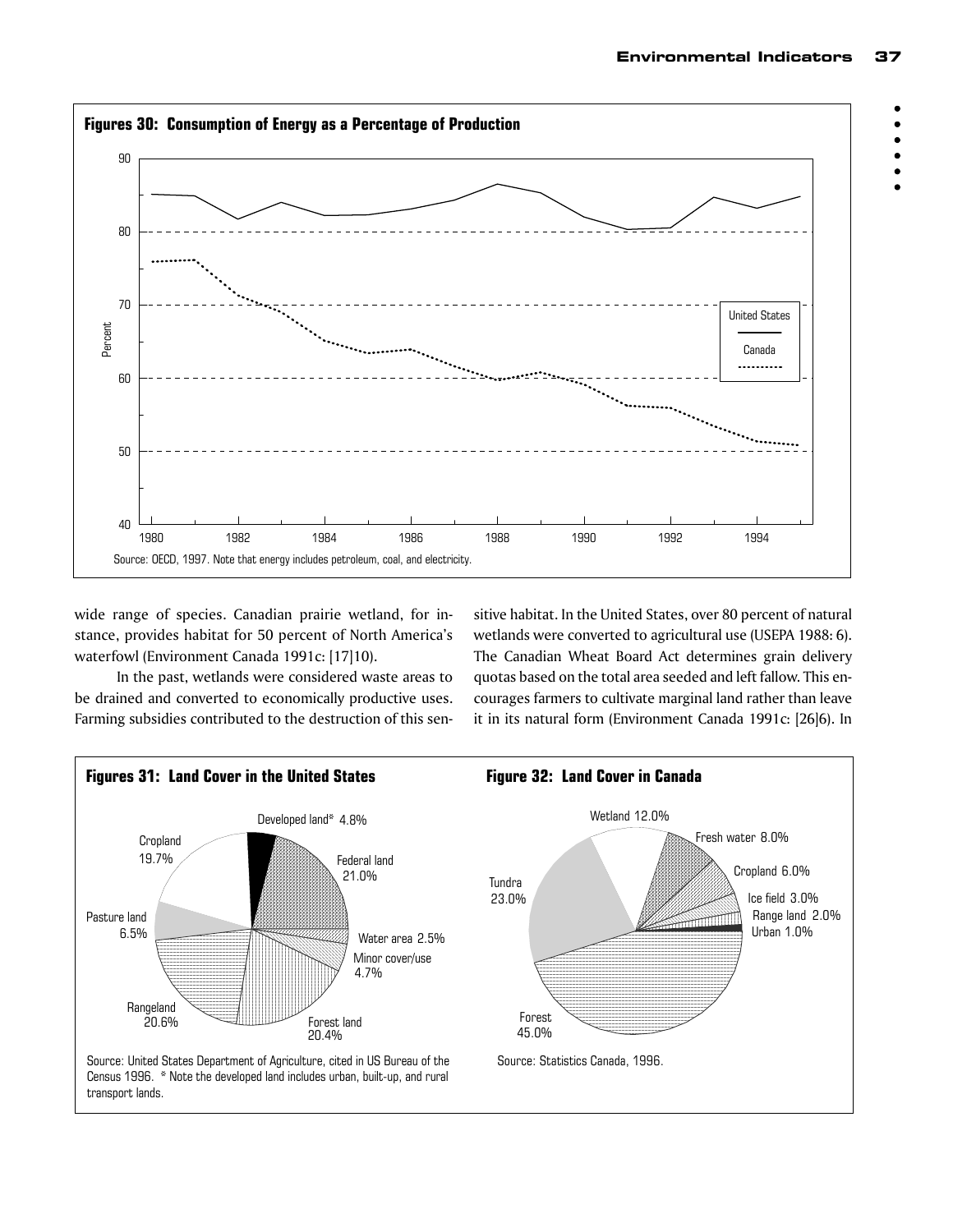$\bullet$  $\bullet$  $\bullet$  $\bullet$  addition, the Maritime Marshland Rehabilitation Act (1943) was designed to discourage reversion of arable land to original wetland coverage (Environment Canada 1991c: [20]6). This trend seems to be reversing, however, as recent studies show that wetland loss from agricultural conversion has dropped sharply (Tolman 1994).

The human impact on wetlands is difficult to quantify as areas of wetlands fluctuate dramatically in size and number between wet and dry years. In addition, estimates from different studies vary depending on survey techniques, time frame, region, and definition of wetlands. For example, estimates of the loss of prairie wetlands in two Canadian studies range from 40 percent to 71 percent (Tolman 1994). In 1996, the USEPA's Water Program was implemented, wetlands management was added as a program priority, and it is currently implementing a 40-point plan to enhance wetlands protection, make the regulation of wetlands more fair and flexible, and move towards achieving the goal of no net loss of wetlands (USEPA 1996b).

Wetlands are more extensive in Canada than in the United States. According to the Ramsar Convention, Canada contains 13,030,200 hectares of internationally important wetlands compared to the 1,194,000 hectares that is found in the United States (OECD 1995: 149). Nevertheless, this represents only a small share of total wetland area. For ex-

ample, most recent estimates suggest that wetlands cover 14 percent or 127,000,000 hectares of Canada's land base; this is nearly 25 percent of the world's wetlands (Environment Canada 1991c: [26]7). Since 1986, the OECD survey reports indicate that Canada has suffered no net loss of wetlands. American wetlands have also been stable since 1980 (figure 33).

In 1996, Canada, the United States, and Mexico launched the North America Wetlands Management Program, a billion-dollar wildlife-conservation program that grew out of public concern in the mid-1980s over the loss of North American wetlands. The program is a partnership of federal, provincial, territorial, and state governments, non-governmental organizations, and the private sector. As of late 1994, Canada had secured 3,355 km2 of wildlife habitat through the program's joint ventures (Environment Canada 1996c).

As more is discovered about the function and value of wetlands, it is becoming clear that they play a reinforcing, rather than a strictly competing, role in agriculture and urban development. For example, wetland preservation can help conserve and purify groundwater and protect against drought. In the United States, degraded or lost wetlands are now being restored as a means of treating municipal sewage.

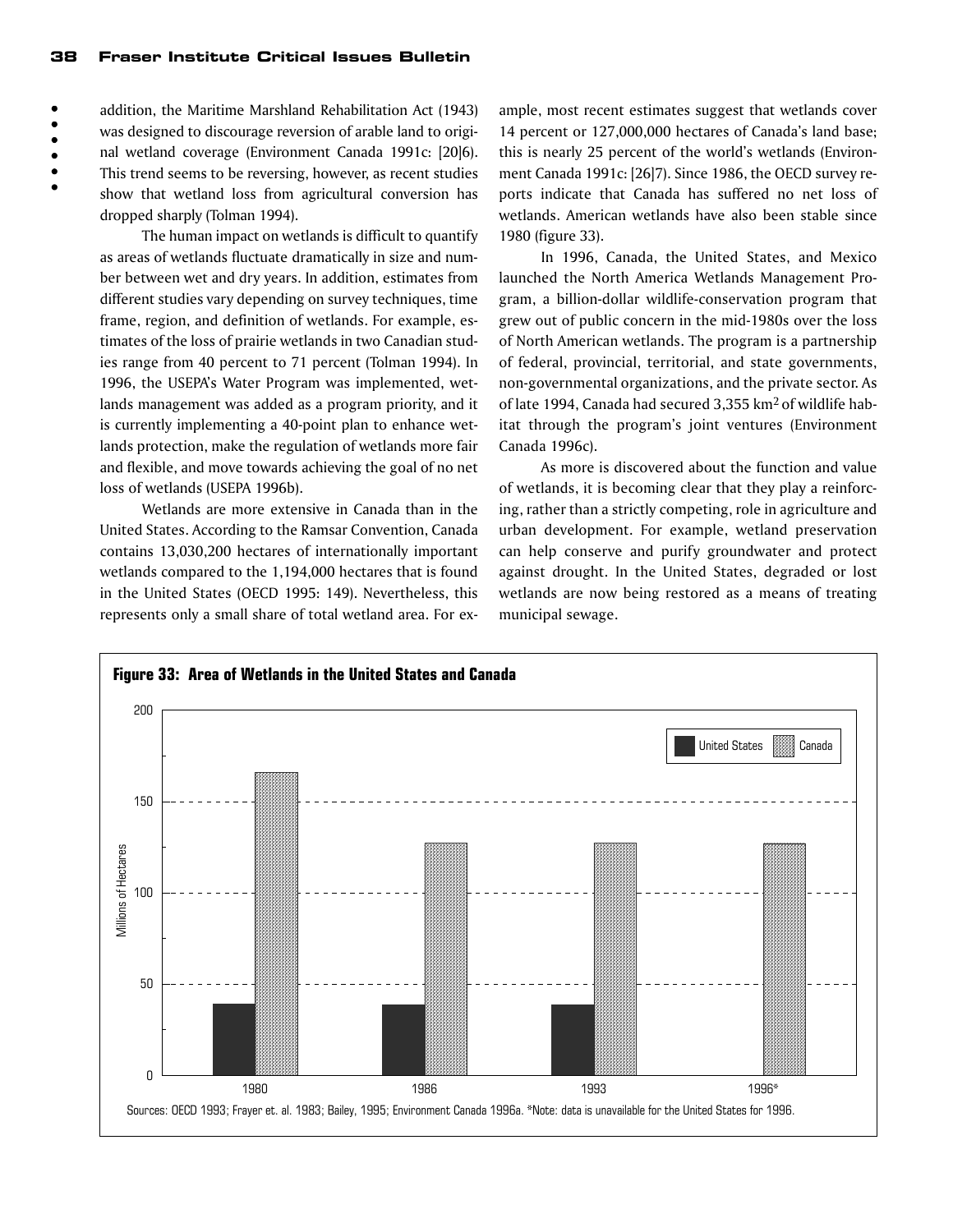$\bullet$  $\bullet$ 

 $\bullet$ 

In the United States, 75 percent of wetlands are on privately owned land.24 Regulations for the protection of wetlands are usually imposed without compensation; this places a heavy burden on the landowners and causes controversy. There is, however, a new approach to the protection of wetland habitat emerging in both Canada and the United States. Private organizations such as Ducks Unlimited and the Nature Conservancy have become the two largest private stewards of Canada's 1.1 million hectares of non-government conservation lands (Statistics Canada 1994: 214–15).

In addition to private organizations, industry has been an active player in protecting key areas. Canadian examples include Shell Oil's 1992 donation of a large holding in British Columbia to the Nature Conservancy of Canada, MacMillan Bloedel's relinquishment of Cathedral Grove in the 1940s, and New Brunswick's Bowater-Mersey Forest Products Limited, which has periodically donated areas of ecological importance, including wetlands, to government and non-governmental conservation groups (Environment Canada 1996c).

#### Urban sprawl

Urban sprawl causes conflict over the use of land through urban expansion into agricultural land and human encroachment upon wilderness areas. Urban centres were originally established close to prime agricultural land and, as populations increased, urban development began to infringe upon farm land. Further, the spread both of urban and of agricultural land has meant fewer areas left in their natural state.

Changes in land use for urban, agricultural, and protected areas in Canada and the United States have occurred between the late 1950s and the mid-1990s (figures 34 and 35).25 Urban areas expanded steadily in both countries during the decades following World War II. In the United States, the agricultural landbase remained fairly stable despite urban expansion. In Canada, where large expanses of Crown land were available for conversion to designated uses, the growth of agricultural and protected lands kept pace with urban expansion. Urban land takes up only 1 percent of Canada's 9,215,430 km2, and crop and range lands represent 8 percent of Canada's total land mass (US Dep't of Agriculture 1994). In the United States, developed land occupies 4.9 percent of the total 7,850,945 km2. Crop, pasture, and range lands account for another 48 percent of total land mass in the United States.

Agricultural land bases are many times the size of urban areas. Further, the figures presented above do not reflect the increasing productivity of agricultural land. According to the indices of the United States Department of Agriculture (USDA), the American agricultural sector was 158 percent more productive at the end of the 1980s than at the beginning of the 1960s; in Canada productivity grew

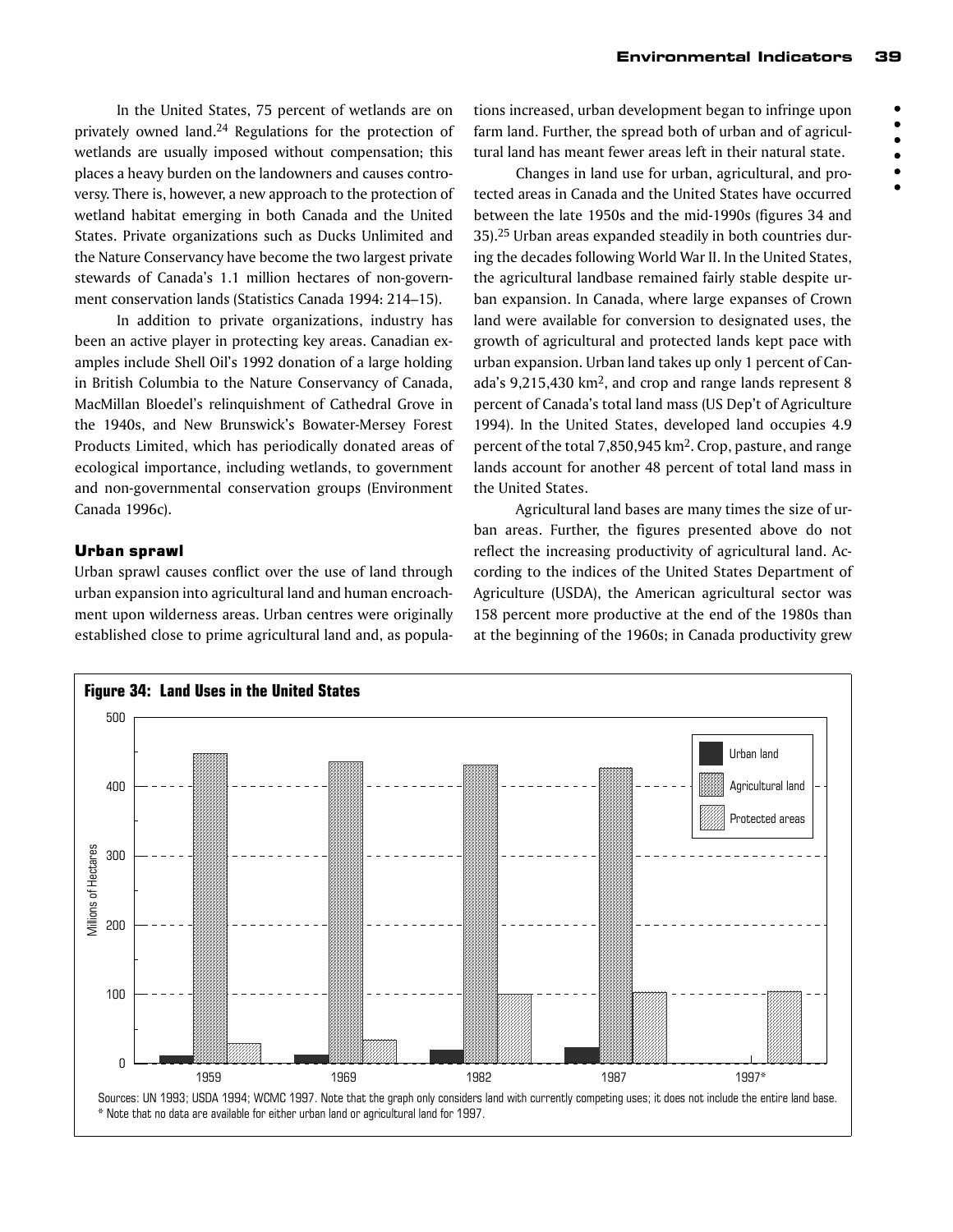



by 206 percent (US Dep't of Agriculture 1994). This growth in output far outweighs any threat to farmlands posed by incremental urban expansion on farmlands.

Similarly, wilderness areas are not in danger of disappearing. In both countries, protected areas have increased since 1959. The ratio of protected areas to urban and agricultural lands had grown from 6.4 percent to 22.9 percent in the United States by 1987 (figure 36). In Canada, with its lower population density, this ratio is much higher. By 1986, Canadian protected areas were larger in total area than urban and agricultural lands combined and this trend appears to be continuing. Between 1986 and 1992, agricultural land bases remained fairly stable, decreasing by less than 1 percent in each country (US Dep't of Agriculture 1996). Protected areas increased in total size by 10.3 percent in Canada and 1.0 percent in the United States (OECD 1995; United Nations 1993). Claims about a "crisis" of urban sprawl are exaggerated.

#### Soil erosion

Erosion is the most common soil-degradation problem. It is a natural process that removes topsoil, reduces the level of organic matter, and breaks down soil structure. Erosion due to water occurs when precipitation levels exceed the soil's

capacity to absorb water. Such erosion varies widely depending on climate, ground slope, vegetation, and soil type and condition, and causes the accumulation of silt, affects fish habitat, and pollutes water. Erosion due to wind occurs as a result of high winds and dry surface conditions. Some farming practices contribute to erosion: compacted soil and lost organic matter impede water absorption; cropping practices (like summer fallow) that leave soil unprotected can make wind and water erosion worse. Other farming practices that encourage erosion include monoculture, improper tilling on slopes, fall ploughing, and wide-row cropping. Although wind erosion deposits sediments in water, it has a larger impact on air quality. Airborne soil is abrasive, and can damage buildings, machinery, vegetation, and human health.

Figure 37 shows the average rates of erosion from cropland in Canada and the United States since the early 1980s. Erosion from American croplands declined from 16.6 tonnes per hectare (t/ha) in 1982 to 12.6 t/ha in 1992. In Canada, these rates were lower than in the United States, declining from 9.5 to 9.0 t/ha between 1980 and 1991. This reduction has occurred as farmers continue to adopt sensible farming practices such as crop rotation, interseeding, and the planting of winter crops.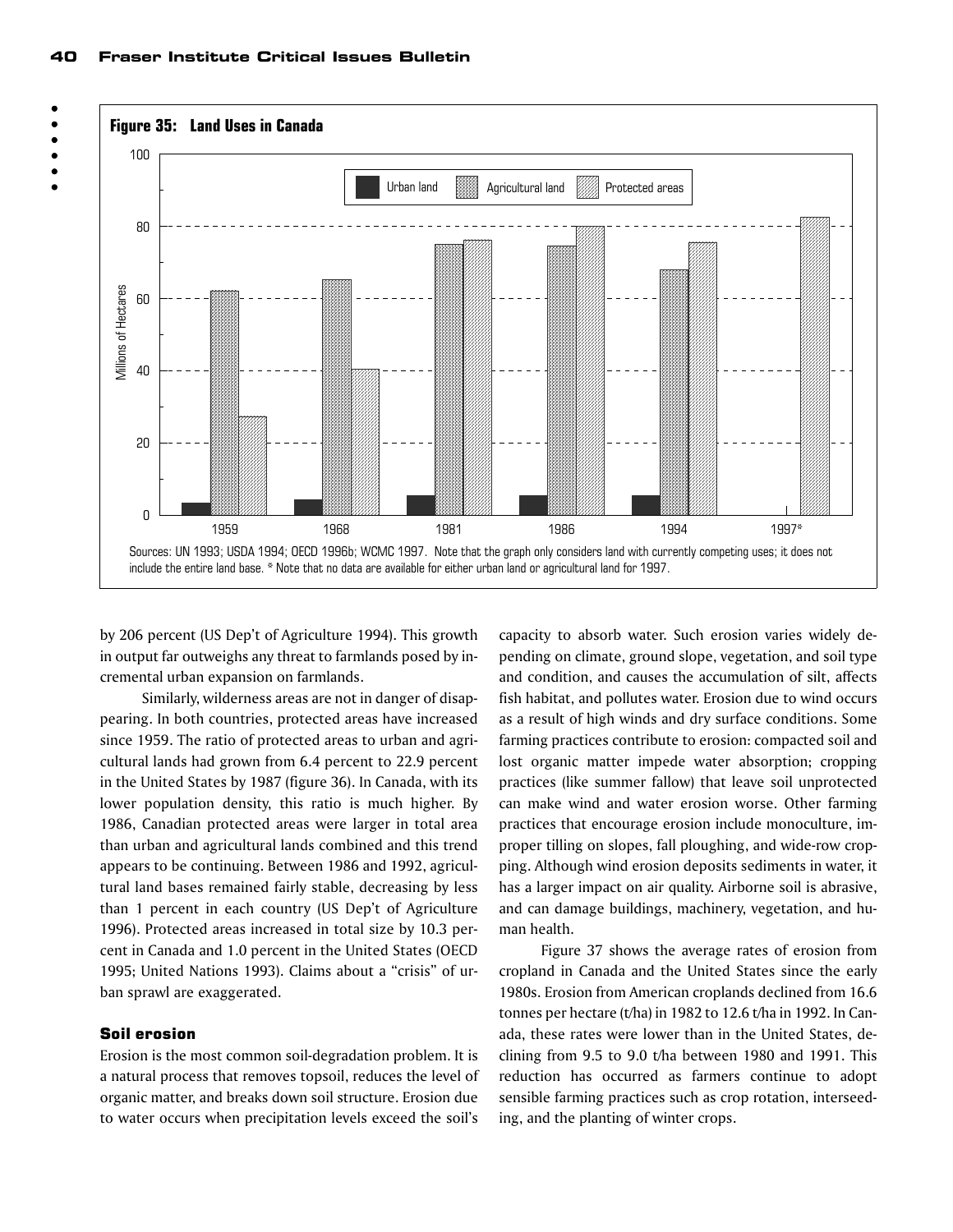$\bullet$  $\bullet$ 



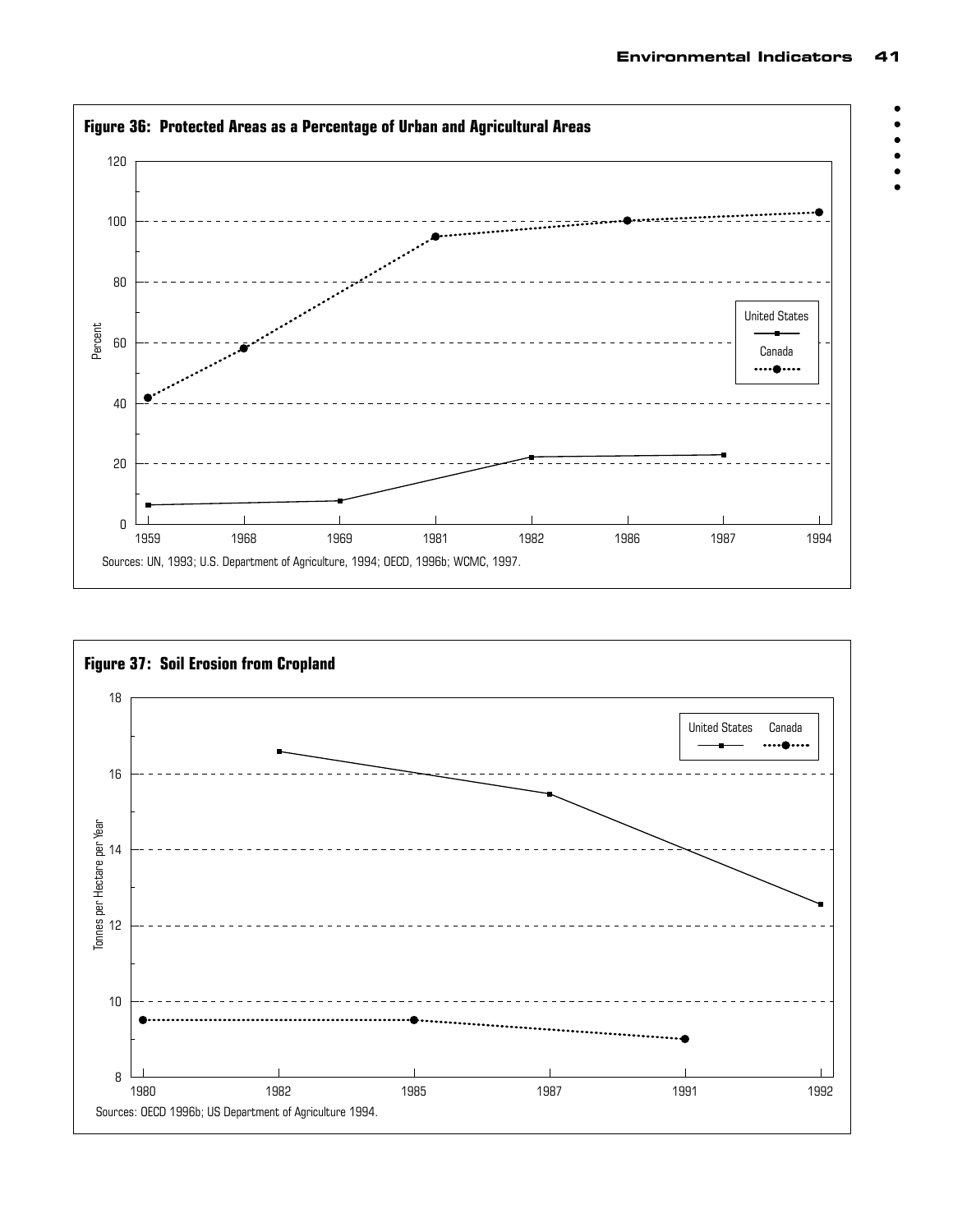#### 42 Fraser Institute Critical Issues Bulletin

In the United States, the USDA has initiated a Crop Replacement Program whereby it pays participants an annual rent per acre plus half the cost of establishing a permanent land cover in exchange for retiring for a period of 10 years cropland at high risk of erosion. Between 1986 and 1992 this voluntary program saw the enrolment of 36,422,722 acres, and thus a reduction of soil erosion by an average of 19 tonnes per acre per year (US Bureau of the Census 1996). As well, the Natural Resources Conservation Service (NRCS), conserved a total of 41,619,019 acres, including 16,211,566 acres of cropland (Environment Canada 1991c: [9]10).

Soil erosion, however, does not mean soil loss. Studies show that only a small percentage of eroded soil is permanently removed from agricultural lands; most is merely moved from one field to another (Easterbrook 1995: 388). Further, soil is continuously being created by natural processes. The average rate of soil creation is about 0.5 to 1.0 tonne per hectare per year. This is equal to the rate of soil lost on lands with permanent cover (Environment Canada 1991c: [9]10). Soil loss of less than 5 t/ha is difficult to see. Losses in excess of 5 to 10 t/ha can represent a potential for long-term damage to productivity (Environment Canada 1991c: [9]10).

# **Solid waste**

Solid waste has become a leading environmental issue in recent years. Occasionally it is even billed as a "crisis" because of the perceived lack of landfill space. The famous Mobro garbage barge episode in the mid-1980s, in which the wandering barge appeared night after night on the news, became the icon of the trash debate in the United States.26

#### **Table 10: Summary of Land Use and Condition as Environmental Indicator**

| <b>General Comments</b>                                                                                                                                                                                                                                                                                                                 | <b>Performance Record: US</b>                                                                                                                                                                                                                                                                      | <b>Performance Record: Canada</b>                                                                                                                                                                                                                                                              |  |
|-----------------------------------------------------------------------------------------------------------------------------------------------------------------------------------------------------------------------------------------------------------------------------------------------------------------------------------------|----------------------------------------------------------------------------------------------------------------------------------------------------------------------------------------------------------------------------------------------------------------------------------------------------|------------------------------------------------------------------------------------------------------------------------------------------------------------------------------------------------------------------------------------------------------------------------------------------------|--|
| <b>Wetlands</b>                                                                                                                                                                                                                                                                                                                         |                                                                                                                                                                                                                                                                                                    |                                                                                                                                                                                                                                                                                                |  |
| • Government farming subsidies have<br>contributed to wetland loss.<br>· Wetlands fluctuate dramatically in size<br>and number with wet and dry years.<br>• Wetlands can help to conserve and pu-<br>rify groundwater sources and protect<br>against drought.                                                                           | • The US has 1,194,000 ha of wetlands<br>rated as internationally important wa-<br>terfowl habitat.<br>• American wetlands have been relatively<br>stable since 1980.                                                                                                                              | • Canada has 13,030,200 ha of wetlands<br>rated as internationally important wa-<br>terfowl habitat.<br>• Canada has suffered no net wetland loss<br>since 1986.                                                                                                                               |  |
| <b>Urban sprawl</b>                                                                                                                                                                                                                                                                                                                     |                                                                                                                                                                                                                                                                                                    |                                                                                                                                                                                                                                                                                                |  |
| • Claims about a "crisis" of urban sprawl<br>are exaggerated.<br>• Agricultural lands are not in danger of<br>being overrun by towns and cities.<br>· Wilderness areas are not in danger of<br>disappearing.                                                                                                                            | • In the US, developed areas comprise<br>only 4.6% of the landbase.<br>• Urban areas relative to agricultural land<br>increased from 2.5% to 5.4% between<br>1959 and 1987.<br>• The ratio of protected areas to urban<br>and agricultural lands grew from 6.4% to<br>22.9% between 1959 and 1987. | • In Canada, urban sprawl comprises only<br>0.1% of the landbase.<br>• Urban areas relative to agricultural land<br>increased from 5.5% to 7.9% between<br>1959 and 1994.<br>· By 1986, Canadian protected areas were<br>larger in total area than urban and agri-<br>cultural areas combined. |  |
| <b>Soil erosion</b>                                                                                                                                                                                                                                                                                                                     |                                                                                                                                                                                                                                                                                                    |                                                                                                                                                                                                                                                                                                |  |
| • Erosion is the most common soil degra-<br>dation problem.<br>· Erosion is a natural process that re-<br>moves topsoil.<br>· Most eroded soil is merely moved from<br>one field to another.<br>• Soil is continuously being created by<br>natural processes.<br>• Farmers have adopted farming practices<br>aimed at reducing erosion. | • Erosion from American croplands de-<br>clined from 16.6 to 12.6 t/ha between<br>1982 and 1992.                                                                                                                                                                                                   | • Erosion from Canadian croplands de-<br>clined from 9.5 to 9.0 t/ha between<br>1980 and 1991.                                                                                                                                                                                                 |  |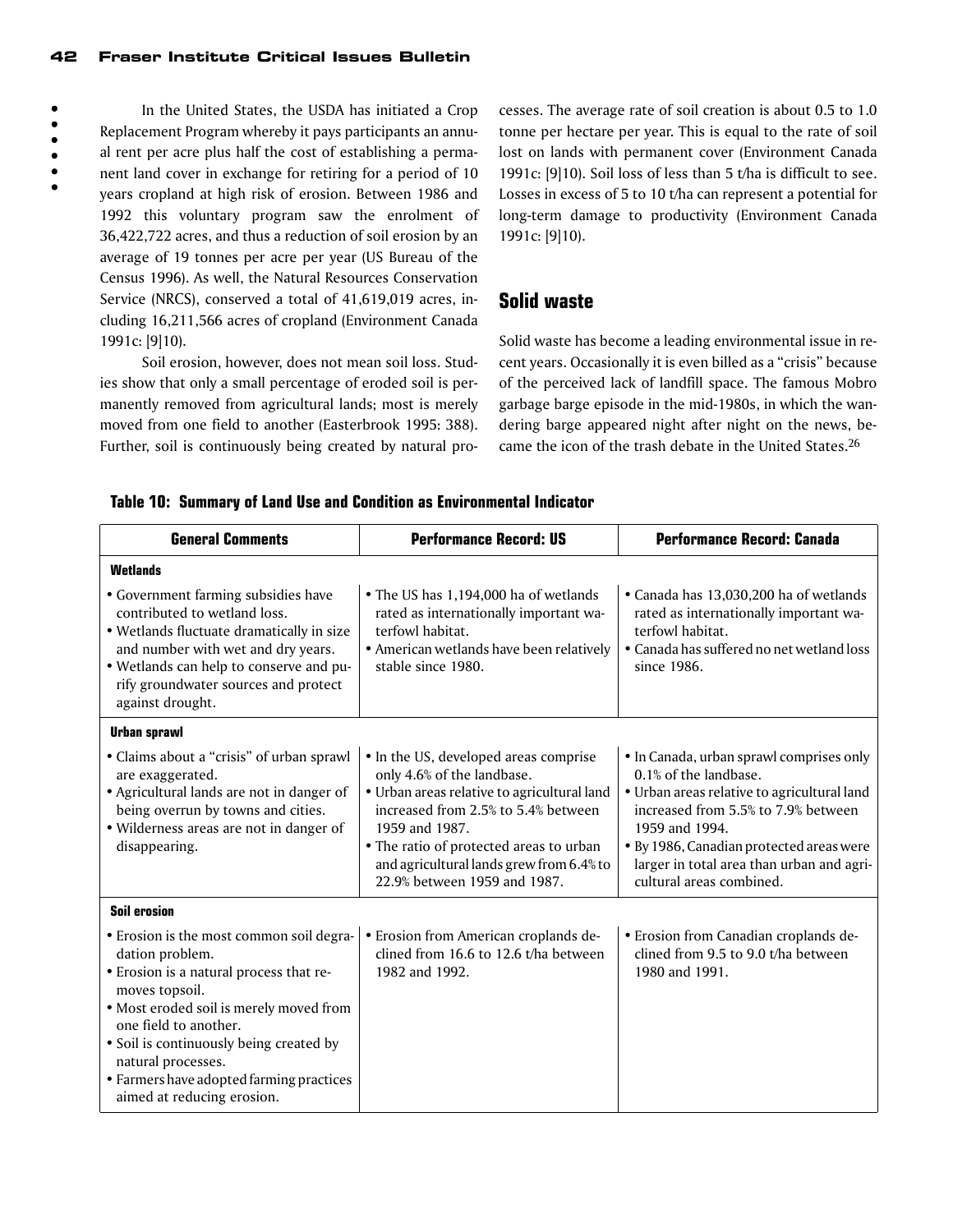The management of solid waste involves decreasing the amount of solid waste generated (reduce and reuse) and disposed (recycle and recover). Canada and the United States have adopted ambitious targets—as much as 50 percent reduction and recycling of solid waste.<sup>27</sup> by the year 2000.

# Reduction and reuse

The composition of municipal waste in the United States is (by weight) 39 percent paper and cardboard, 21 percent food and garden refuse, 9 percent plastics, 6 percent glass, 8 percent metals, and 16 percent textiles and other (OECD 1997: 155). In Canada, the percentages are (by weight) 28 percent paper and cardboard, 34 percent food and garden refuse, 11 percent plastics, 7 percent glass, 8 percent metals, and 13 percent textiles and other (OECD 1997: 155). A comprehensive study in the United States and a report by the Ontario Ministry of the Environment both show that discarded packaging accounts for about one third of waste (Franklin Associates 1992; Environment Canada 1991c: [25]7).

There are several reasons to expect that the generation of solid waste will increase as a country's wealth increases. The first and most obvious is that rising incomes lead to rising consumption. The increase in single-person households and in the number of women in the workplace also may increase the amount of solid waste generated because both increase the consumption of small packaged items.

An OECD survey tracks the total solid waste and the amounts generated per capita by municipalities.28 Overall municipal waste increased 38.1 percent in the United States between 1980 and 1994, and 43.7 percent in Canada between 1980 and 1992 (figure 38). Solid waste generated per capita increased 21.7 percent in the United States from the 1980 to 1994; in Canada, it increased 23.5 percent from 1980 to 1992 (figure 39).

Most solid waste is buried in landfill sites. The United States disposes of 56.8 percent of its solid waste in landfills and incinerates 15.6 percent (US Bureau of Census 1996: table 360). Canada disposes of 67.2 percent of its solid waste in landfills but only incinerates 3.0 percent (Christenson 1996). The heavy reliance on landfills has caused the fear that North America is running out of space for landfills but this popular belief is unfounded: North America is not running out of space for landfills. Although many landfills are close to capacity, this is because they are designed to have a short life span. Thus, they are always scheduled to reach capacity and close within a few years of opening. There is no shortage of room for landfills. A single square of land, 114 km on each side and about 37 metres deep, could accommodate all of the garbage generated in the United States for 1000 years.29 Canada would require about one-tenth of this area. It is not a scarcity of land that inhibits the siting of landfills and incinerators but rather the high price of land close to urban areas and political pressure. When a site is chosen for garbage disposal, it becomes unavailable for other uses, and communities worry about odour, dust, litter, and scavenging animals that have been associated with landfills in the past. New sanitary landfill technology now being used greatly reduces these problems.

#### Recycling and recovery

Concern about running out of space for landfills have made recycling an increasingly popular alternative to disposal. In the 1970s, most municipalities opened community recycling depots. Local governments, grocery stores, newspaper publishers, and the plastics, packaging, and soft-drink industries jointly fund the Blue Box program through which household newspapers, bottles, and cans are collected on a designated day. Some municipalities have expanded collection to include cardboard and rigid plastic containers.

Recycling, composting, and resource recovery all affect the total amount of waste disposed but recycling is not always economically feasible. In many cases, manufacturing products from recycled materials requires more resources and energy, and produces more pollution, than producing the same products from primary raw materials. In addition, recycling is not always environmentally desirable (Wiseman 1992). For instance, McDonald's decision to discontinue the use of polystyrene hamburger packaging has several unfortunate resource trade-offs. It requires 30 percent less energy to produce a polystyrene package than it does to produce the paperboard alternative; this means 46 percent less air pollution and 42 percent less water pollution (Scarlett 1991). Finally, recycling is not possible for all products. For example, it is impossible at current prices and with current technology to recycle burned out light bulbs, since these contain glass, interior coatings, adhesive cement, and two or three different metals (Environment Canada 1991c: [25]7).

According to the OECD, paper and cardboard recycling in the United States was 22 percent of consumption in 1980, but increased to 35 percent by 1994.<sup>30</sup> Glass recycling climbed from 5 percent to 23 percent of consumption over the same period. In Canada, paper and cardboard recycling rose from 20 percent in 1980 to 32 percent in 1992. Glass recycling was 12 percent of consumption in 1980, and rose to 17 percent in 1992 (figure 40).<sup>31</sup>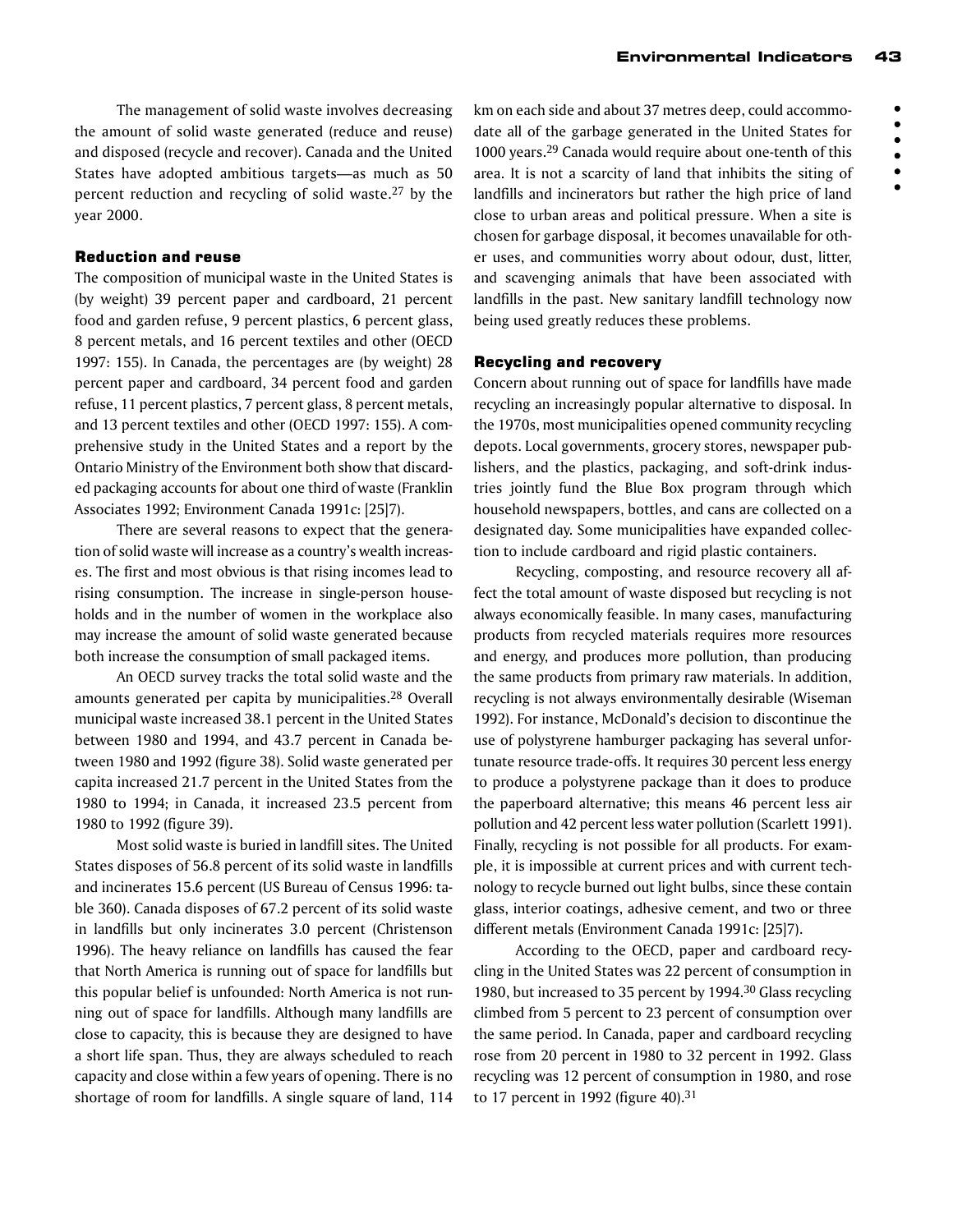